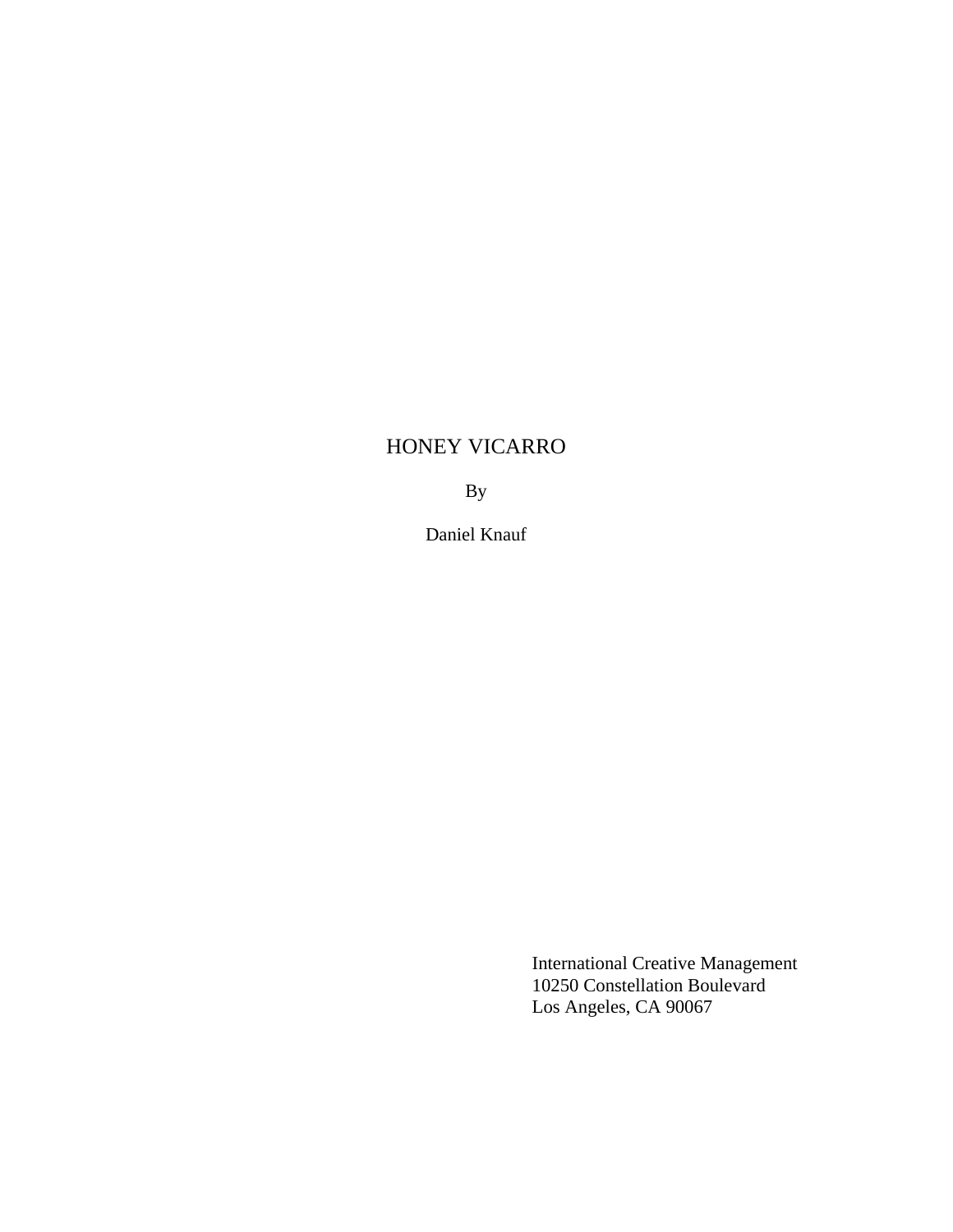# TEASER

FADE IN:

EXT. A DUSTY HIGHWAY

HARLEYS ROAR. A distant pack of Hells Angels approach, their figures distorted by heat rising off the baking asphalt. PULL BACK, revealing A SHAPELY PAIR OF LEGS clad in skintight black leather and heels framing the THREE BIKERS.

HONEY VICARRO - sexy, tough, eyes inscrutable behind Ray-Ban Cats, her strawberry-blond hair tossed by desert wind. It's 105 in the shade and she's frosty. A smile traces her lips.

THE BIKERS - Pull up, REVVING their engines. The leader, an ANIMAL with a scraggly-ass beard, chews on the stub of a cigar as he dismounts, steps up to square-off.

> HONEY Hello, Animal. I see you got rid of the training wheels.

Animal throws a glance back at his bike before it occurs to his pea-brain that he's just been insulted. He scowls at Honey.

> ANIMAL Okay, Vicarro. We can make this fast or we can make it slow. What's it gonna be?

Honey calmly checks out the odds. A SECOND BIKER stands to one side, a THIRD flanking her. She's surrounded.

> HONEY Something tells me with scum like you, it's always premature.

SNARLING, Animal steps forward. Honey LEAPS into the air, throws a ROUNDHOUSE KICK that drops him like a sack of manure.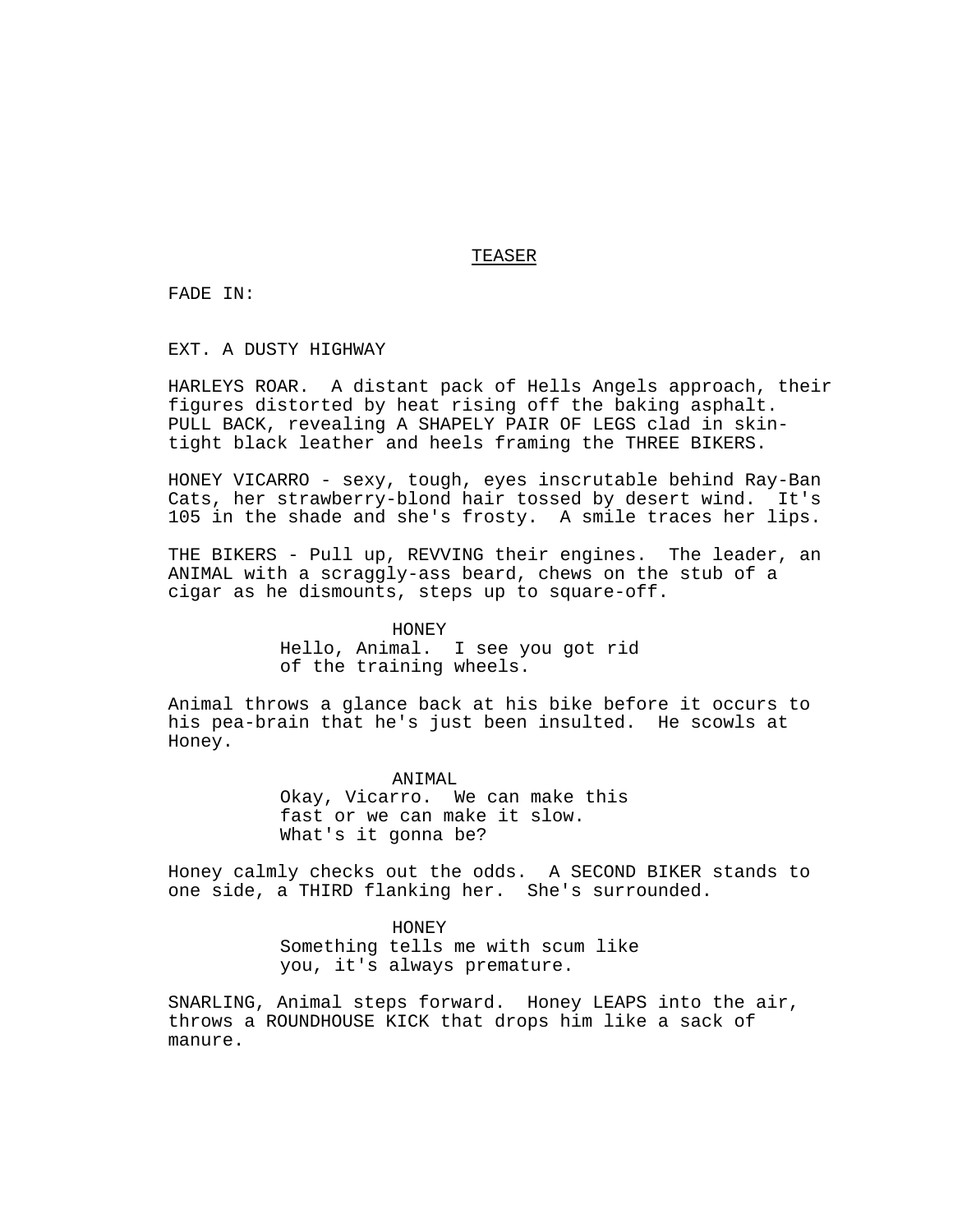She ducks just as BIKER #2 swings a length of chain, sweeps his legs out from under him with CROUCHED SPIN-KICK, following it up with a KARATE CHOP to the back of his neck.

She backrolls, leaps up and grabs BIKER #3 by the collar, one fist drawn back to deal a CRUSHING BLOW to his face. Suddenly freezes.

BIKER #3 - is Fabio-gorgeous, a Greek God in leather. Eyes vulnerable, a trace of fear. Honey looks him up and down.

> HONEY (CONT'D) My my. Aren't you the pretty one.

She jerks him forward by the collar and plants her lips on his, giving him a devastating French kiss. She pulls away. He's dazed. She gives his cheek a light pat.

With a self-satisfied smile, Honey shoves him aside, strides over to one of the bikes, saddles up, kick-starts it and we FREEZE FRAME.

INT. SCREENING ROOM

A tastefully appointed executive screening room. In the BG, THE IMAGE OF HONEY sitting on the bike, a saucy grin on her face. The lone viewer, DIANNE SAWYER, addresses us:

> SAWYER Good evening. I'm Diane Sawyer and that... (gestures toward the screen) ... was Honey Vicarro, a television series so revolutionary, so controversial, that it was banned from the air, it's creator shunned by Hollywood, and its beautiful star doomed to an early grave. Join us, will you, for a fascinating tale of genius, of arrogance, and of the dark side of fame in this, the behind-the-scenes story of an obscure cult-television masterpiece called "Honey Vicarro."

> > OUT

END OF TEASER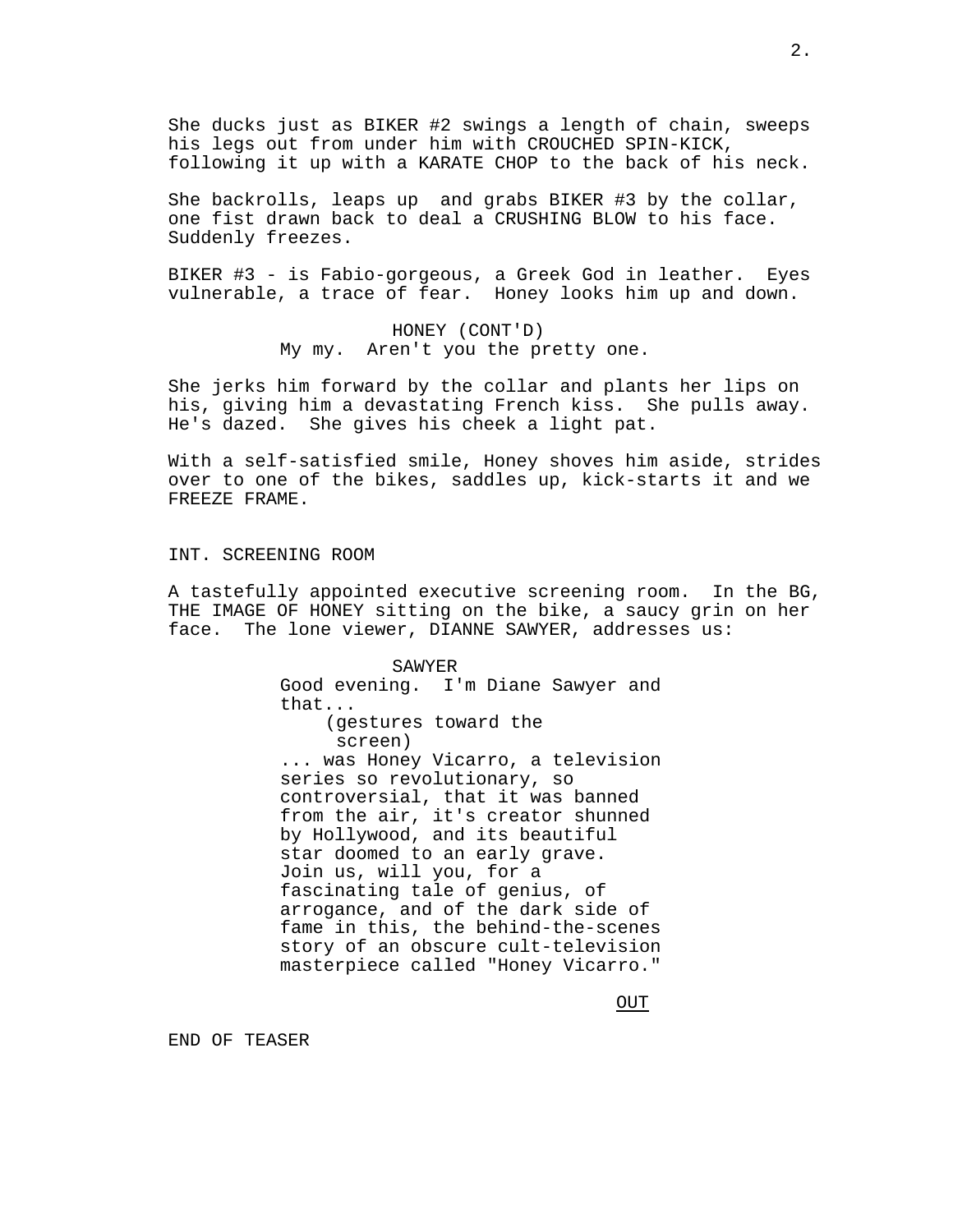#### ACT ONE

FADE IN:

INT. SCREENING ROOM

ON SCREEN behind Sawyer, STILLS of ACTRESS KIM CARLYLE AS HONEY VICARRO in alternating action and seductive poses as Sawyer CONTINUES:

#### SAWYER

In 1965, production started on a radical new television program.

She picks up a tattered SCRIPT titled "HONEY VICARRO: PILOT," idly thumbs through the pages.

> SAWYER (V.O.) (CONT'D) Honey Vicarro was the brainchild of legendary writer-producer Gavin Hurrell.

A HEAD-SHOT: of GAVIN HURRELL, a tough looking guy in his late-forties.

> SAWYER (V.O.) (CONT'D) Riding on the wild success of "Naked City" and "Secret Agent," Hurrell was granted complete creative control...

BEHIND THE SCENES FOOTAGE: of Hurrell on the set, sitting in his chair behind the camera, smoking and notating a script.

> SAWYER (V.O.) (CONT'D) ... the right to shoot the episodes in complete secrecy without executive oversight. The network's only requirement was that the series comply with "standards and practices."

INTERVIEW CLIP: (NOTE: These interviews will be conducted with a number of celebrities and pundits and, other than the broad subject indicated, will be unscripted.)

EXT. PLAYBOY MANSION - SWIMMING POOL - DAY

HUGH HEFNER lounges in his pajamas and bathrobe, addressing an O.S. interviewer.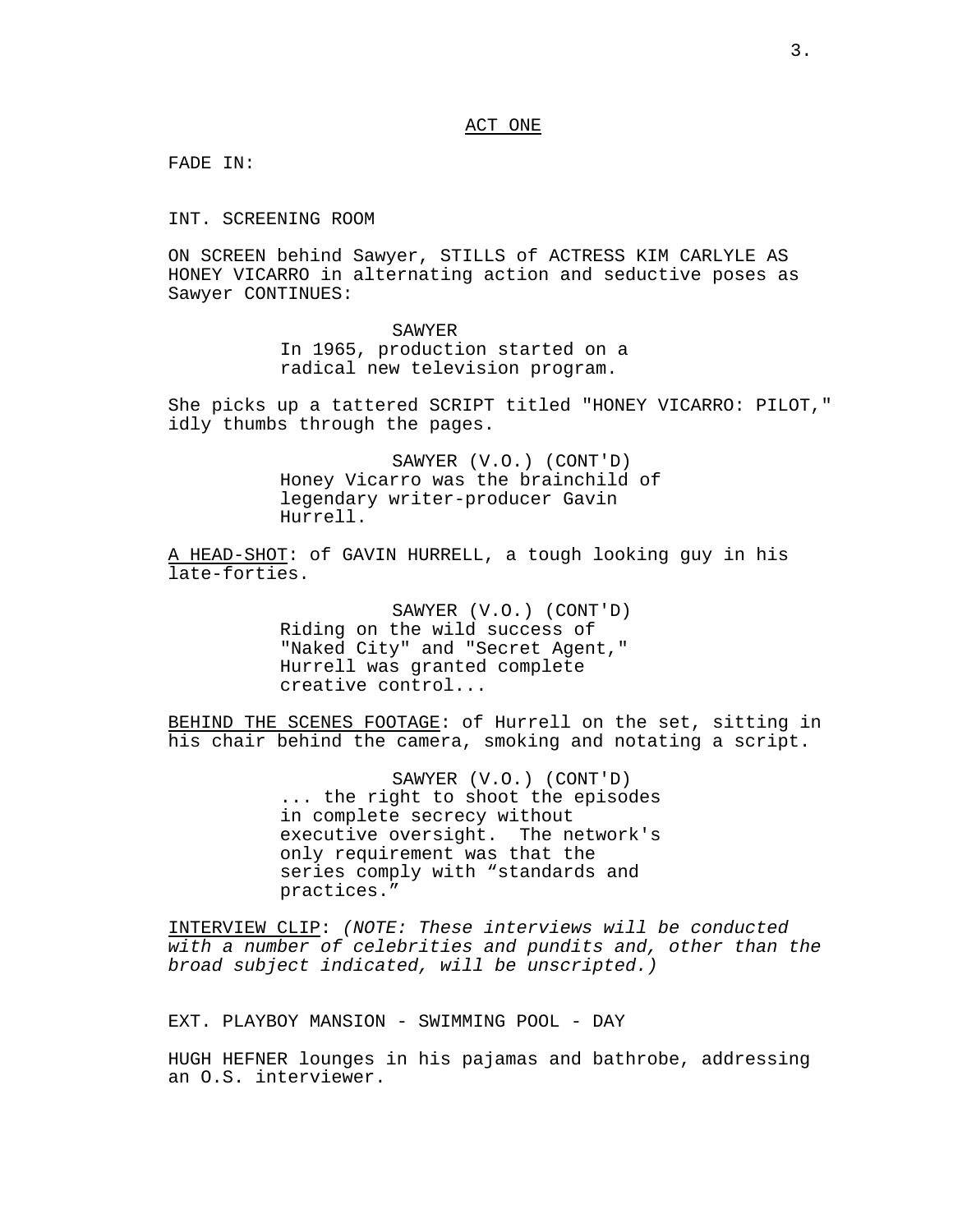SUPER: HUGH HEFNER, PUBLISHER, PLAYBOY MAGAZINE

HUGH HEFNER {Discusses the private screening of the pilot at his mansion and his initial reaction at its then-bold subject-matter.}

INT. SCREENING ROOM

Sawyer sits on one of the seatbacks, her expression, grave.

SAWYER Sadly, he was right. Hurrell's themes pushed well outside the mores of 1960s America...

STILLS of Honey in skin tight outfits, bikinis, underwear and garter-belts; in bed; in the bath; flirting with CHAD, her chauffeur.

> SAWYER (V.O.) (CONT'D) ... from Honey's brazen bisexuality to her playfully erotic relationship with her African-American chauffeur, Chad. Though sporadically in production for a torturous eight years, only one episode--the original pilot--would ever be aired on American television.

PERIOD NEWSREEL FOOTAGE (STOCK): SWITCHBOARD OPERATORS frantically answering dozens of calls

> SAWYER (V.O.) (CONT'D) Due to public outrage, anger among affiliates and the universal condemnation of virtually every organized religious group...

PERIOD NEWSREEL FOOTAGE (STOCK): PICKETERS at the studio gate. An outraged MINISTER rants M.O.S. from his soapbox pulpit.

> SAWYER (V.O.) (CONT'D) ... the show was abruptly cancelled and replaced with reruns of THE FARMER'S DAUGHTER.

PAPARAZZI STILLS OF GAVIN HURRELL - each shot punctuated by the WHIR OF A MOTOR DRIVE: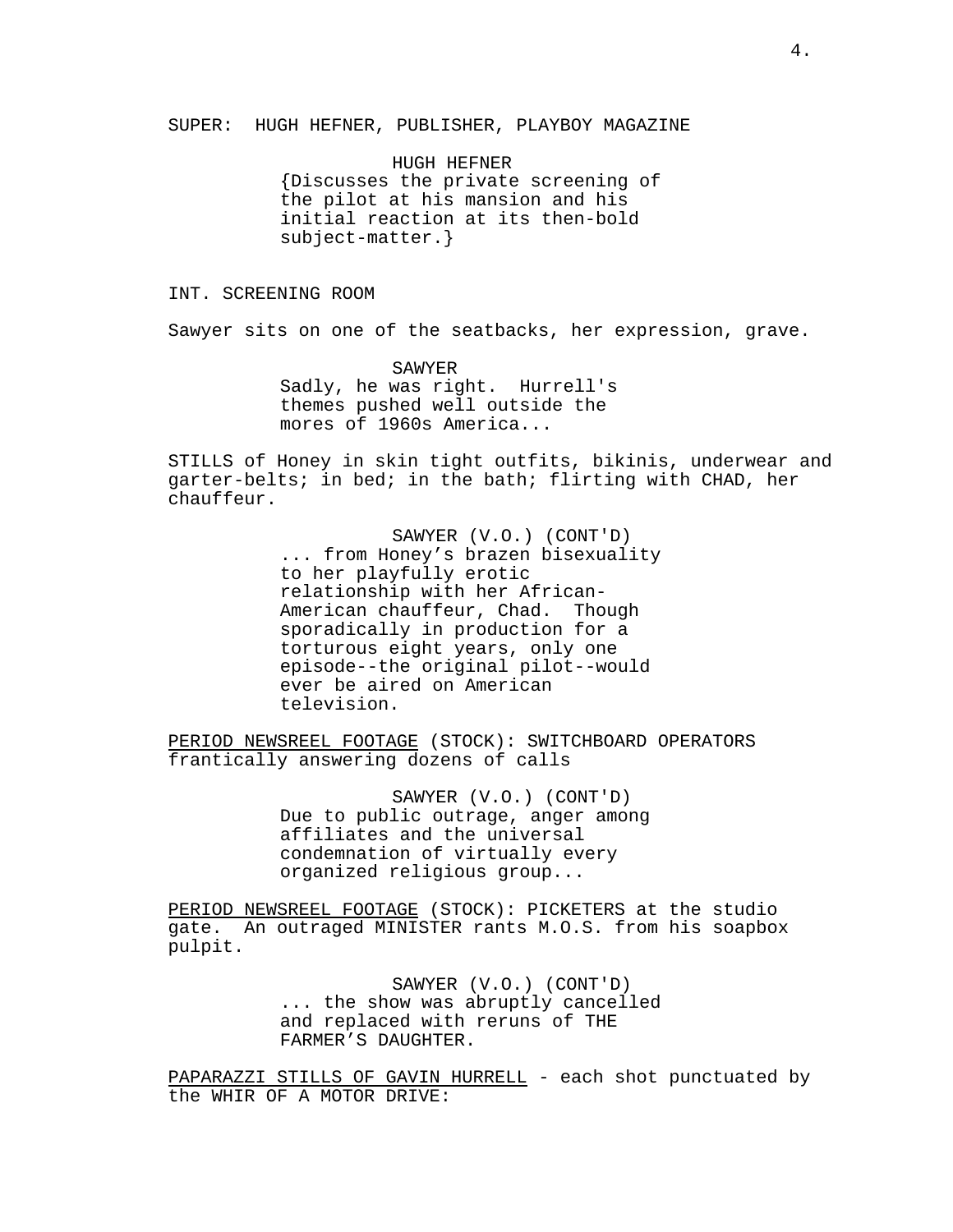SAWYER (V.O.) (CONT'D) Hurrell was marginalized to the Hollywood fringe...

IN SUNGLASSES - holding a hand up to conceal his face from the photographer;

> SAWYER (V.O.) (CONT'D) ... continuing to shoot episodes for limited foreign distribution in a converted warehouse in Reseda...

SURVEILLANCE PHOTO - STILLS of Hurrell with several toughlooking ASIAN MEN;

> SAWYER (V.O.) (CONT'D) ... financed by foreign companies which, some say, were fronts for organized crime syndicates.

POOLSIDE - his final years, fuzzy, out of focus, in a wheelchair, oxygen bottle nearby.

> SAWYER (V.O.) (CONT'D) Subsequent to the tragic death of his leading lady, his spirit broken, his career in ruins, Hurrell retired, rarely setting foot outside his Benedict Canyon estate until his death in 1996.

A MOODY PORTRAIT of Gavin Hurrell, beaten by booze, drugs and hard living; limpid, dark eyes peering through a curling ribbon of cigarette smoke.

INT. SCREENING ROOM

Sawyer looks at the screen. On it, the MOODY PORTRAIT of Hurrell does a SLOW FADE TO BLACK. She sighs, addresses us:

#### SAWYER

Like many failed television programs of the day, the original negatives were discarded by the studio, the prints, destroyed. Nevertheless, over the years, the show's notoriety grew among the avante garde...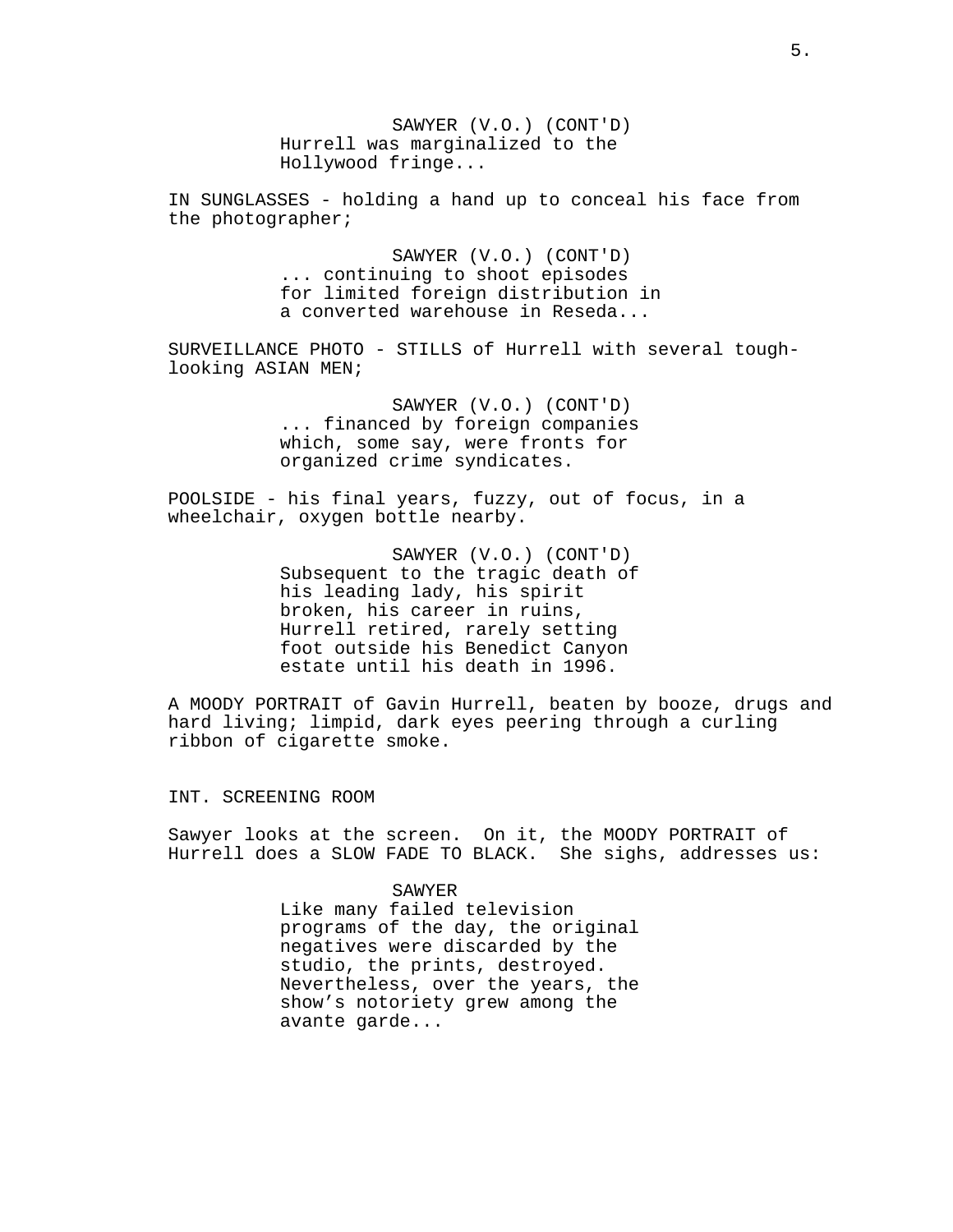UNDERGROUND CLIP:

INT. GERMAN CLUB - BASEMENT - NIGHT

GRAINY FOOTAGE of a cramped club filled with HIPSTERS, all of them watching a BOOTLEG PRINT of "Honey Vicarro" PROJECTED ON A BRICK WALL.

SUPER: "DER RATSKELLAR" - BERLIN

SAWYER (V.O.) Their curiosity aroused by the few surviving scripts and production stills, aficionados and fans elevated Honey Vicarro to the cult status it enjoys today.

An pale ACTOR clad in black turtleneck and beret, sunglasses, performs a RUNNING TRANSLATION as, PROJECTED behind him, Chad cradles a wounded, bleeding Honey.

ACTOR

Honey. Sie sind schön, wenn Sie Schuß gewesen sind. [Honey. You're beautiful when you've been shot.]

INTERVIEW CLIP:

INT. SOUND STAGE - DAY

QUENTIN TARANTINO is seated in video-village between shots.

SUPER: QUENTIN TARANTINO - WRITER-DIRECTOR

TARANTINO {Discusses how he saw "Honey Vicarro" for the first time at a private club in Beijing while shooting "Kill Bill 2."}

INTERVIEW CLIP:

INT. EXHIBITION SPACE - DAY

RON SIMON sits in front of a mounted still of Kim Carlyle as Honey Vicarro.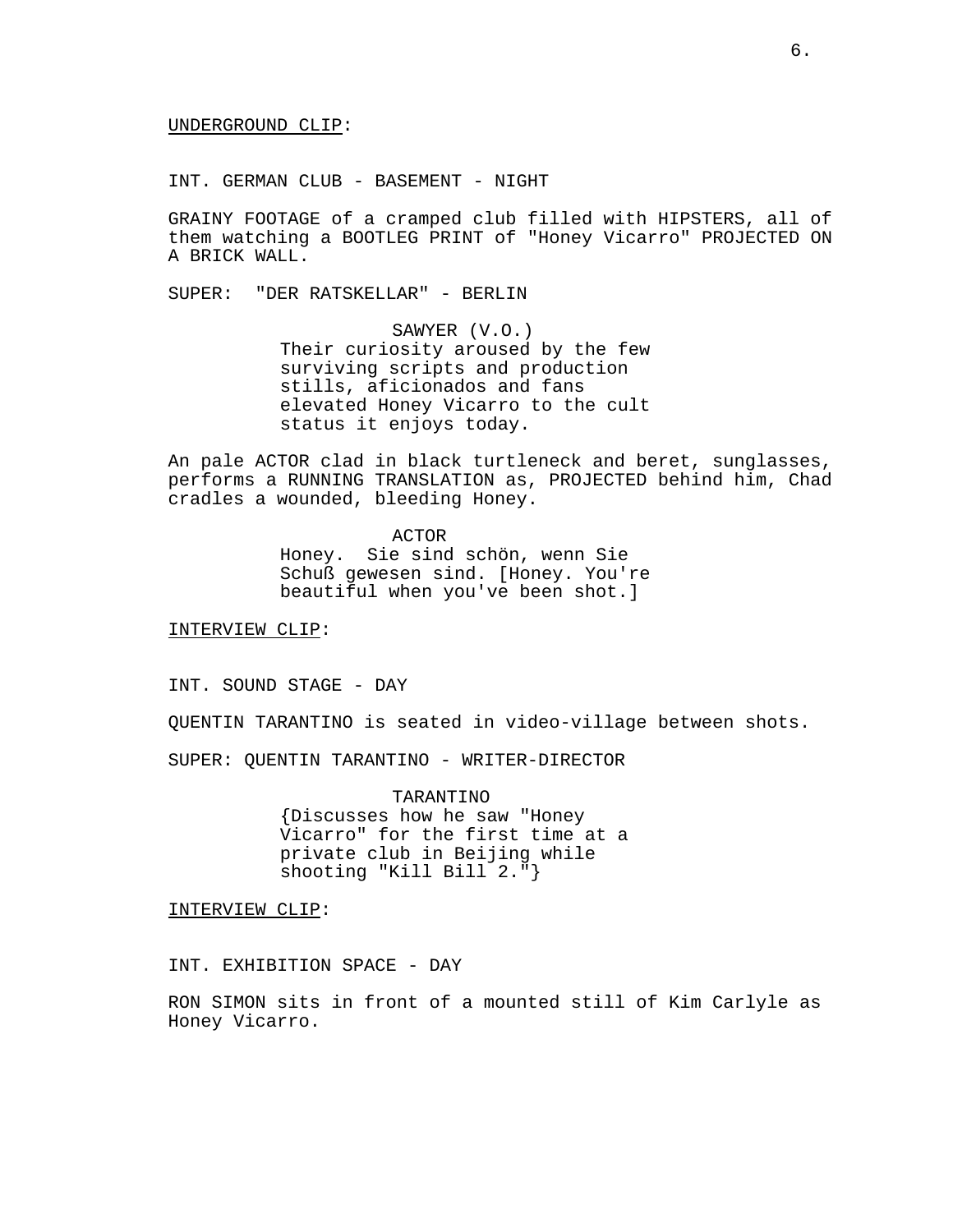SUPER: RON SIMON - TELEVISION CURATOR - MUSEUM OF TELEVISION & RADIO

> SIMON {Discusses how, despite its abrupt cancellation, Honey Vicarro profoundly influenced television and pop culture.}

INTERVIEW CLIP:

EXT. PLAYBOY MANSION - SWIMMING POOL - DAY

HUGH HEFNER again.

HUGH HEFNER {Asserts that his friend, Hurrell, never bought into the idea that his show was a "lost masterpiece."}

## INT. SCREENING ROOM

Sawyer smiles. She couldn't have said it better himself.

SAWYER Cultural milestone or pop curiosity, what actually was shot on Stage Seven of the old Desilu studios or, later, in a seedy industrial park in the San Fernando Valley, remained a mystery--little more than a dim memory in the minds of the show's surviving cast and crew... (a beat) ... until now.

Sawyer steps over to a table. On it are DOZENS OF FILM CANISTERS.

> SAWYER (CONT'D) Long after Hurrell's death in 1994, while cataloguing his voluminous collection of vintage pornography, a university archivist made a staggering find: The original negatives the entire network run as well as the legendary "Reseda Episodes," including dailies, workpictures and previously censored footage.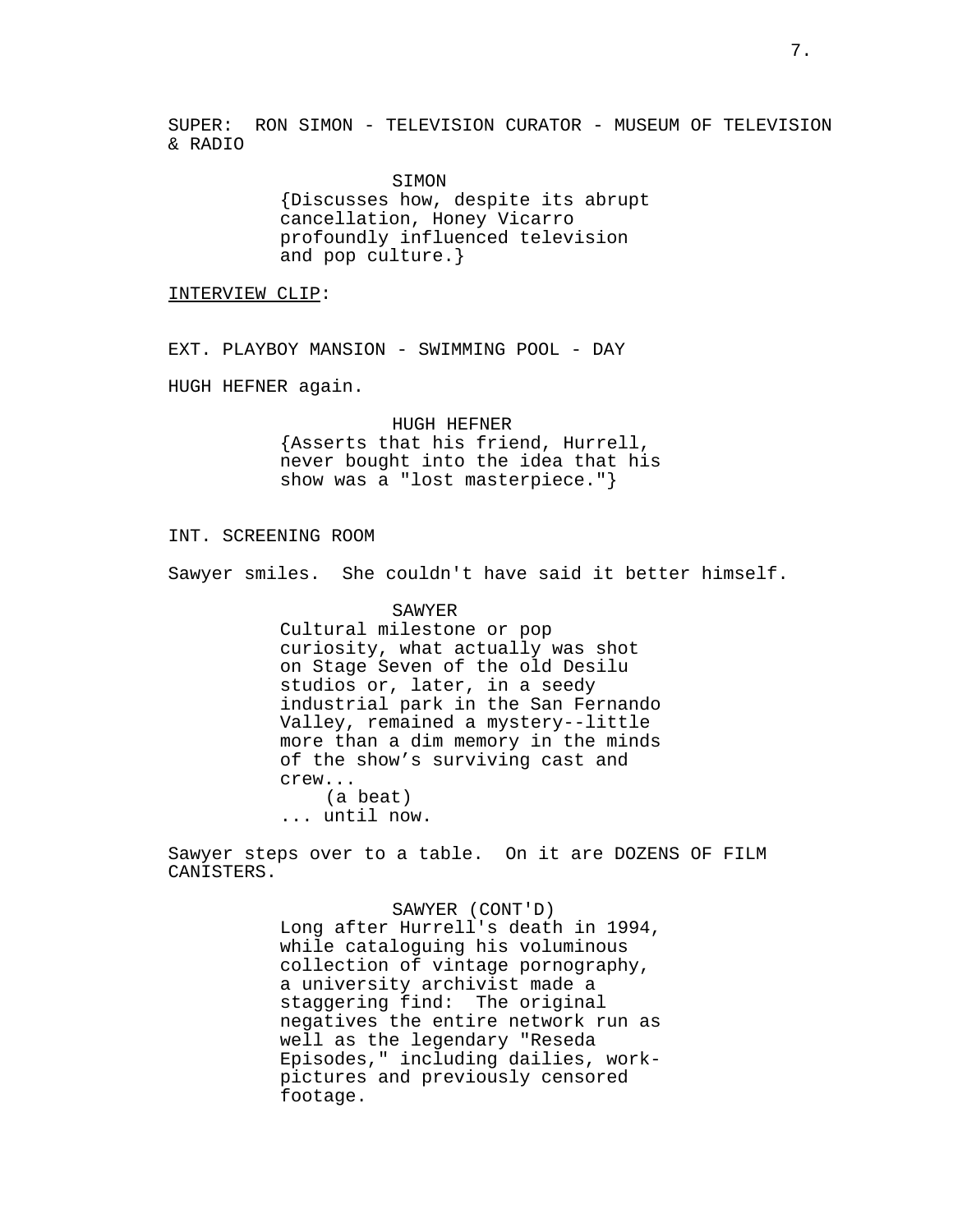STOCK FOOTAGE - of FILM ARCHIVISTS at work.

SAWYER (V.O.) (CONT'D) The severely deteriorated film was delivered to the wizards at Cinetech Labs and subjected to a laborious frame-by-frame digital restoration process until every episode was brought back to its former glory...

SPLIT PICTURE: THE SCENE WE OPENED WITH (M.O.S.), Honey kissing BIKER #3, then getting on his motorcycle. ON THE LEFT, the image is SCRATCHED, COLOR-LEACHED AND FADED. ON THE RIGHT, perfect and CRISP, COLORS VIBRANT.

> SAWYER (V.O.) (CONT'D) Sections lost or censored were recovered from dailies, colorized and remastered, using voice artists to reconstruct the dialogue.

BEHIND-THE-SCENES CLIP

INT. A.D.R STAGE

THREE ACTORS, TWO WOMEN portraying Honey Vicarro and Mother Killian, and a WHITE MALE performing as Chad, faces lit by the reflection of FILM ON THE SCREEN.

> MALE VOICE ACTOR Honey! Talk to me, baby!

FEMALE VOICE ACTOR #1 Sister Anna? Do you know this man?

ONSCREEN - CHAD is dressed in chauffeur's livery; Honey Vicarro, in a nun's habit. He gives her a passionate, toecurling french kiss. He pulls away, looks into her eyes. Honey seems to awake as if from a dream.

> FEMALE VOICE ACTOR #2 (looping Honey) Chad...?

MALE VOICE ACTOR (looping Chad) Honey. You're beautiful when you're dressed up like a nun.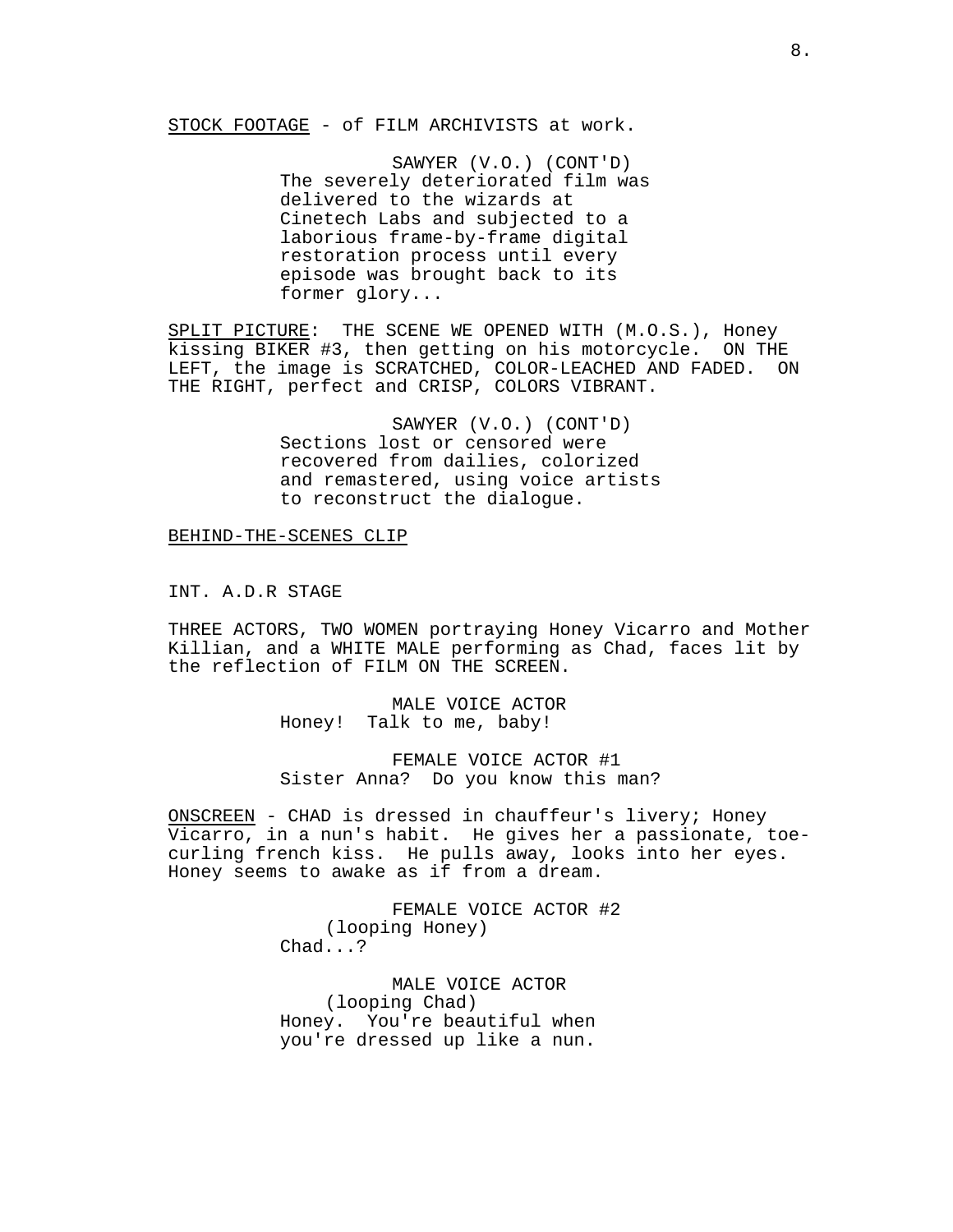## INT. SCREENING ROOM

Smiling, Sawyer turns from the screen, eyes lit with anticipation.

#### SAWYER

After two long years, the process was completed. Since then, a handful of cognoscenti and archivists have viewed the material. The actual content and quality of the series has exceeded the expectations of even its most ardent fans.

Behind her, ON SCREEN, the signature image of Honey Vicarro, dressed in tight leather, leaning against the fender of her Shelby Cobra.

> SAWYER (CONT'D) Has time caught up with Honey Vicarro? We'll let you be the judge. After languishing in undeserved obscurity for nearly half a century, it is my distinct pleasure to reintroduce the world to Gavin Hurrell's masterpiece. (smiles) Ladies and gentlemen, "Honey Vicarro."

> > OUT

# FADE IN:

NOTE: "Honey Vicarro," as with all early color T.V., is rendered in rich, saturated color--almost hyper-real in its intensity. Production design is utterly captive to the new medium. Everything is rendered in color--even props and setdec that would, in reality, be black, white or grey.

Cinematography favors overlit masters with minimal coverage, rear-screen projection for exteriors and driving sequences, stock footage for establishing shots, etc.

Likewise, the show is subject to authentic '60s television production values. Virtually everything, including most exteriors, will be shot on stage.

In short, no corner will go uncut.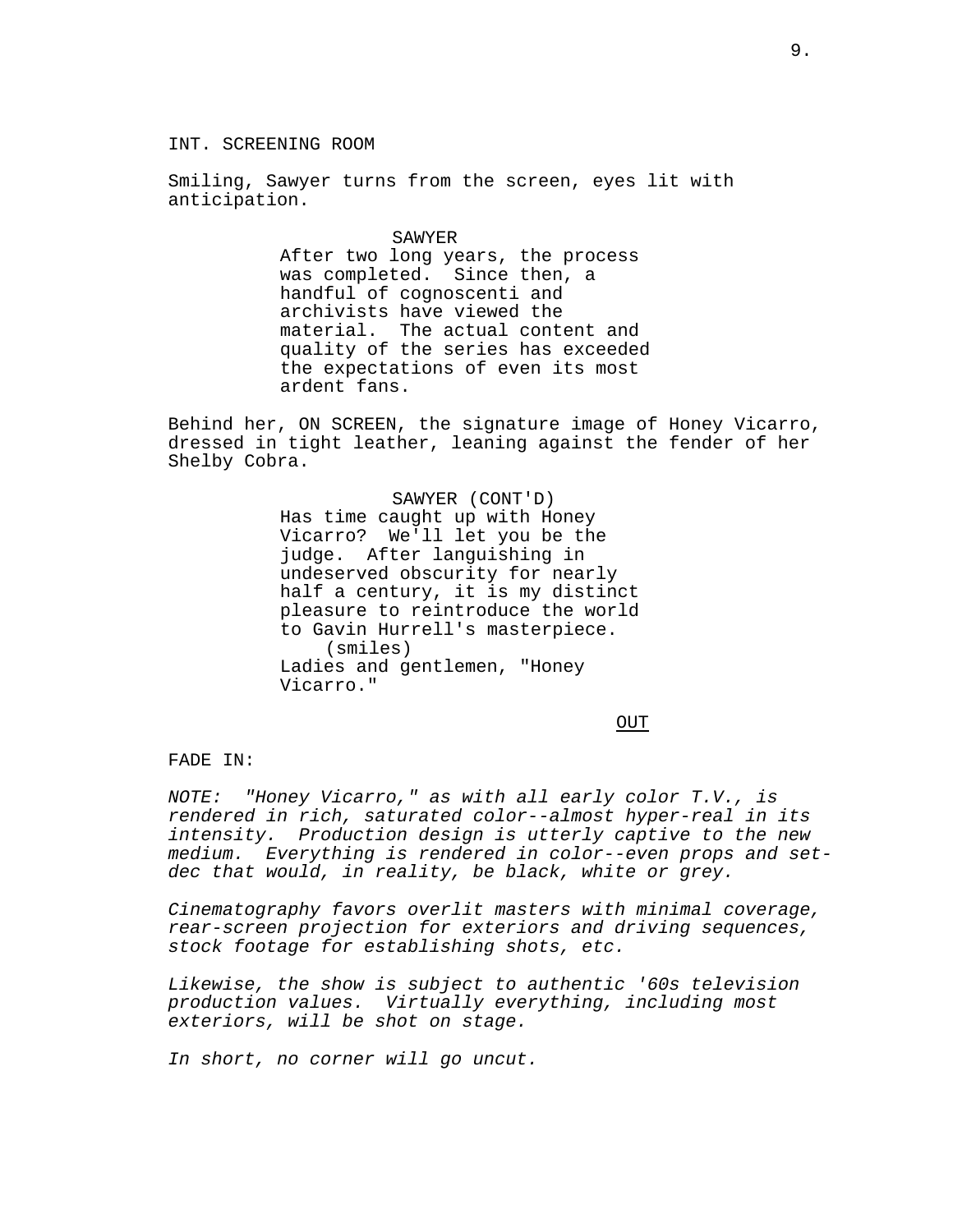## EXT. SPINOZA MANSION - NIGHT

STOCK FOOTAGE of a concrete and glass modern perched on a cliff. Loud N.D. '60s ROCK AND ROLL echos down the canyon.

# INT. SPINOZA MANSION

It's not a party, it's a happening, baby. JBLs pump out LOUD MUSIC. CHICKS with big hair, white lipstick and fringed minis dance with mop-topped GROOVSTERS.

The host, AMADEUS SPINOZA, a hip-looking cat in his midthirties, glides through, a snifter of cognac in one hand, a Tiparillo in the other. THREE GO-GO GIRLS in bikinis dab each other with body paint while ANDY WARHOL snaps photos.

> GO-GO GIRL Great party, Amadeus!

SPINOZA Save me some fingerpaint, baby!

Spinoza pauses to smile for a shot, then approaches OLIVE LANE, a record company exec.

# SPINOZA (CONT'D) Olive! Amore! You made it!

Air kisses. He takes her arm and steers her up some stairs.

SPINOZA (CONT'D) I've got the latest Bumblebees stuff. Very yummy...

OLIVE Spare me, Amadeus. The Bumblebees are passé. Kids are looking for more than four poofters in ruffled shirts singing "yeah-yeah-yeah--"

## INT. SPINOZA'S HOME STUDIO

Equipped with a mixing-board, various instruments, a desk cluttered with sheet-music and notes. Olive sits in an Eames swivel in front of the console.

> SPINOZA Open your head, baby. Give it a listen. I think you'll seriously dig this new mix.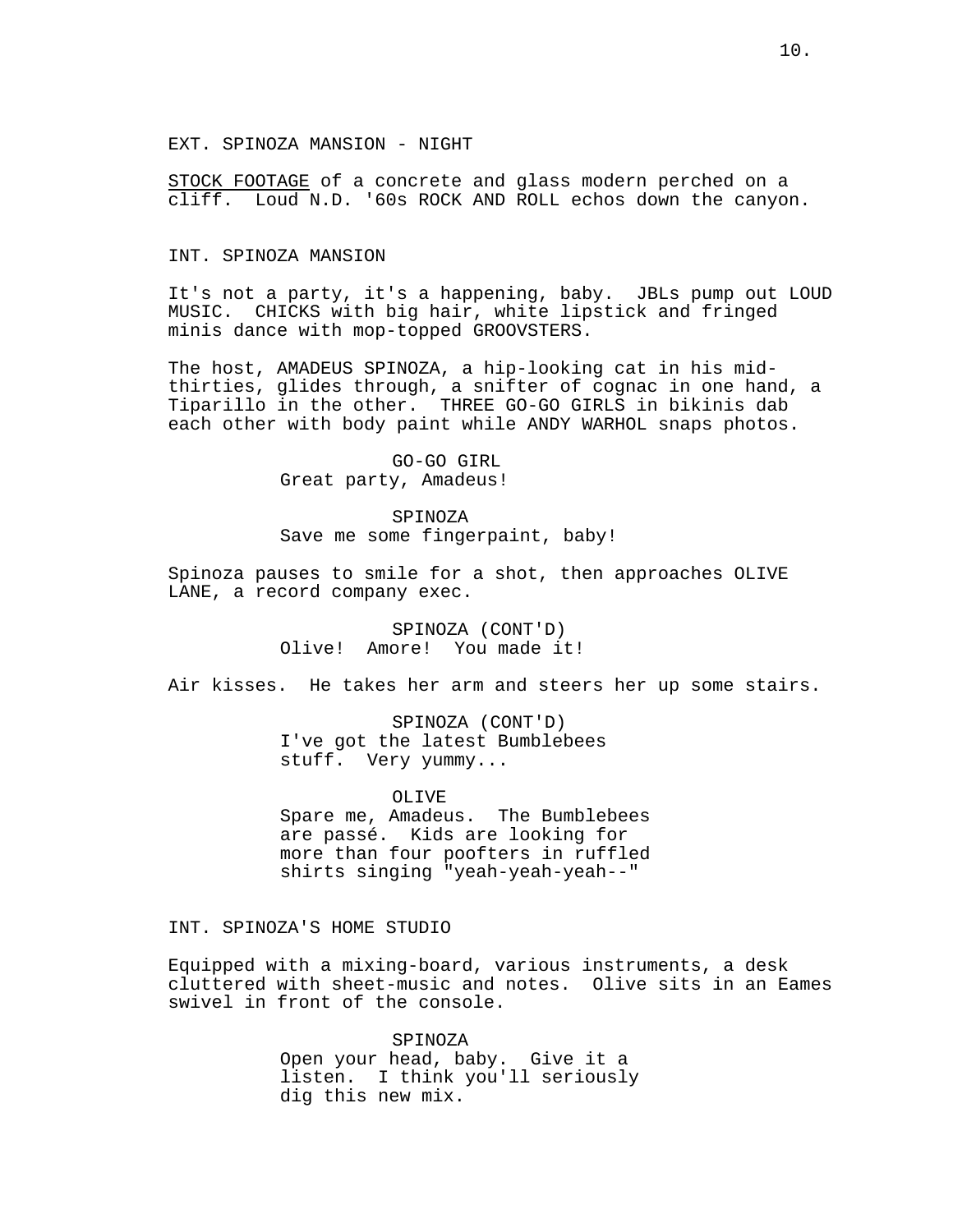I really don't see the point--

Spinoza places a pair of headphones over her ears.

#### SPINOZA

Don't worry. You will soon enough.

Spinoza flips on a REEL-TO-REEL. As the tape plays, Olive gradually falls into a TRANCE-LIKE STARE. Spinoza switches off the power, and removes the headset from her ears.

> SPINOZA (CONT'D) You are now under my control.

OLIVE (monotone) I am now under your control.

SPINOZA You love The Bumblebees.

OLIVE

I love the Bumblebees.

## SPINOZA

You will instruct your secretary, to book them on the Ted Mulligan Show this Sunday.

He dials the number, holds the receiver to her ear. As soon as it's picked up on the other end:

> OLIVE This is Olive Lane. Book the Bumblebees for the Ted Mulligan Show this Sunday.

SPINOZA (hangs up) Very good, Olive. Now be a luv and... (grins) ... throw yourself out that window.

Olive looks at him, nods. She stands and sprints toward a large picture-window, HURLING HERSELF THROUGH.

# EXT. SPINOZA MANSION - WINDOW

SPINOZA - steps up to the shattered glass. He gazes down with a mirthless grin, sips his cognac.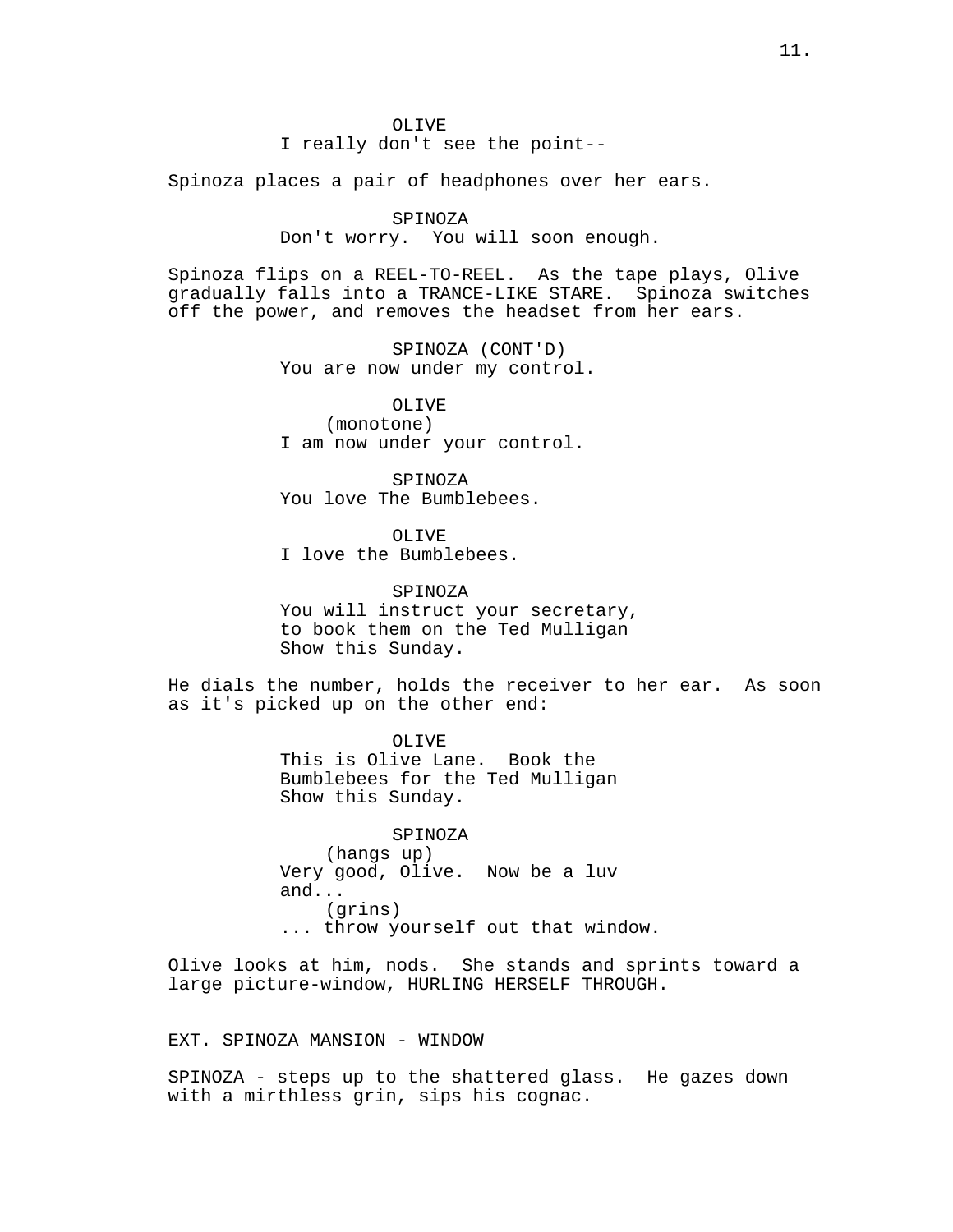## INT. SPINOZA MANSION

Spinoza hears something behind him, turns.

ZOOM IN ON VERONICA SKINNER

Late-20s, hair pulled in a tight bun, she wears thick glasses and a lab-coat. She stands, frozen at the open door, a horrified expression on her face.

SMASH CUT TO:

EXT. PCH - DAY

A white Shelby Cobra whips down the highway through Malibu.

INT. HONEY'S SHELBY COBRA

HONEY VICARRO expertly spins the roadster against a REARSCREEN PROJECTION of treacherous curves, a SURFBOARD strapped down on the passenger side.

She wears an orange wet-suit top, the front zipped down well south of the Equator. One look at her, and you understand why God created California.

She checks the rearview through Ray-Ban Cats.

POV - a big black Chrysler Imperial on her tail.

She pushes a button on the center console, revealing a WHITE PRINCESS ROTARY PHONE. Picks up the receiver.

INT. GARAGE - DAY

Honey's chauffeur, CHAD, a sleek, heavily-muscled African-American in slacks and a ribbed tank-top, peers out from under the hood of a red '59 Eldorado Biarritz convertible. He wipes grease off his hands, answers a RINGING WALL-PHONE.

> CHAD This is Chad.

INT. HONEY'S SHELBY COBRA/INT. GARAGE (INTERCUT)

HONEY (smiles) Hello, pet. Busy?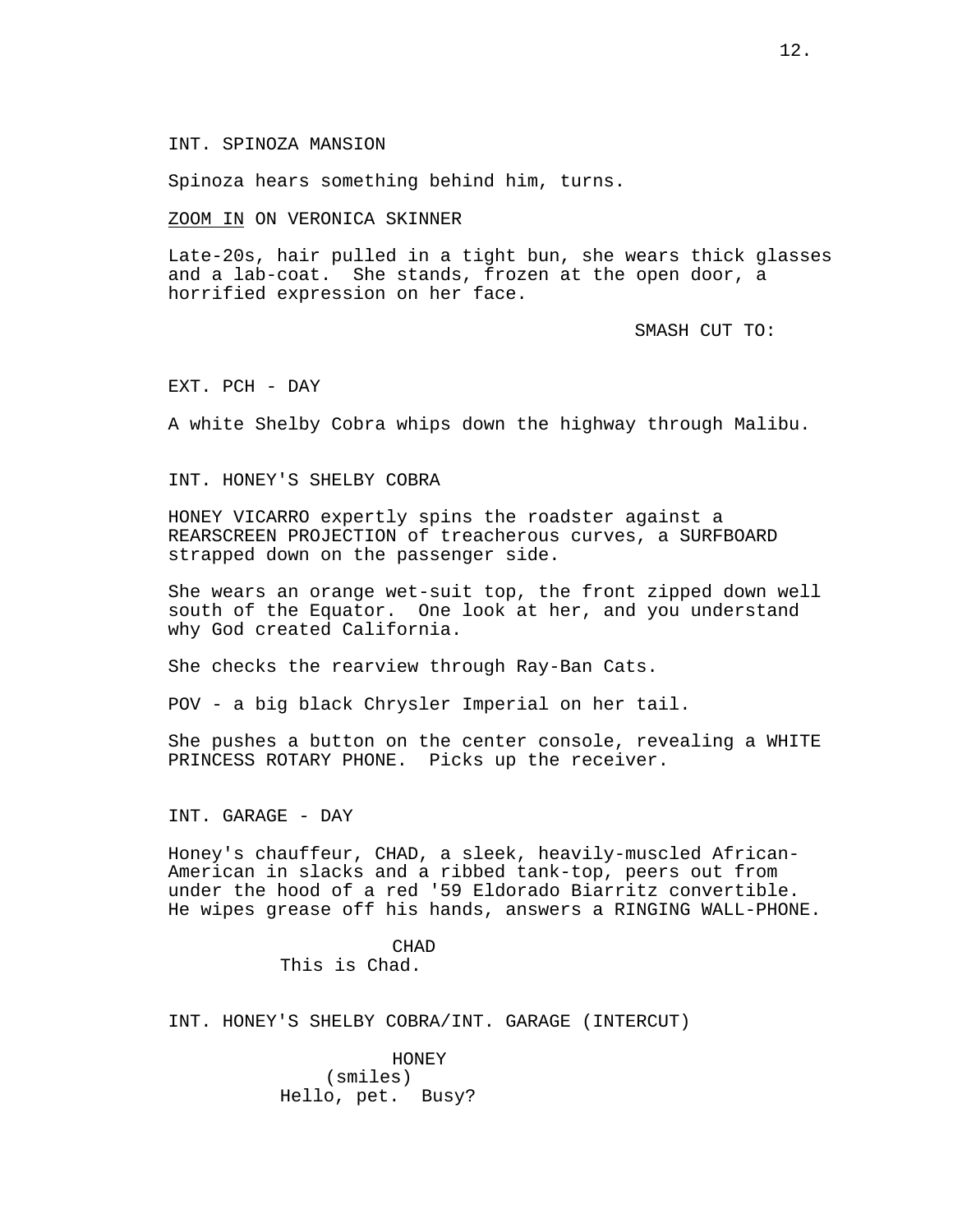CHAD Tuning up the Eldo.

HONEY Hmm... I could use a tune-up.

CHAD

I'll pick up an extra set of sparkplugs and take care of the Cobra as soon as you get home.

HONEY I wasn't talking about the Cobra. But, then again... (thinks about it) ... maybe I was.

CHAD Miss Vicarro, you are incorrigible.

HONEY I'm also being followed.

CHAD (chuckles) By what? A Lear Jet?

HONEY

Nothing so droll. A Chrysler Imperial. License number LTV020. Have Trevor get a make from his friends at the DMV. I'll meet you at the club in half an hour. You up for a workout?

CHAD

Mee-ow.

She smiles, disconnects, downshifts and accelerates. Behind her, the Chrysler falls back.

INT. CHRYSLER

Amadeus Spinoza urges his driver from the rear.

SPINOZA Don't let her get away.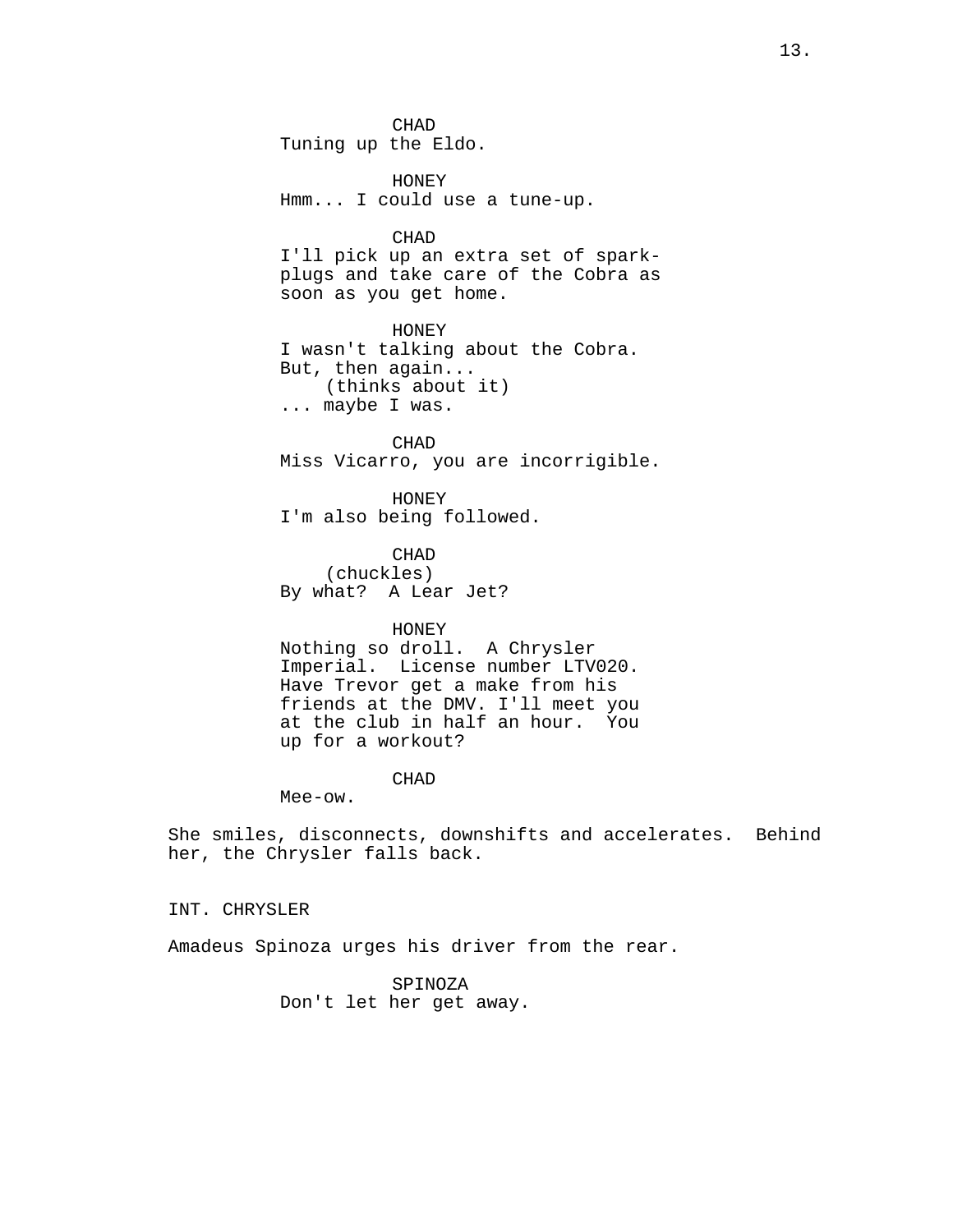EXT. PCH

The Cobra ROARS by, kicking gravel off the shoulder. The Imperial closes in, NUDGES THE COBRA'S REAR BUMPER.

INT. HONEY'S SHELBY COBRA/INT. CHRYSLER (CROSSCUT)

Honey glances in her rearview, a smile tracing her lips.

# HONEY

Wanna play rough? I like that.

She flips a TOGGLE-SWITCH marked OIL SLICK.

UNDER HONEY'S REAR BUMPER - MOVING - BLACK OIL sprays down onto the asphalt from hidden nozzles

SPINOZA'S DRIVER - his eyes widen in surprise as he hits the slick. He SWERVES, struggling mightily to regain control of the Chrysler.

THE SHELBY - JETS AWAY, regaining a huge lead.

SPINOZA She's good. Very good.

EXT. FARTHER DOWN PCH - TURNOUT

An AIRSTREAM TRAILER is parked in a pull-out. DAD barbecues burgers on a portable grill, MOM sets a perfect picnic table. JUNIOR bounces on a POGO-STICK.

EXT. PCH - UP THE HIGHWAY

The Cobra ROARS by, hugging a hairpin turn.

INT. HONEY'S SHELBY COBRA

Honey approaches a blind curve, suddenly sees Junior BOUNCING on the center-line. She WRENCHES THE STEERING WHEEL.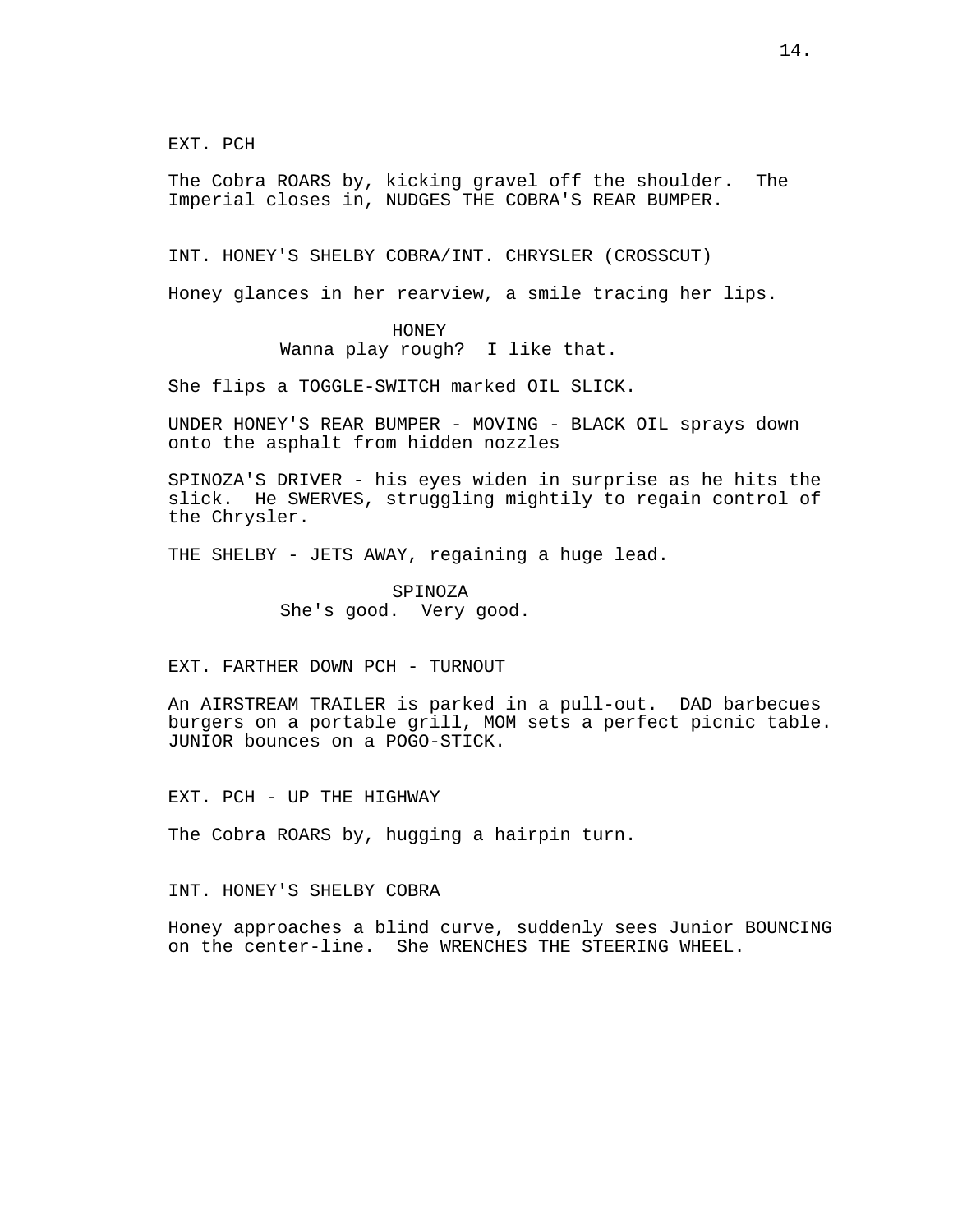EXT. PCH

STOCK FOOTAGE of a sports-car that only vaguely resembles the Cobra as it SMASHES through a guard-rail, HURTLES OVER A CLIFF AND EXPLODES.

**OUT** 

#### RUN HONEY VICARRO MAIN TITLES

A kickass montage of graphics, polarized photos and liveaction martial-arts moves set to a throbbing, sexy THEME that makes the classic "JAMES BOND" titles look like "MASTERPIECE THEATER."

THE FOLLOWING THEME is belted out by the original Chair-Chick of the Board, MISS NANCY SINATRA:

## NANCY SINATRA

(sings) She's quick, she's cool, She's nobody's fool, She's Honey Vicarro, Honey Vicarro, Silky, slinky private eye. With jaguar suits And naugahyde boots, A razor in her garter, Man, nobody's harder. Honey V., she's cold as ice. Her Caddy Eldorado's cherry red. That cat behind the wheel's her chauffeur, Chad. Chad is bad. From California to Kalamazoo Cheap thugs shake and quake in their shoes, When they hear her name, Honey Vicarro!

OUT

END OF ACT ONE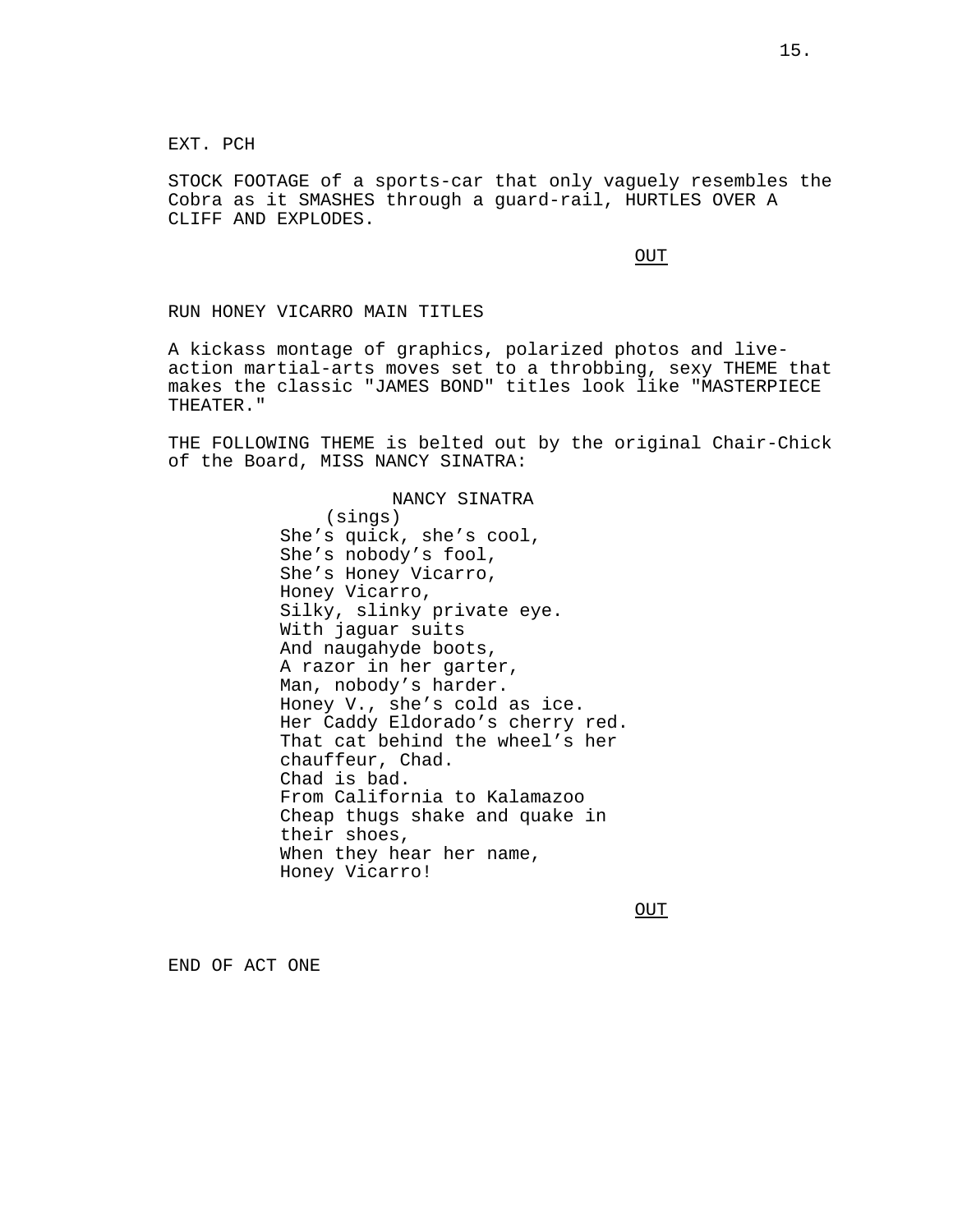## ACT TWO

FADE IN:

EXT. SPINOZA MANSION - DAY

Establish.

SUPER: ACT I: "Little Lamb Lost."

INT. SPINOZA MANSION

Wall-to-wall swank with a mile of glass overlooking the Pacific. Honey lies unconscious on a white leather sofa, a smudge of grease on her cheek.

> SPINOZA (O.S.) Miss Vicarro...?

She blinks, winces and touches her head. Looks up.

POV - Spinoza's face SLOWLY SWIMS INTO FOCUS.

HONEY Hello, handsome.

SPINOZA You look like you could use a drink.

HONEY Double Bombay Sapphire martini. Extra dry.

Spinoza steps over to a bar, mixing the cocktails as Honey checks out the room. She lightly traces her fingers across the keys of a white Baldwin grand-piano.

> HONEY (CONT'D) I had no idea Heaven was so swanky.

SPINOZA I assure you, Miss Vicarro, you're very much alive.

HONEY But my car... how--?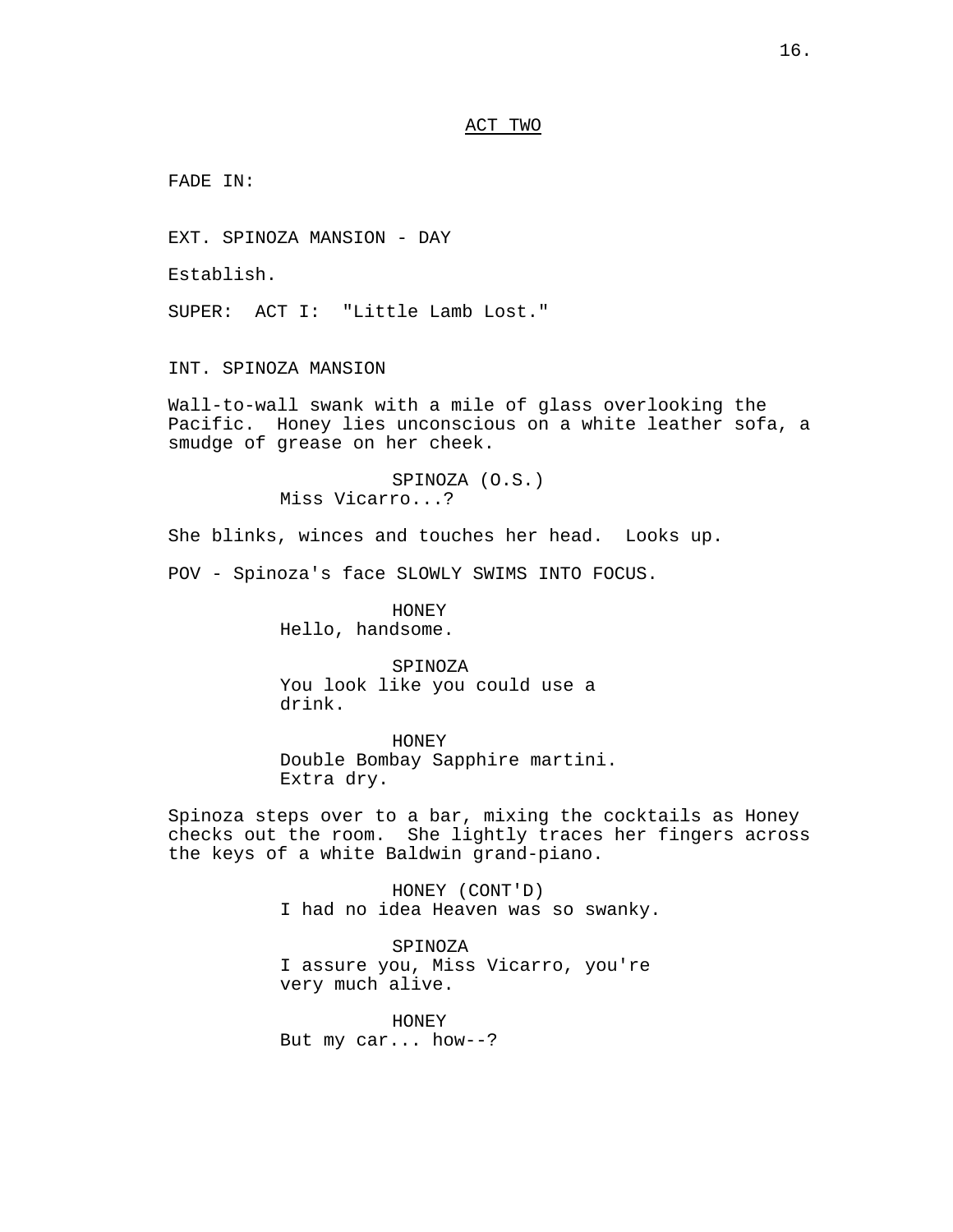SPINOZA You were thrown clear before it went over the cliff. (pours two martinis) It's fortunate you had the good sense not to buckle your seatbelt.

Using her compact mirror, she wipes away the smudge of grease, BLITHELY RESPONDS:

> HONEY I never do. Those things are killers. (accepts her martini) You wouldn't happen to be the registered owner of a black Chrysler Imperial?

# SPINOZA

Sorry about that. I was just trying to get your attention.

HONEY Next time try jewelry, Mister--?

SPINOZA

Spinoza.

HONEY Amadeus Spinoza, world-famous record producer and rock-and-roll promoter, I presume?

## SPINOZA

The same. Miss Vicarro, I need help. My fiancee's disappeared. Her name is Veronica Skinner.

He places a PHOTO of Veronica Skinner on the piano, the same woman we saw earlier in the lab-coat.

> HONEY She doesn't look like your type.

#### SPINOZA

Yeah, I know. She's a bit plain. But the fact is, I dig Veronica very much. And I'd be willing to pay anything to get her back.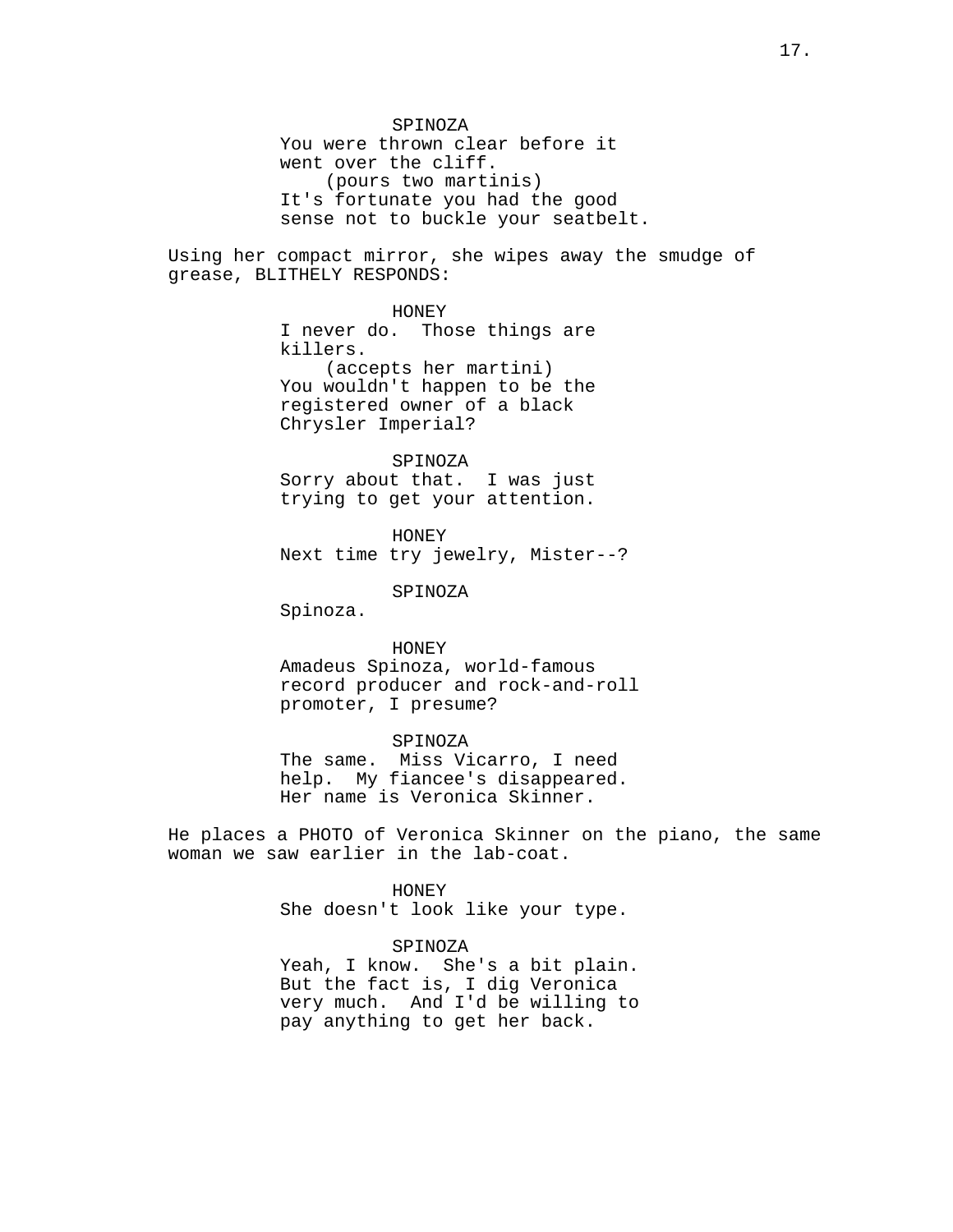Honey and Spinoza step out the front door.

SPINOZA So you'll take the gig?

HONEY I'll think about it.

Honey's attention is drawn to several WORKMEN replacing the upstairs picture-window.

> SPINOZA Little mishap. I threw a soirée last night. Seems it got a bit out of hand.

Honey looks down at the driveway. A GARDENER is in the process of hosing off a CHALK BODY OUTLINE.

> HONEY Somebody woke up with a mean hangover.

A GROWLING PURR as his Driver pulls up in Honey's Shelby. The car looks showroom new.

SPINOZA

I took the liberty of having your car repaired in my private garage.

HONEY My surfboard?

SPINOZA A total loss, I'm afraid. But if you send along a bill, I'll be happy to pay for a new one.

HONEY I'll do that. (gets in the car) Next time, you can save us both a lot of trouble by picking up the phone. (hands him a card) Klondike 5-6000. Ciao!

She throws the Shelby into first and POWERS AWAY. As he watches her, Spinoza's eyes grow cold. He reads the card.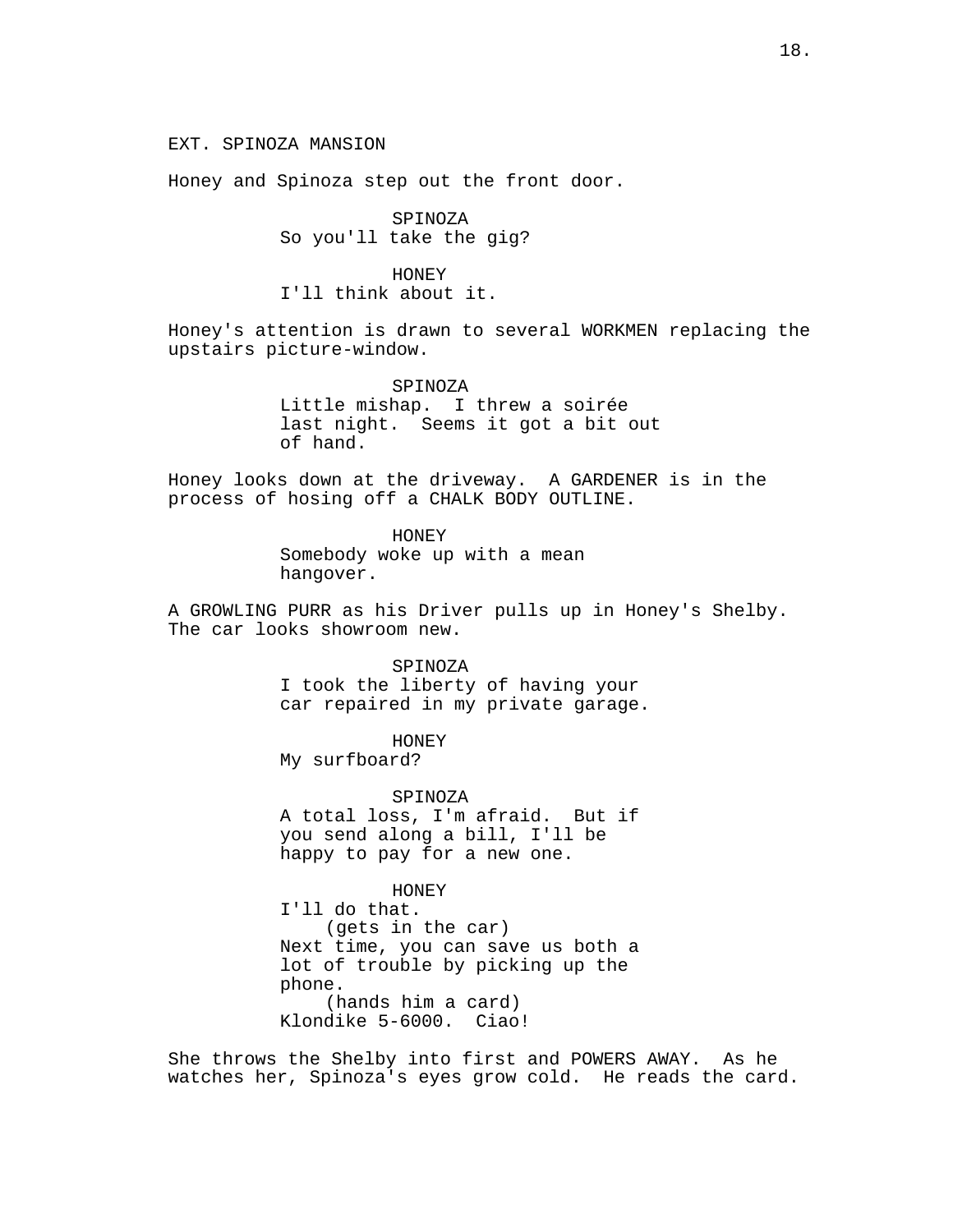EXT. ESTABLISH HONEY'S "BLUE ROOM" - NIGHT

A neon sign in swanky script identifies the place. A SEDUCTIVE LOUNGE RIFF weaves its way out the front door like a happy drunk.

INT. HONEY'S PRIVATE OFFICE AND DOJO

Low-slung, Italian-leather sofas, a curved Danish-teak desk in the work area, the balance of the office styled as a classic Japanese dojo.

Armed with BO-STAFFS, Honey and Chad warily circle each other.

> HONEY What do you suppose a millionaire swinger like Amadeus Spinoza sees in a mousy little scientist like Veronica Skinner?

They engage in furious combat, their movements a blur, the long staffs striking each other with CRACKS loud as pistolshots. They come to an impasse.

CHAD

Jealous?

HONEY

Not terribly. To tell you the truth, he's a bit of a creep.

RELEASE-LATCHES on the Bo-staffs split them into FIGHTING CANES. Again, a maelstrom of exquisitely choreographed combat. Another pause:

CHAD

As the poet once said, "Love may be blind, but lust has twenty-twenty vision."

Honey executes a reverse handspring, whips a RAZOR-SHARP SAMURAI SWORD from her fighting-cane.

HONEY

Good point.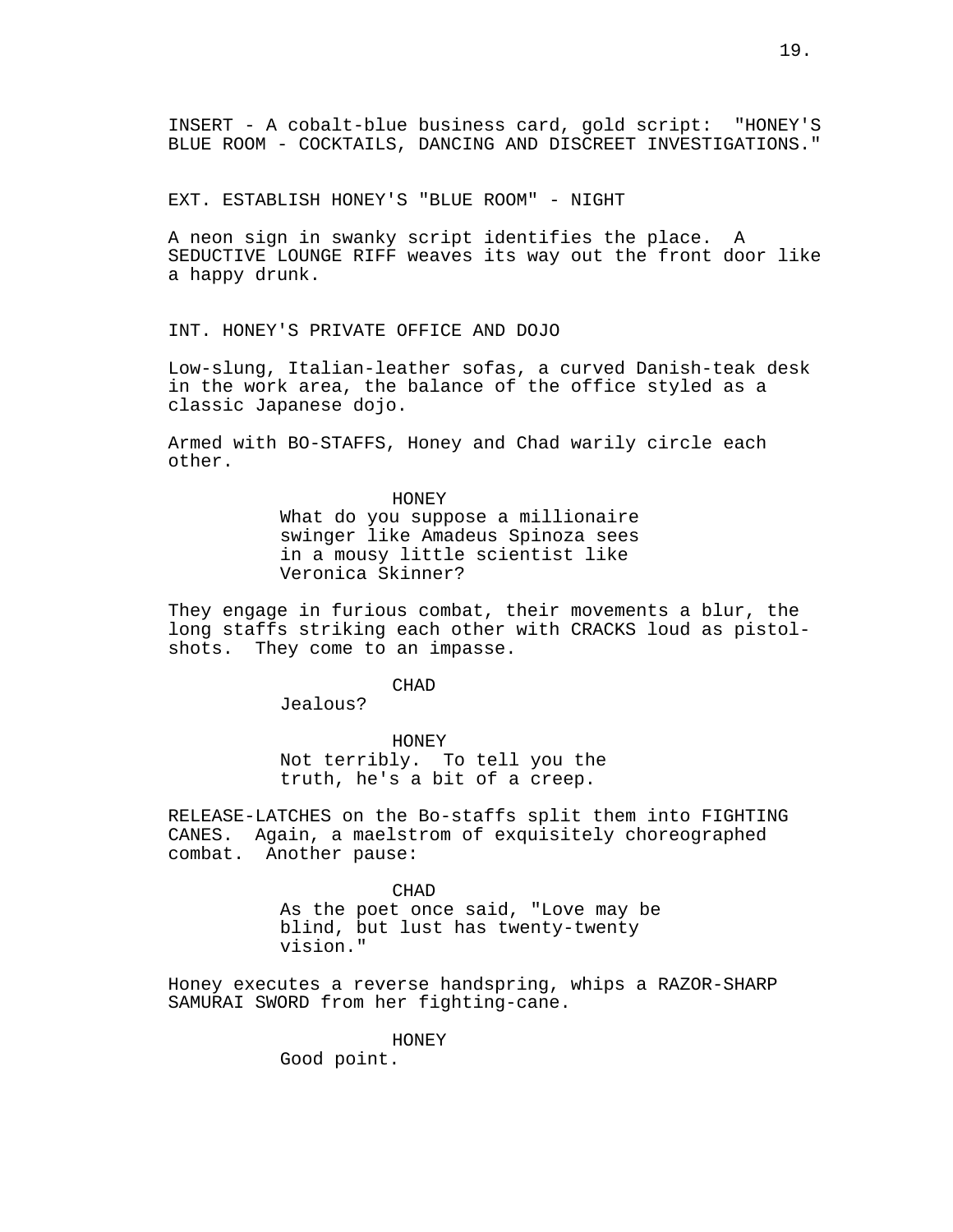Chad follows suit. The clashing blades strike SPARKS. With a sudden, twisting parry, Honey disarms him. Chad's sword flies across the room, SPEARING A TEAK-PANELED WALL.

> CHAD And yet...? HONEY

I'm curious.

Chad leaps into a quick tuck-and-roll, hurls THREE NINJA STARS. Honey blocks them with her sword, all three THUNKING into the side of its wooden hilt. She gives him a rakish grin, tosses the sword aside and engages him in a round of BLINDING-FAST HAND-TO-HAND.

Finally, Honey judo-flips him. She straddles his chest, forearm across his neck, her face very close to his.

CHAD

Honey?

HONEY

Yeah.

CHAD You're beautiful when you're curious.

They gaze into each others eyes, faces shiny with sweat. Honey moves in for a kiss just as A DISTINCTIVE TONE SOUNDS.

GROWLING, she rolls off, walks to her desk and presses a button. A small CLOSED CIRCUIT MONITOR rises from a hidden compartment on her desk. Groovy-tech.

ON MONITOR - TREVOR LE BON, Honey's bartender, a tough looking Cockney mod decked out in love-beads and a white nehru jacket.

> TREVOR Guess what the cat dragged in? Here's a hint: It smells like bacon.

HONEY (to herself) Quigley. (to Trevor) I'll be right down.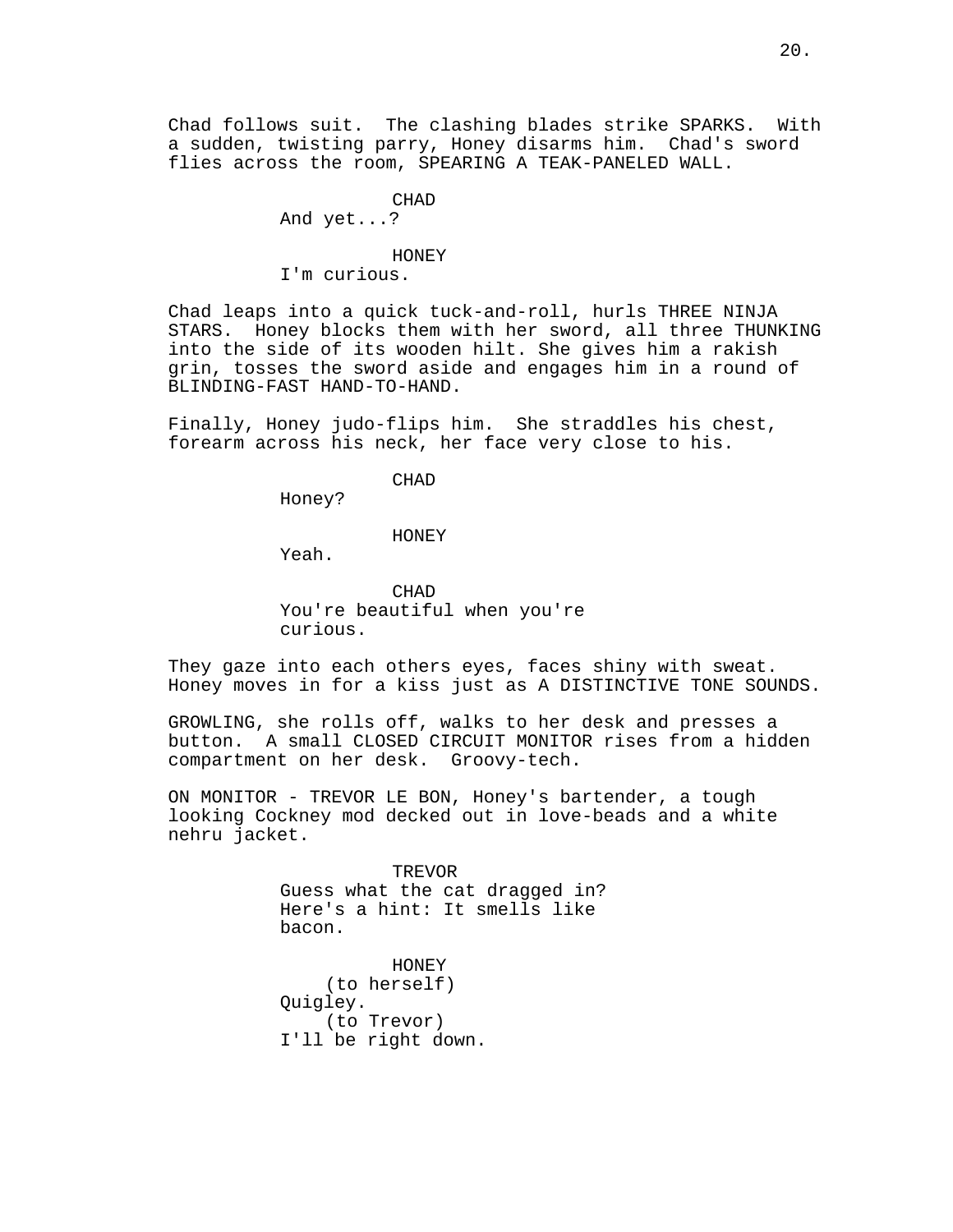She turns to Chad. Still reclining on the dojo mat, his red satin Ki has fallen open, exposing rock-hard pects and abs, glistening with sweat.

> HONEY (CONT'D) Back in two shakes... (pauses, eyes roaming over his body) ... don't bother to shower.

INT. HONEY'S "BLUE ROOM" - NIGHT

beatnik-combo knocking out bongo-laced LOUNGE COVERS clean Finger-popping mods mix it up with would-be Kerouacs dressed in black, grooving to the house band NILES G AND THE MOOKS, a and shiny as Momma's good china.

GUITARIST - In the corner of the stage, a vaguely familiar YOUNG KID with long, scraggly black hair focuses intently as he plays rhythm guitar.

HALF A DOZEN HIPSTERS sway on the floor, eyes closed, each lost in his or her very own version of Planet Cool.

LT. QUIGLEY, a blandly handsome LAPD detective in a cheap sharkskin suit, leans against the bar. Checks out the scene with a sneer of disgust.

> HONEY Hello, bright-boy. Slumming?

QUIGLEY I hear you're working for Amadeus Spinoza.

Honey gives him a seductive look.

HONEY

Is that a problem, Lieutenant?

Honey says "Lieutenant" with pronounced distaste.

#### QUIGLEY

No, it's not a problem. Not unless you consider some sexed-up, smartmouthed know-it-all chippie who fancies herself a shamus interfering with official police business a problem. You're in way over your pretty little head, Vicarro. The man's already filed a missing-person report.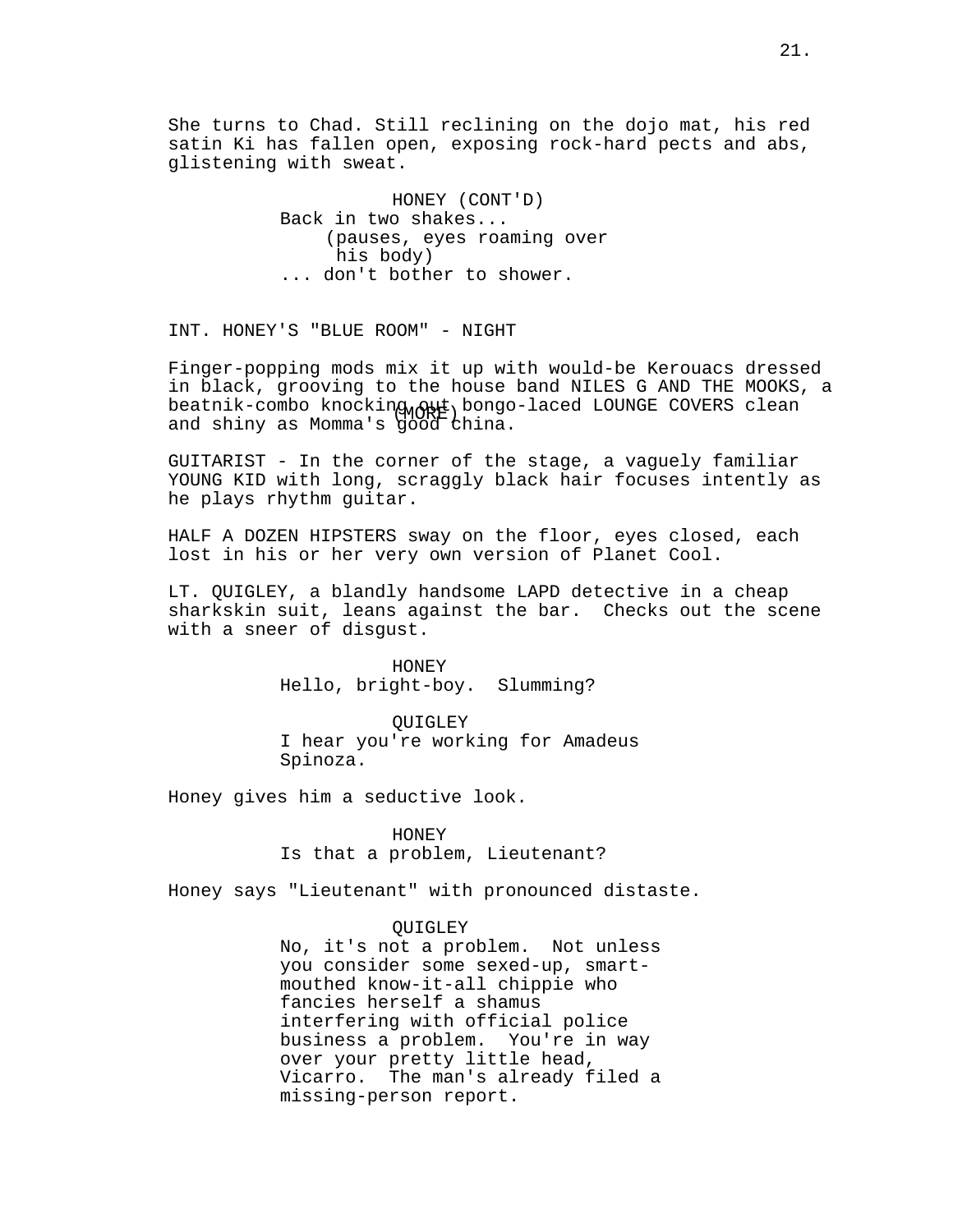## QUIGLEY(CONT'D)

So do yourself a favor--do everyone a favor. Back off and leave it to the boys downtown.

HONEY Oooh, Quigley. Did you practice that speech in front of a mirror? Cuz if you did... (runs her fingertips along his lapel, wrinkles her nose) ... I'd kinda like to know what you were wearing.

Quigley stares at her, flustered.

AT THE END OF THE BAR

Trevor polishes a tumbler as he talks up a pretty young bird in a patent-leather minidress.

# TREVOR

Me name's Trevor. Trevor leBon. You might want to remember it now, baby, because you're gonna be screaming it tonight.

She responds with a HARD SLAP, snapping his head around as Honey approaches. His eyes light up when he sees her.

HONEY

Got a line on our lost little lamb?

TREVOR

Word is Veronica Skinner's a behavioral scientist. Works for an outfit called Audionomics in Riverside. Company's owned by--

HONEY

--Amadeus Spinoza.

Trevor gives her a grin.

(NOTE: Although in the run of the series we will never see Trevor anywhere but behind the bar, he always seems to have the impossibly detailed lowdown on everything.)

> TREVOR You keep this up, I'm gonna find meself out of a job.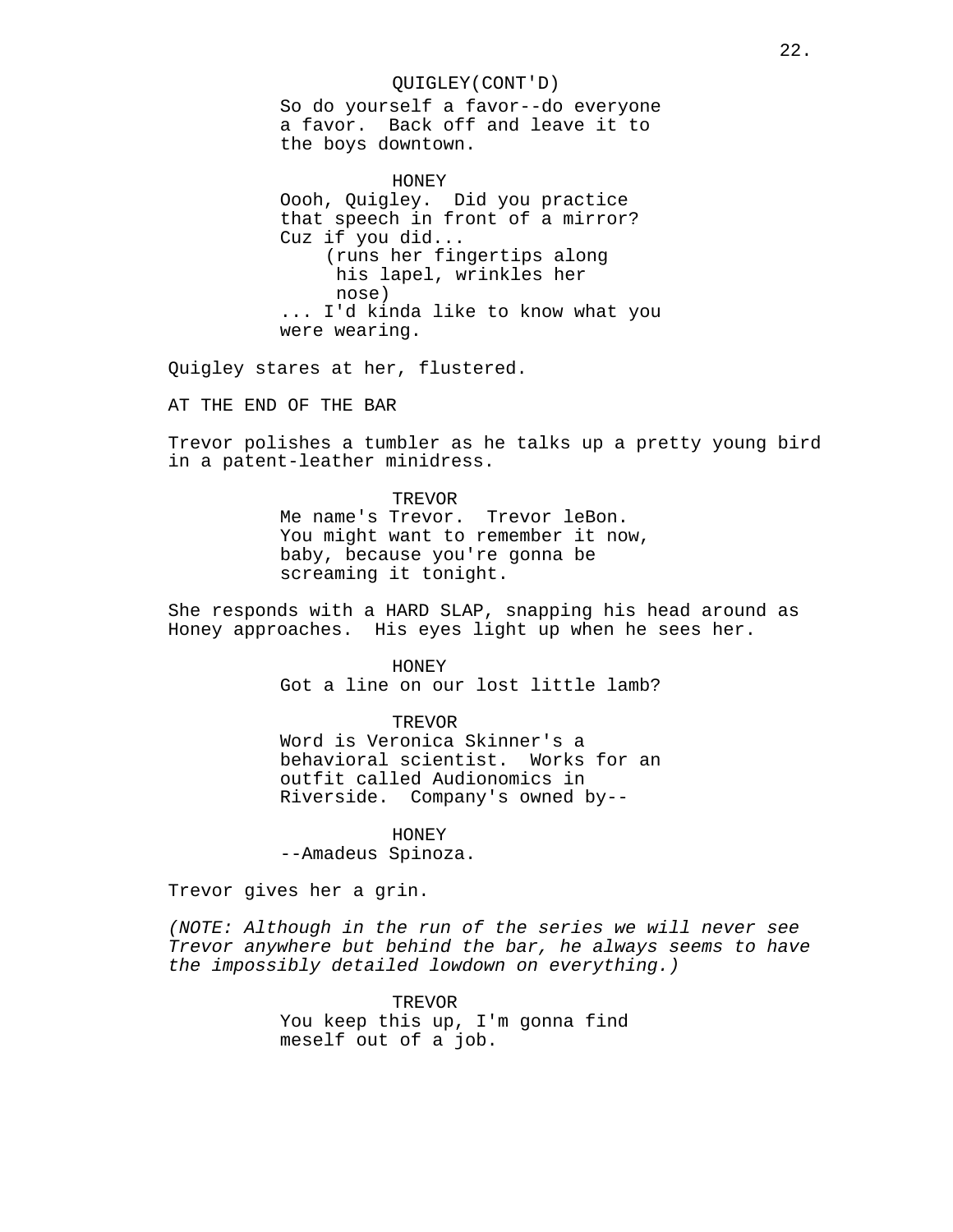HONEY Don't be silly, Trev. Everyone knows you mix the best martini in town. Now, what about motels--

TREVOR --way ahead of you on that count. (hands her a slip of paper) Veronica Skinner checked into a little place outside San Berdoo under an assumed name. One thing bothers me, though... (leans in) What is it about this bird's got everybody's knickers in a bunch?

HONEY That's a good question, Trev. A very good question.

EXT. CAPITOL RECORDS BUILDING - DAY

Establish. An upbeat ROCK TUNE in the BG that continues through to

#### INT. RECORDING STUDIO

Spinoza watches his latest British band, THE BUMBLEBEES, tear through another perfect take of "BEE MINE, LUV." The lead singer, NIGEL NOONE, winks at his girlfriend, OONA, a cryptic looking Japanese avante-gardist in a brown burlap poncho.

> SPINOZA Solid eighteen-carat cool, boys. I smell another gold record.

The Bumblebees CHEER, pat each other on the back. Spinoza approaches Nigel with a stack of sheet-music.

> SPINOZA (CONT'D) Nigel, I want you to give this bridge a whack.

NIGEL Don't be daft! We already gotta bridge, right Bongo?

The drummer, BONGO, a mop-top with a huge nose, gives Nigel a big chicklet-toothed grin, POUNDS A RIM-SHOT.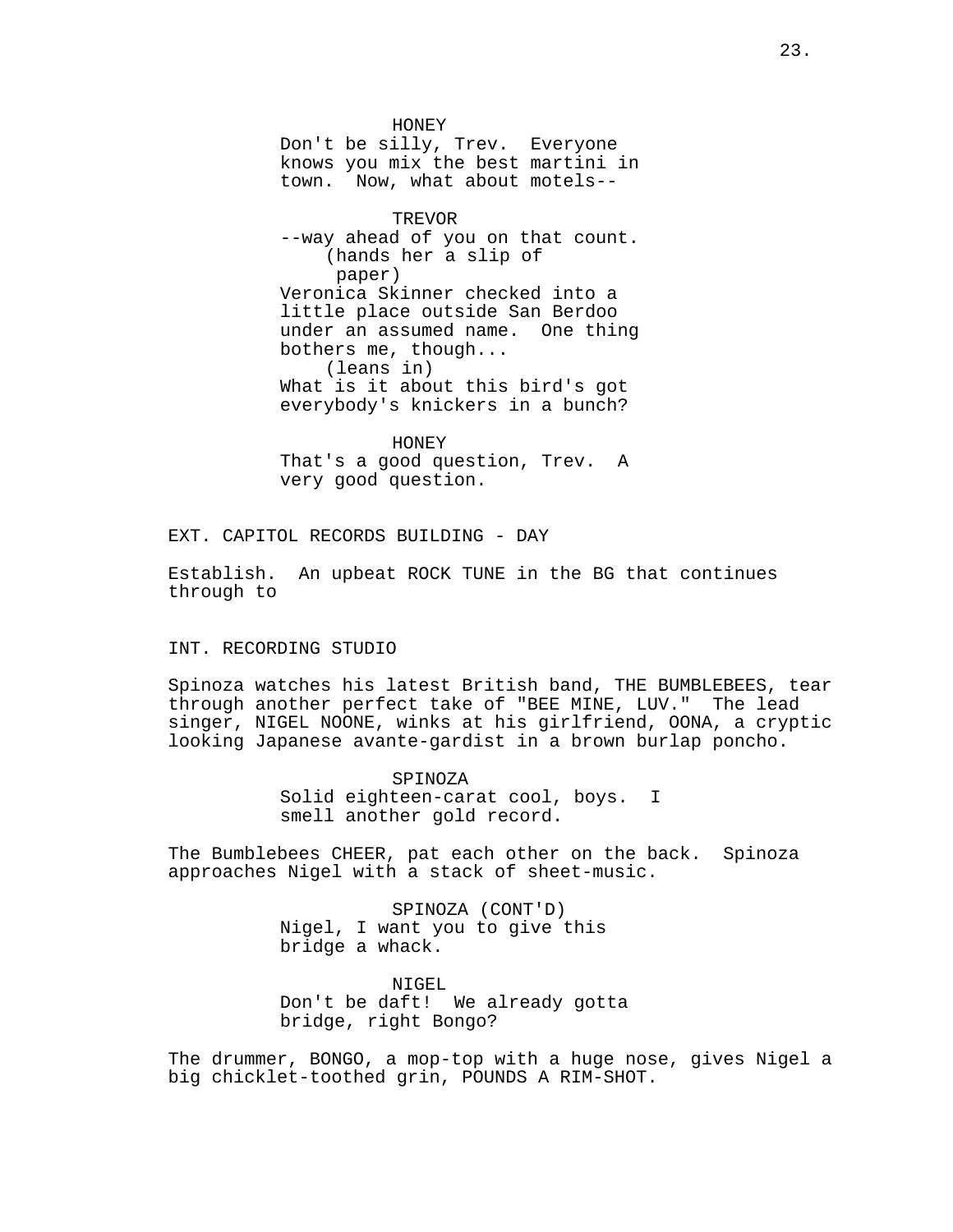SPINOZA Humor me. If it doesn't rock, we'll bag it.

RECORDING ENGINEER (over P.A.) Telephone call, Mr. Spinoza.

SPINOZA (annoyed) Who is it?

RECORDING ENGINEER (over P.A.) A Miss Honey Vicarro.

INT. RECORDING STUDIO - CONTROL BOOTH - CONTINUOUS

Spinoza steps inside, hands the shaggy RECORDING ENGINEER a HUGE BLUNT.

> SPINOZA Here's some grass. Take five.

As soon as the Engineer steps out, Spinoza picks up the phone.

EXT. DESERT HIGHWAY - DAY

STOCK FOOTAGE: Honey's Eldorado hurtles down the two-lane blacktop.

> HONEY (PRE-LAP) I've decided not to take your case, Mr. Spinoza.

INT. HONEY'S ELDORADO - DAY

Chad drives in full chauffeur's livery. Honey lounges in the back sipping a martini, cradling the receiver of a Princess car phone, listening as Spinoza replies M.O.S.

> HONEY Why? Because you mix a dreadful martini. (listens) No, that was not Bombay gin. Goodbye, Mr. Spinoza.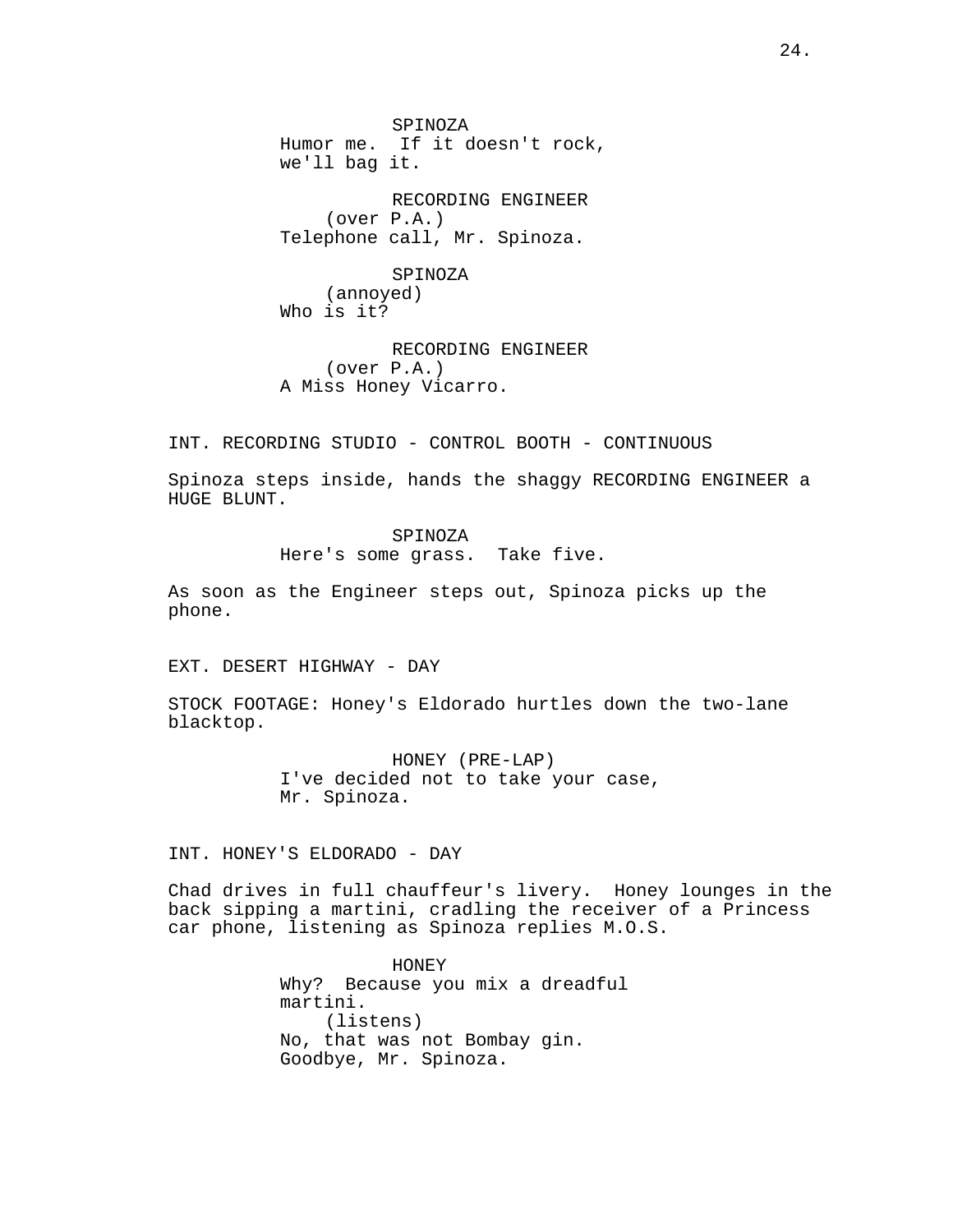**CHAD** How'd he take it?

HONEY He seemed... put out.

CHAD I don't suppose a man like him often hears the word "no."

HONEY He'll get over it.

CHAD And yet, despite turning down his case--and a substantial fee--the search for his missing fiancee continues. How curious.

HONEY Curiouser and curiouser. Do you suppose it'll kill the cat?

INT. RECORDING STUDIO - DAY

Spinoza stares at the phone, furious, the muscles in his jaw rippling. He takes a deep breath, takes a seat at the mixingboard and speaks into the P.A.

> SPINOZA (over P.A.) You boys ready to light it up?

Nigel gives a thumbs up. Spinoza opens a small case containing ear-plugs, furtively fits them into both ears.

> SPINOZA (CONT'D) (over P.A.) Okay and... hit it!

The Bumblebees launch into the new bridge, a PULSING PIECE OF PSYCHEDELIA. The studio's walls curve and bend. PINK AND ORANGE FLASHES OF LIGHT. The effect is reminiscent of "acid trip" sequences in high-school anti-drug movies.

The band FINISHES, their expressions zombie-like, vacant. Spinoza removes his earplugs.

> SPINOZA (CONT'D) (over P.A.) You are now under my control.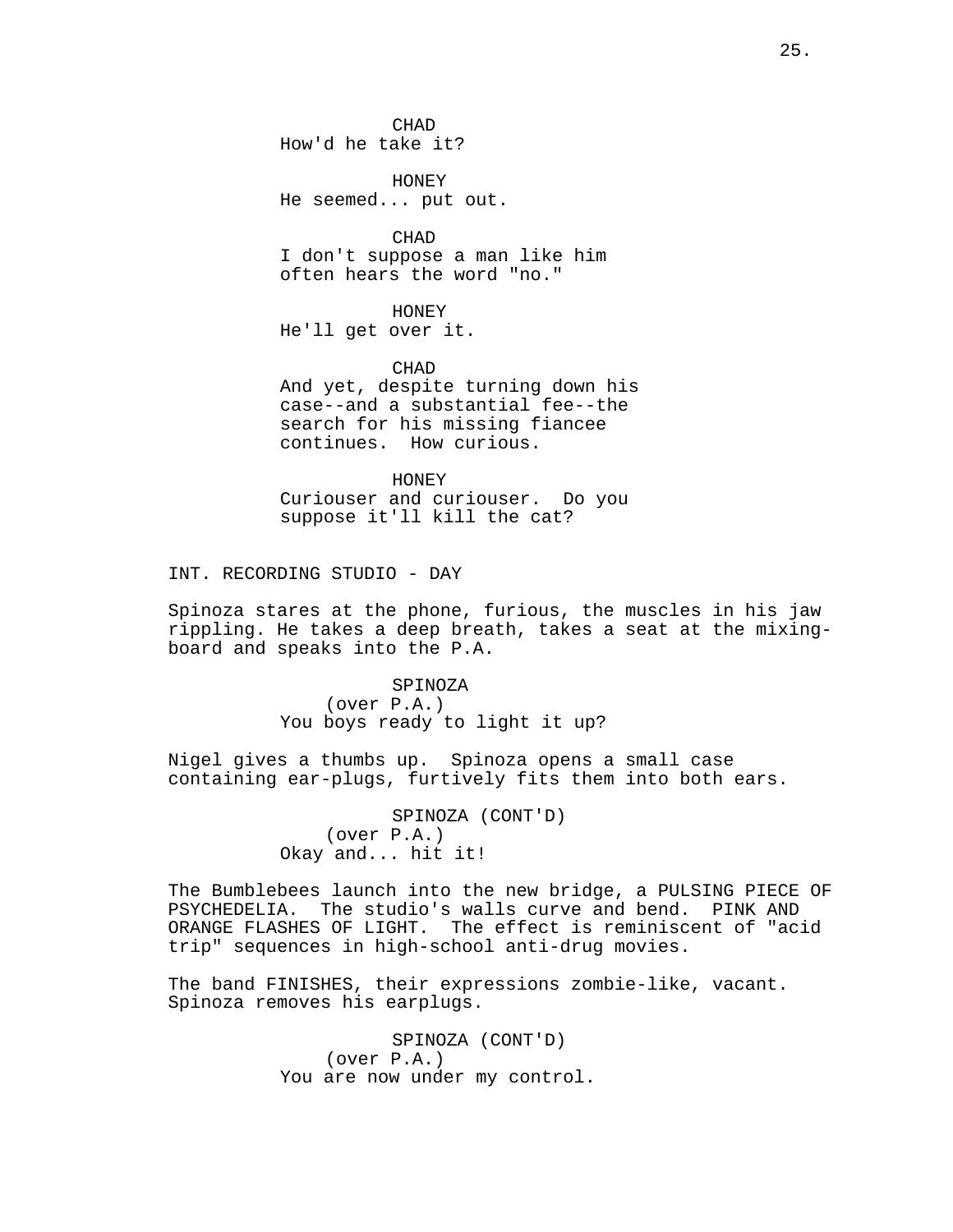THE BUMBLEBEES We are now under your control.

SPINOZA (over P.A.) You love the new bridge.

THE BUMBLEBEES We love the new bridge.

# SPINOZA

(over P.A.) You will play it tonight on the Ted Mulligan Show.

THE BUMBLEBEES We will play it tonight on the Ted Mulligan Show.

Spinoza gloats, moves to switch off the microphone. Hesitates, a malicious smile on his face.

> SPINOZA (over P.A.) Oona. Are you listening?

OONA (in a trance) I am listening.

# SPINOZA

(over P.A.) On your way home today, you will purchase a gun.

OONA I will purchase a gun.

SPINOZA (over P.A.) You will then go to the club at 69 Sunset Strip and kill Honey Vicarro.

OONA Kill Honey Vicarro.

A murderous glitter enters Oona's eyes and

**OUT** 

END OF ACT TWO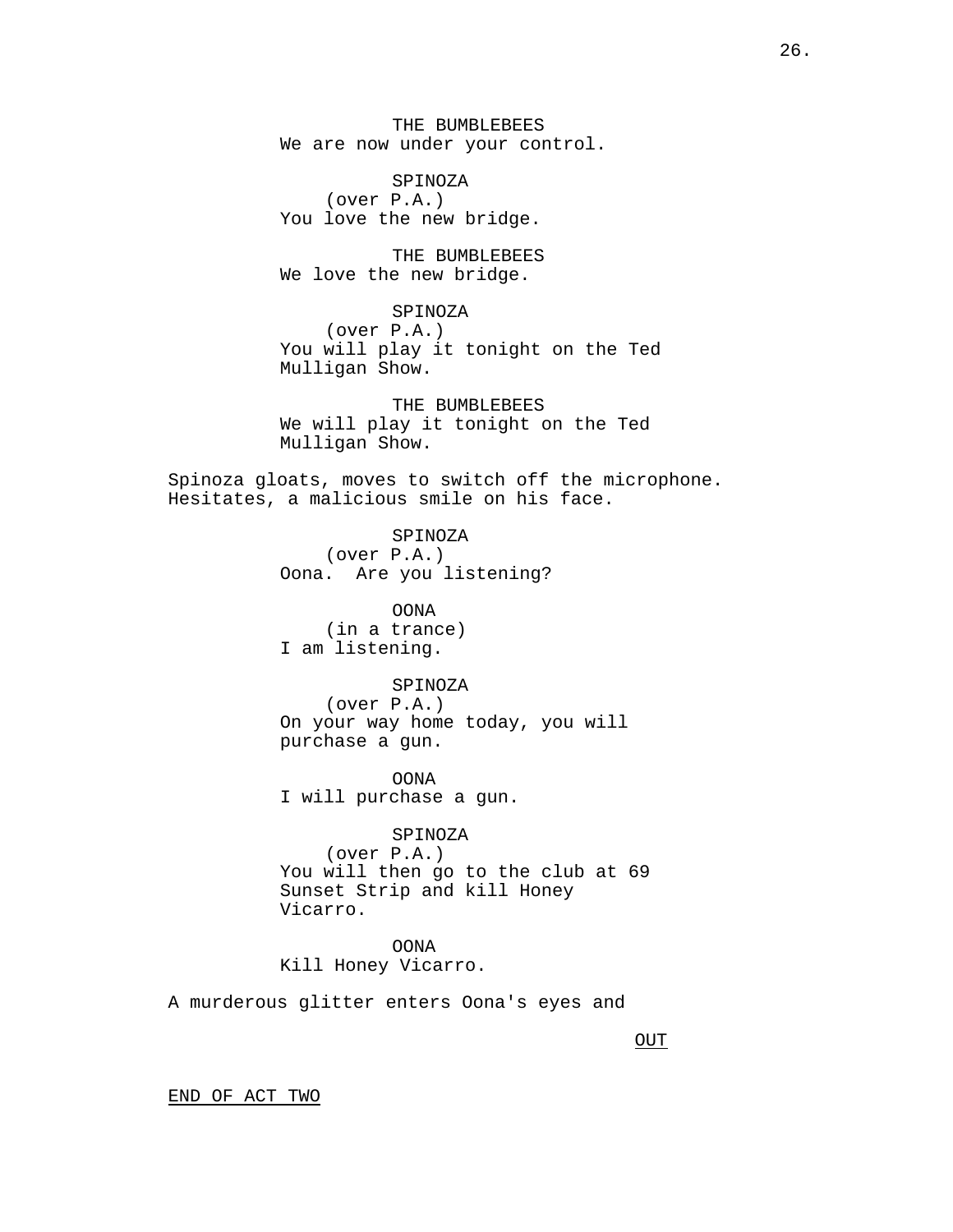# ACT THREE

FADE IN:

INT. SCREENING ROOM

Dianne Sawyer stands in front of the screen.

SAWYER Welcome back. Many say Gavin Hurrell had a legendary eye for talent. For instance, if you were paying attention, a few of you may have noticed a familiar face playing guitar in the house band.

ONSCREEN - behind her, a CLOSE-UP of the KID we saw playing guitar with Niles G. in the Blue Room FREEZE FRAMES.

> SAWYER (CONT'D) Yes, that's Neil Young in his television debut. Fresh off the bus from Toronto. But it's said his greatest discovery was that of a young ingenue from the south side of Chicago named Kimberly Carlinski.

The FREEZE FRAME of NEIL YOUNG dissolves to a kittenish studio head-shot of Kim Carlyle. Sawyer casts a glance back at the portrait.

> SAWYER (CONT'D) The legacy of Honey Vicarro is inexorably entwined with its charismatic star.

STILLS: of Kim Carlyle as a child, a high school cheerleader, a Broadway chorus-girl.

> SAWYER (V.O.) (CONT'D) Born in May 1943, Kim began her professional career as a dancer in the original Broadway production of "Bye Bye Birdie."

FILM CLIPS: of Kim Carlyle in various roles--A WAYWARD TEEN, A CAR-HOP, A BIKINI-CLAD SURFER GIRL, A BIKER-CHICK.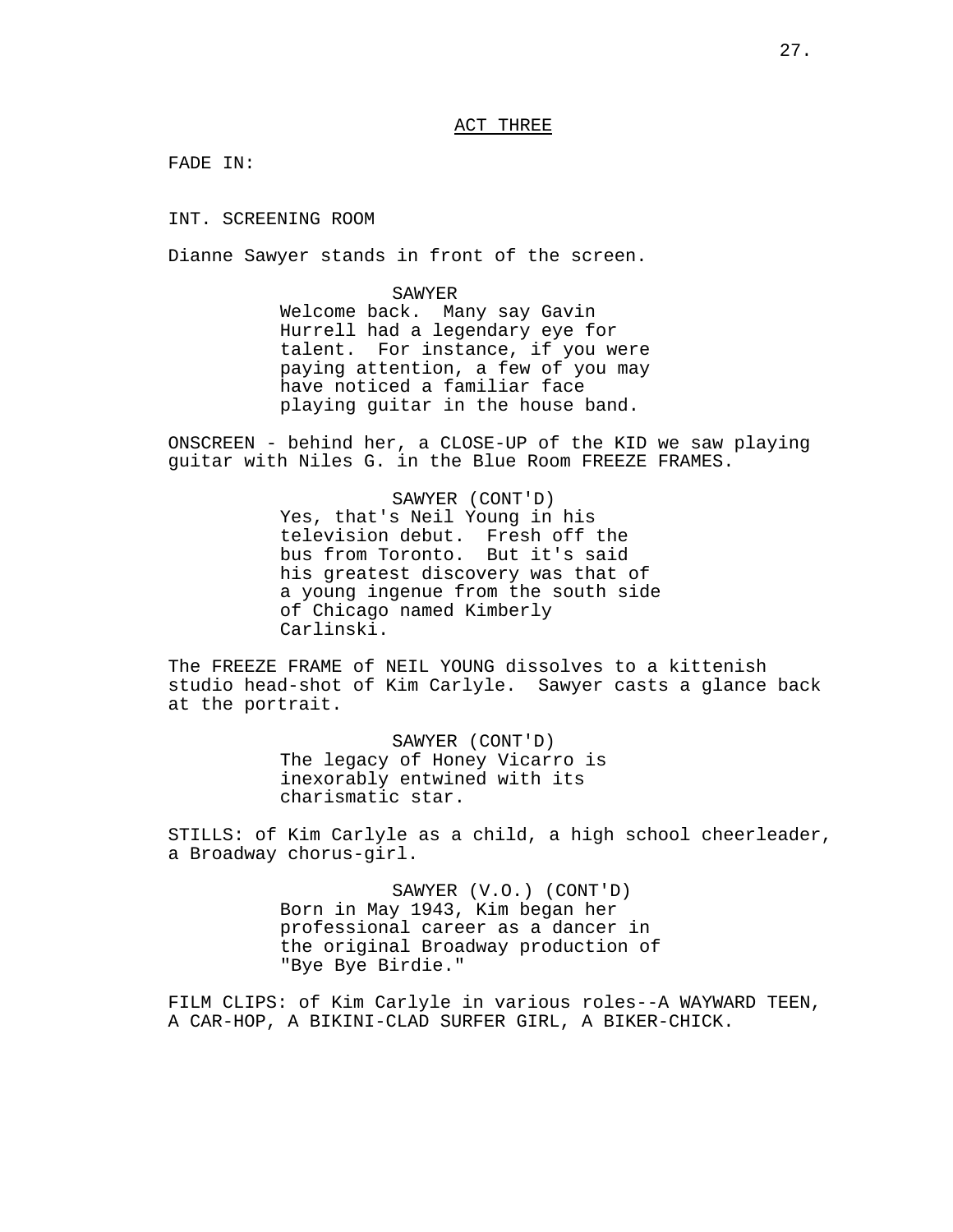SAWYER (V.O.) (CONT'D) The red-headed vixen was cast in Bmovies, often playing the "bad girl," turning in memorable performances in classics such as "A Dime Short," "Highway To Hell" and "Party Girl."

PAPARAZZI SHOTS of Kim Carlyle clubbing with a series of famous men--TONY CURTIS, RINGO STARR and JIMMY HOFFA.

> SAWYER (V.O.) (CONT'D) Carlyle was romantically linked with a number of celebrities—-Tony Curtis, Tab Hunter, Ringo Starr, Sandy Koufax, Jimmy Hoffa and, of course, producer, Gavin Hurrell.

CANDID BEHIND-THE-SCENES FOOTAGE of Gavin Hurrell discussing a scene with Kim Carlyle in the corner of the "Blue Room" set. There's an easy intimacy in their closeness, their gestures and expressions.

> SAWYER (V.O.) (CONT'D) The two began a contentious lovehate relationship that culminated with her being cast as the lead in HONEY VICARRO, a vehicle tailored specifically for Carlyle by Hurrell.

INT. SCREENING ROOM

Sawyer addresses us while, ONSCREEN behind her, HOME MOVIE FOOTAGE plays M.O.S. of Kim Carlyle poolside at the Chateau Marmont, lounging, swimming, mugging the camera.

#### SAWYER

Trapped in the show by an iron-clad contract for as long as it received financing, Carlyle's once promising career stalled as Hurrell continued shooting episodes in Reseda for the Asian Syndicate. She fell into a deep depression exacerbated by an addiction to prescription painkillers...

HOME MOVIE FOOTAGE (CONT'D) Kim Carlyle laughing, saying something we can't hear, approaches the camera. The IMAGE SLOWS, STOPS, THEN FADES TO BLACK.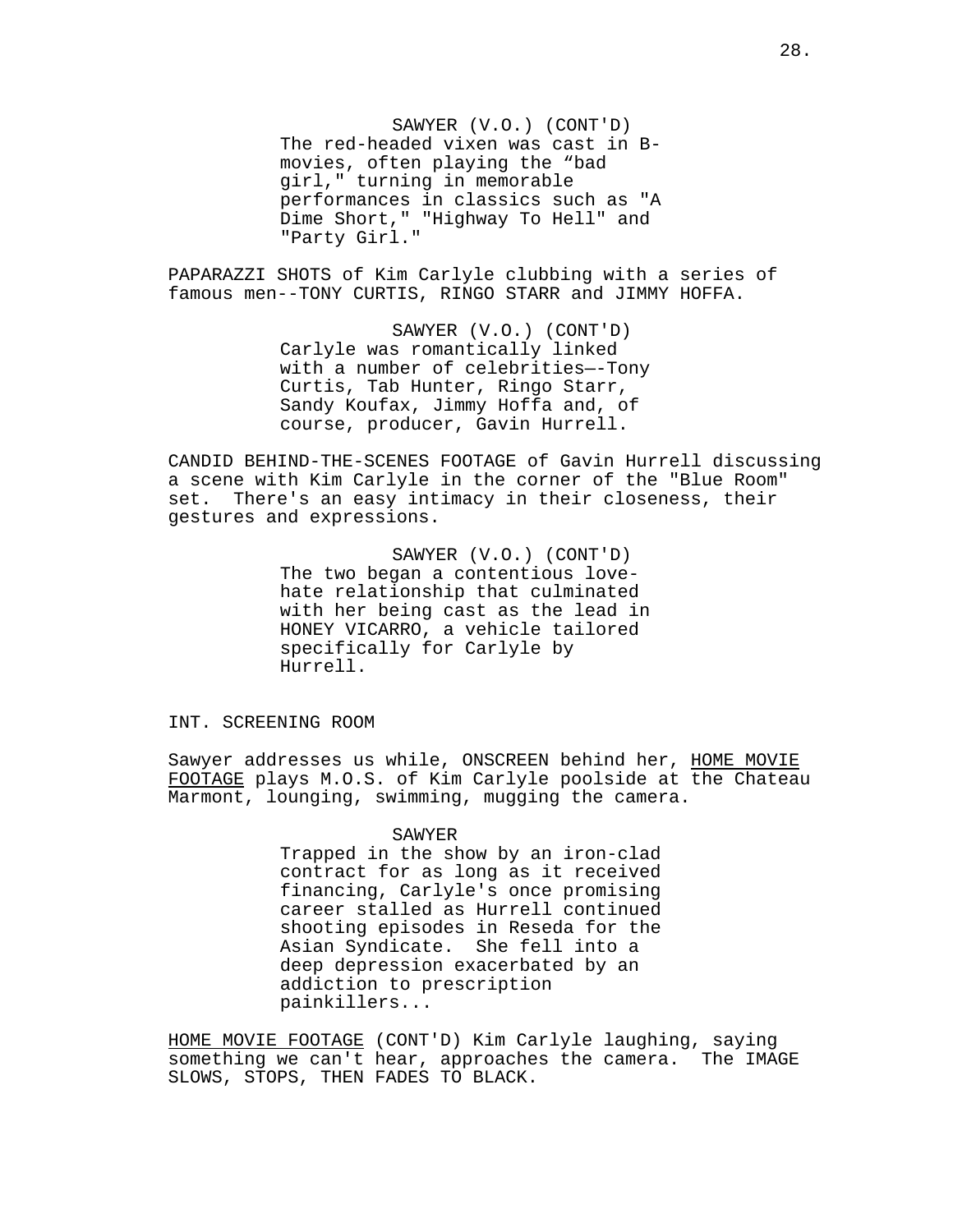SAWYER (CONT'D) ... tragically dying of an overdose at age 31 at her Malibu home on November 11th, 1974.

INTERVIEW CLIP: (NOTE: Again, unscripted.)

INT. U.S.C. MEDICAL LIBRARY

THOMAS NOGUCHI sits at a microfiche machine.

SUPER: THOMAS NOGUCHI - FORMER CORONER, LOS ANGELES COUNTY

NOGUCHI {Discusses the mysterious circumstances of Carlyle's death and the political pressure exerted to classify it as a suicide}

NEWSPAPER: The headline reads: "ACTRESS FOUND DEAD IN MALIBU LOVE-NEST" accompanied by a GRAINY PHOTO of a shrouded body on a gurney being pulled from a house by two attendants,

INTERVIEW CLIP:

INT. PRIVATE STUDY - DAY

DOMINICK DUNNE is interviewed in his study.

SUPER: DOMINICK DUNNE - AUTHOR, COLUMNIST, DIARIST

DOMINICK DUNNE {Discusses Carlyle's role as a political provocateur, her alleged affair with a high-ranking cabinet member in the Johnson administration.}

TALK SHOW CLIP: Kim Carlyle, dressed in a mini-dress and gogo boots on the DAVID FROST SHOW, sharing a sofa with TRUMAN CAPOTE and ZSA ZSA GABOR. She seems stoned, belligerent.

> KIM CARLYLE I'm just saying, David, you don't see women all gung-ho to invade other countries. You think we'd be in Vietnam killing babies if the president was a woman?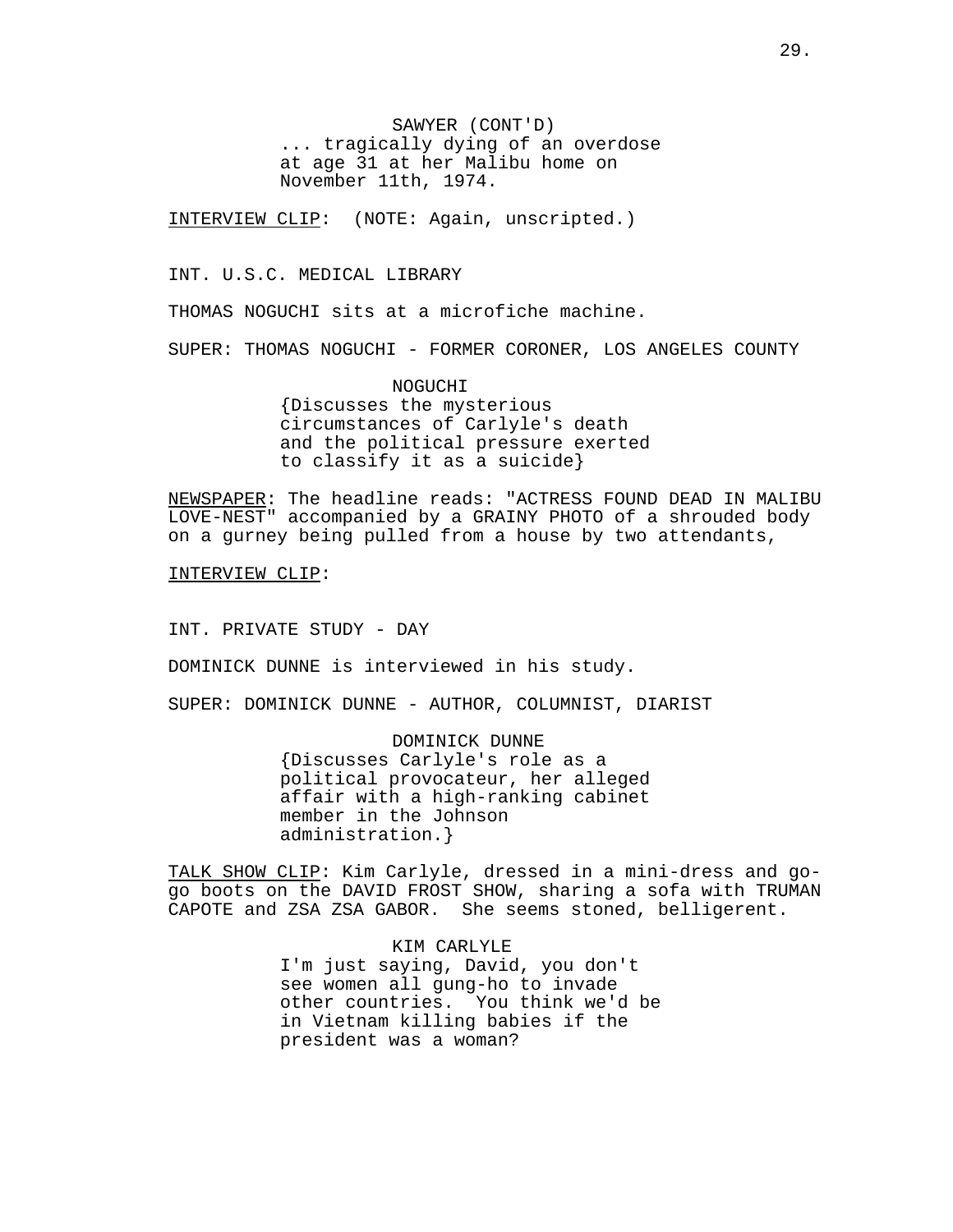INT. LOUNGE - THE STANDARD HOTEL

JANEANE GAROFALO sits in a booth.

SUPER: JANEANE GAROFALO - COMIC, ACTOR, ACTIVIST

#### GARAFOLO

{Discusses how Kim Carlyle was an important role model for her and her contemporaries.}

INT. SCREENING ROOM

Sawyer turns from the screen.

SAWYER

Dilettante or Provocateur, love her or hate her, all sides agree that Carlyle's work on Honey Vicarro was the high point of her tragically short career.

The IMAGE ONSCREEN behind her features A STILL of Honey Vicarro squaring off with Oona in the Blue Room Lounge.

> SAWYER (CONT'D) Our second act features one of the program's signature martial-arts sequences that, though mild--and even camp--by today's standards, were a radical departure for sixties television...

INTERVIEW CLIP:

INT. SOUND STAGE - DAY

Again, QUENTIN TARANTINO, seated in video-village.

#### TARANTINO

{Discusses how Hurrell was the first producer in Hollywood to turn to Hong Kong action movies for inspiration.]

INT. SCREENING ROOM

Sawyer nods.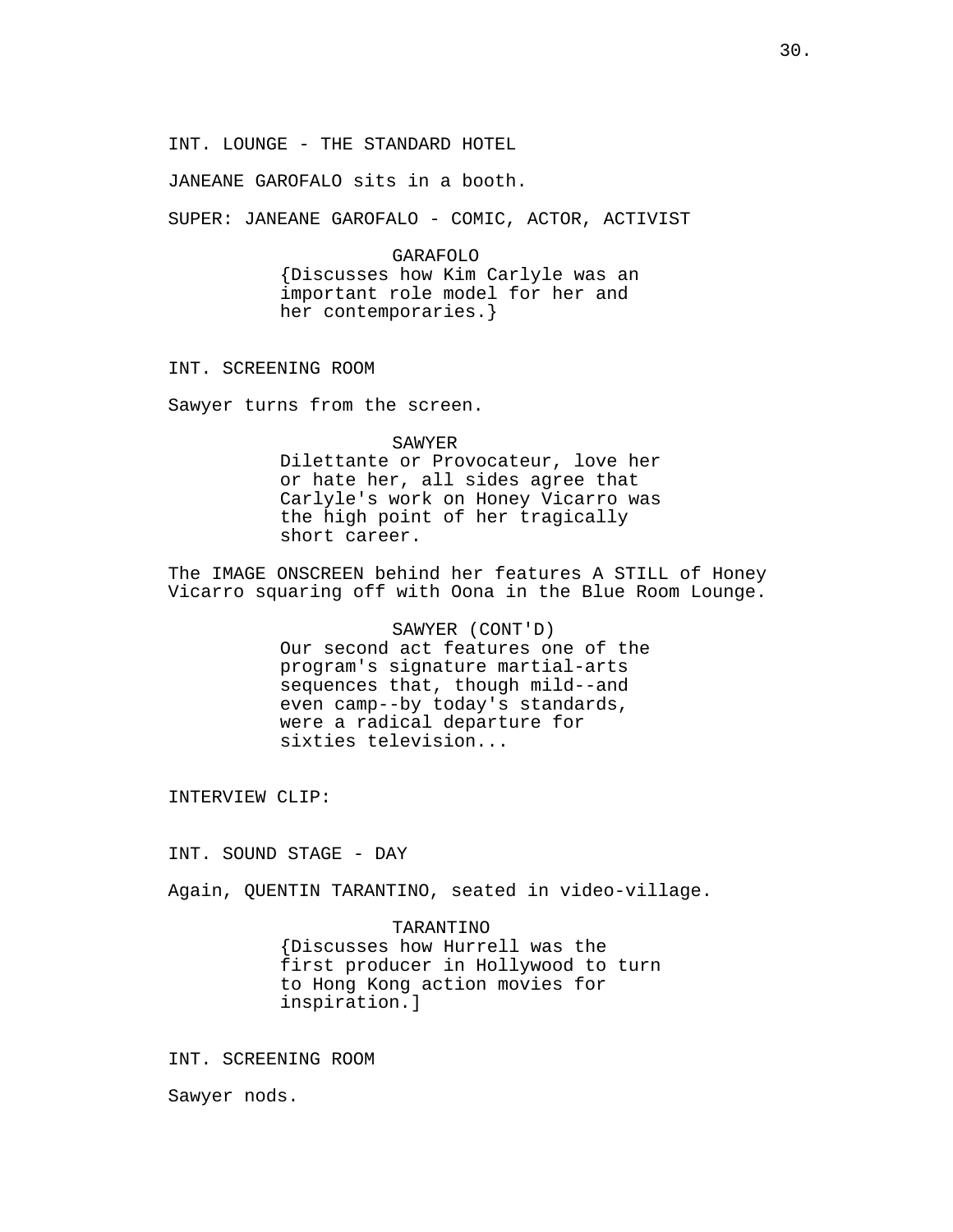SAWYER The sequence is a savage one, particularily in its hyper-violent denoument.

In the B.G., ON SCREEN, A STILL of Honey and Veronica Skinner on a motel bed appears.

> SAWYER (CONT'D) Also, for the first time, we'll see a notorious sequence cut by network censors and--so we thought--forever lost. However, the wizards at Cinetech managed to reconstruct the scene using meticulously restored and colorized daily footage, as well as a little Hollywood Magic. And now, Act Two of "ZOMBIE, OR NOT TO BE."

> > OUT

FADE IN:

EXT. THE DESERT ROSE MOTEL

A single-story dump in the middle of nowhere, a pool full of dirt and tumbleweeds.

SUPER: ACT II: "Makeovers and Marionettes"

The Eldo pulls into the courtyard. Chad steps around, opens the door for Honey.

> CHAD Do you want me to come inside?

HONEY Why, Chad. That's the best offer I've had all day. (toys with the lapel of his jacket) Stay with the car, pet. I won't be a minute.

The MOTEL MANAGER, a mean-ass lout in a too-tight white shirt, hair butch-waxed up in a flat-top, approaches.

> MOTEL MANAGER Ma'am? Your negro's blocking my driveway.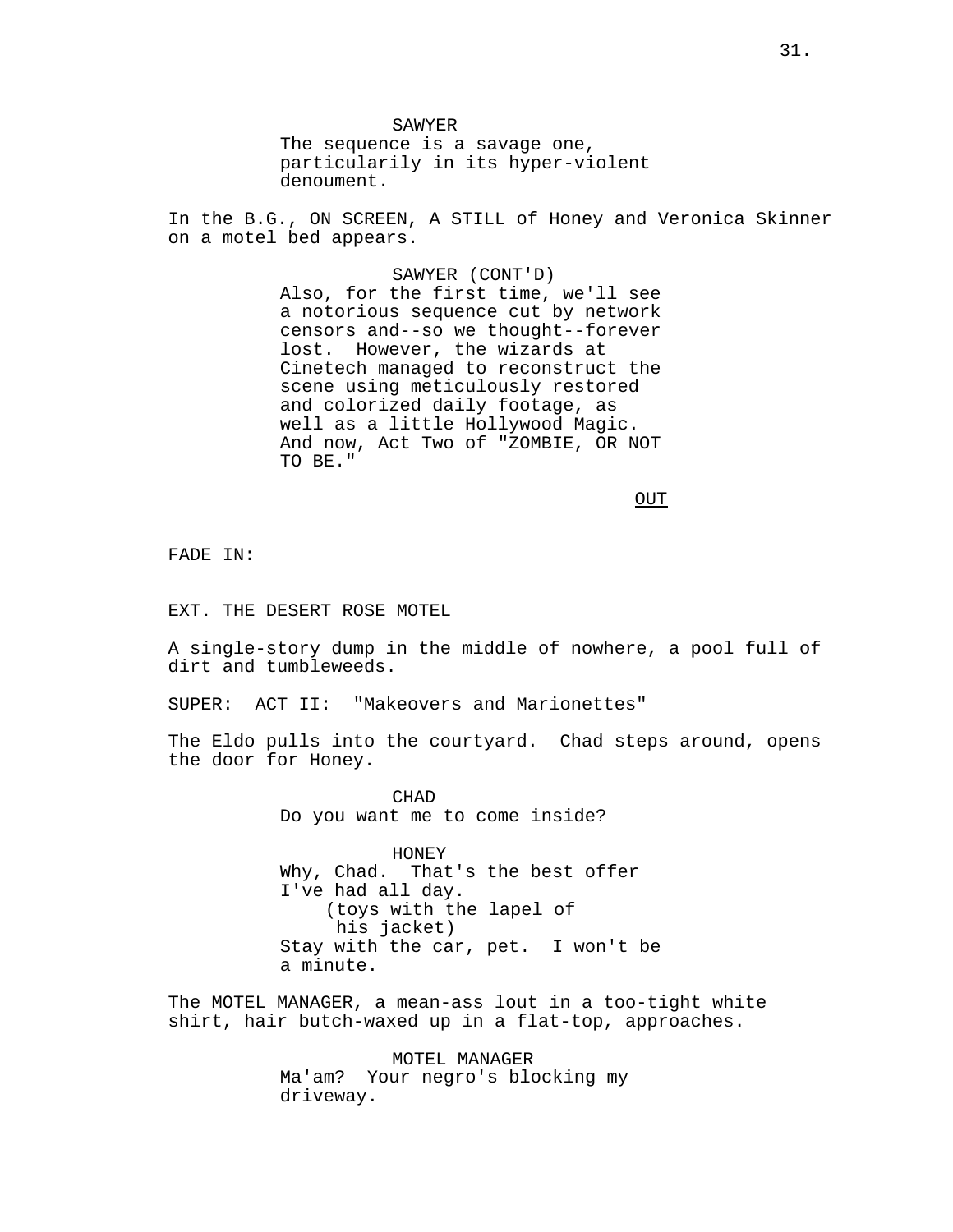Honey raises an eyebrow at Chad. He shakes his head almost sadly, adjusts his leather driving gloves.

EXT. MOTEL ROOM

Honey KNOCKS LIGHTLY at the door. In the DISTANT BG, Chad calmly BEATS THE LIVING CRAP out of the Motel Manager.

> VERONICA (O.S.) Who is it?

HONEY Maid service.

The door opens a crack. Veronica peers out under the chain.

HONEY (CONT'D) Veronica Skinner, I presume?

VERONICA You're not a maid.

HONEY Hmm. Kinky. If you'd prefer, I could dress up like one and we could start over.

VERONICA

Go away.

Veronica SLAMS the door shut.

HONEY Okay, babydoll. We'll play it your way. I'll just go back to your fiancee, Mr. Spinoza, and tell him where to find you--

The CHAIN IS UNLATCHED, the door pulled open. Glasses, uptight hairstyle, lab-coat--it's Veronica Skinner all right. She looks at Honey, frightened.

INT. MOTEL ROOM

Veronica and Honey sit on the bed. Veronica nervously smokes a cigarette, nervously fingering ONE OF HER EARRINGS.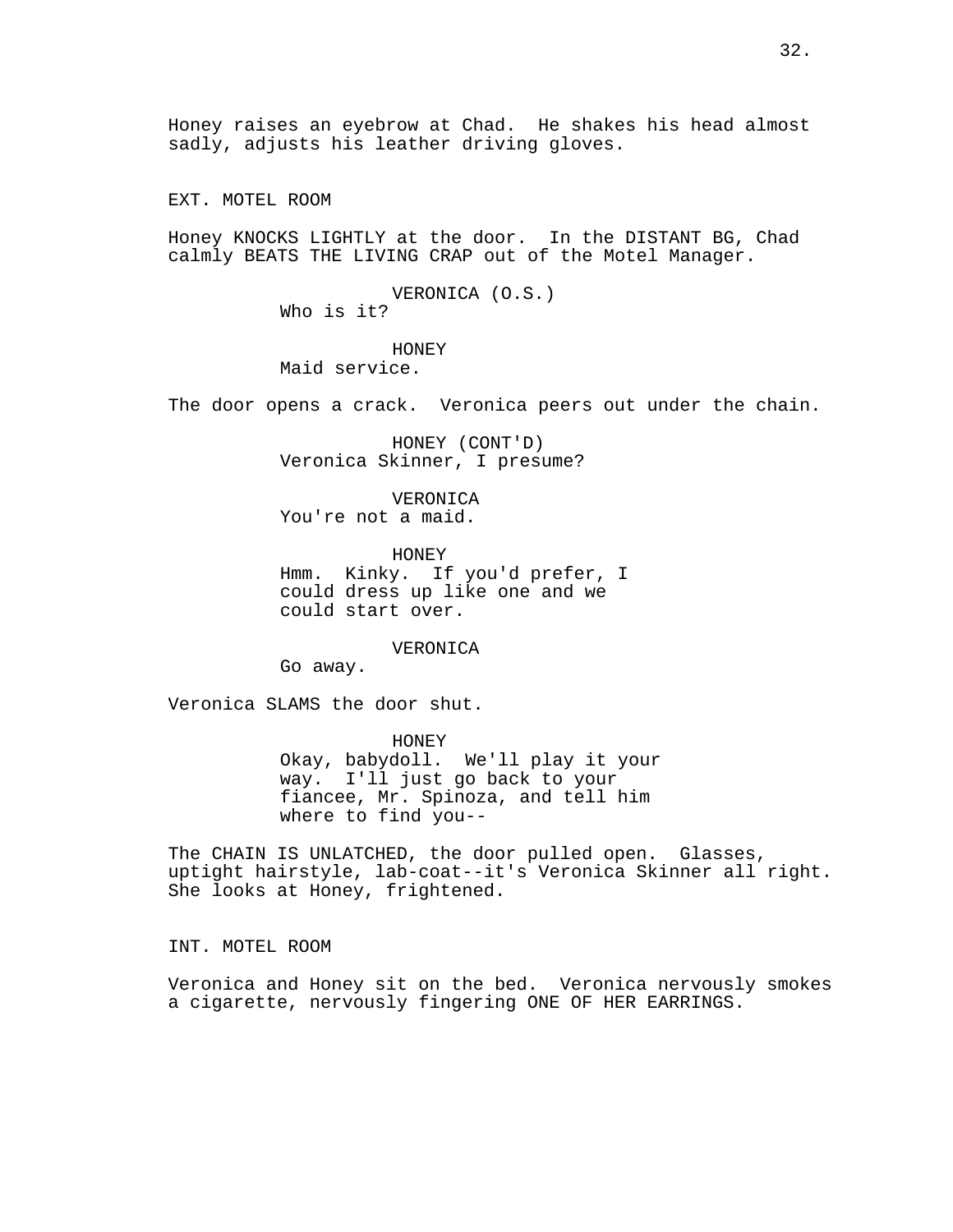## VERONICA

I've been working on a project: A series of tones which, played in the correct sequence, renders the listener into a trance-like state.

#### HONEY

To what end?

VERONICA We could revolutionize the treatment of behavioral disorders.

HONEY What about a healthy person?

Veronica looks down, ashamed.

# VERONICA

Their will would be sapped, their minds enslaved to the first voice they hear. (suddenly urgent) Spinoza plans to have the tonesequence played by the Bumblebees!

HONEY

When?

# VERONICA

Tonight. Ted Mulligan Show. He'll then jam the broadcast via his private communications satellite and turn every teenager in America into his own personal zombie. (begins crying) He's insane.

## HONEY

Ya think...? (Honey stands) So where's his transmission station?

# VERONICA (frustrated) I don't know.

Honey picks up the phone.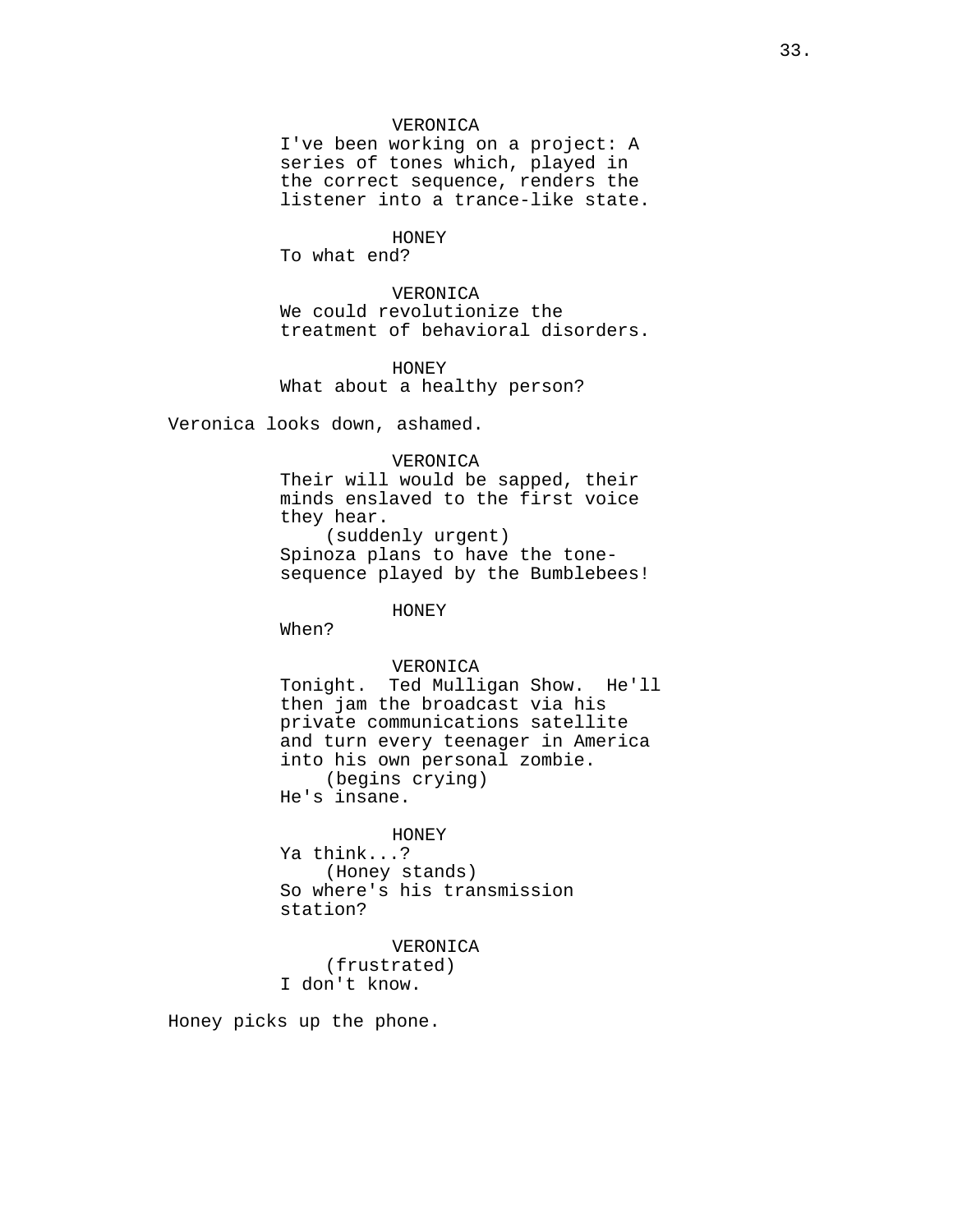INT. HONEY'S "BLUE ROOM"

A BLUE PHONE behind the bar BLINKS as it PURRS A DISTINCTIVE TONE. Trevor snaps it up.

> TREVOR What's up, pussycat?

INT. MOTEL ROOM

Honey speaks into the phone.

HONEY Trev, Amadeus Spinoza owns a secret ground transmission station. Something powerful enough to jam a national network broadcast. I need you to find it. (looks at her watch) We've got less than four hours. (hangs up, to Veronica) Get your things. You're coming with me.

VERONICA No! I can't go back! Spinoza, he'll... he'll kill me!

HONEY That's the point, sweet-stuff.

You're not safe here. And if we're gonna put that psycho in a cage where he belongs, we'll need your testimony.

VERONICA

(hysterical) How do I know I can trust you?!<br>Maybe it's a trick! Maybe he's Maybe it's a trick! gotten to you, turned you into a mindless robot--

Honey gives her a HARD SLAP. Veronica stares at her a beat, mute with shock, then collapses, WEEPING. Honey holds her, stroking her hair.

> HONEY There there, babydoll. You're safe now. Honey's gonna make everything better. You trust me?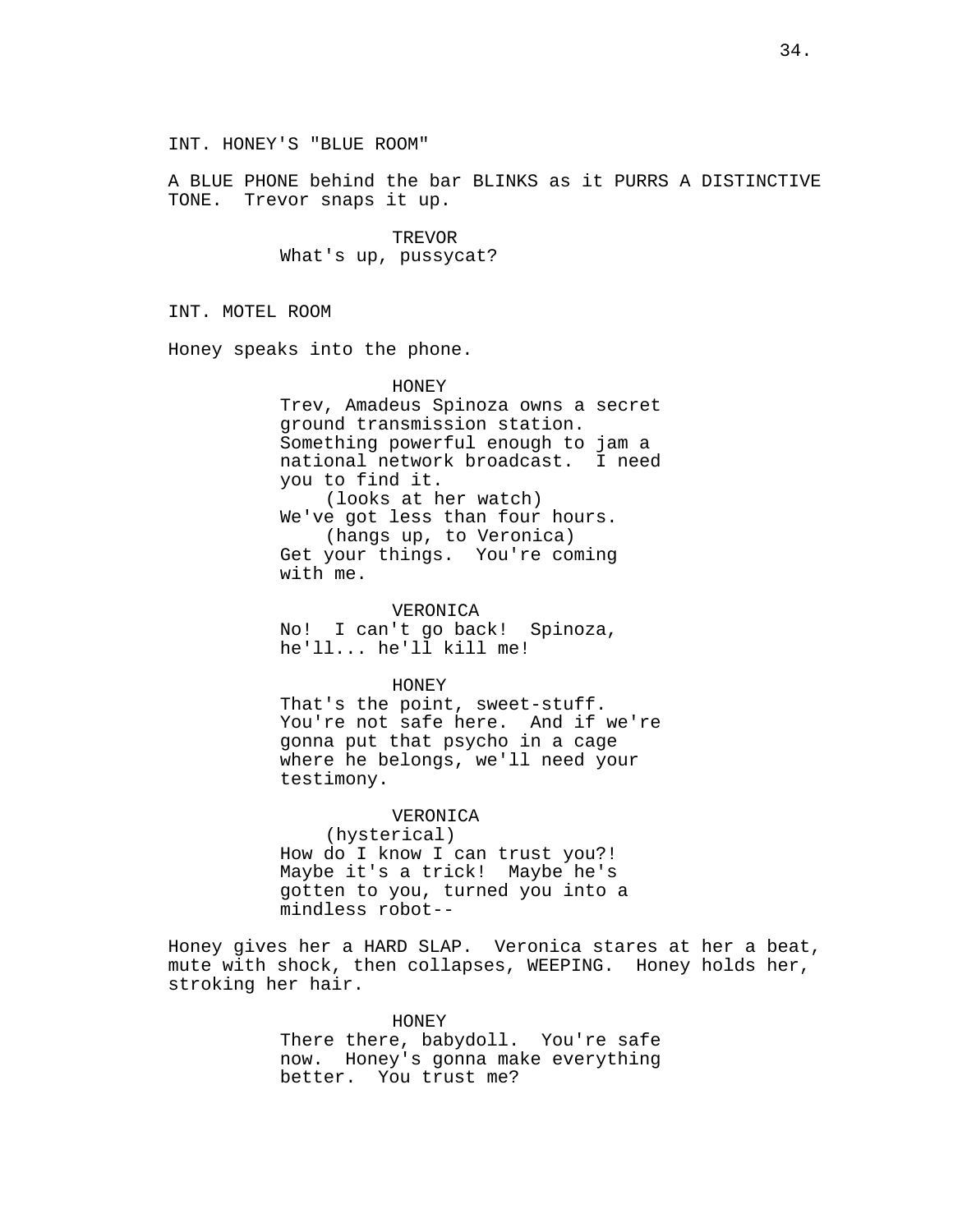Veronica pulls away, sniffles and nods.

VERONICA I do trust you. I've never really had many girlfriends before. But you're so easy to talk to.

HONEY You're a pretty cool chick yourself.

#### VERONICA

to find out<sub>(MORE</sub>was just using you. No, I'm not. Not like you. You'd never let yourself believe a man loved you--really loved you--only

HONEY You'd be surprised, baby doll. We've all been there. I know how it goes. He says he dreamed about meeting a woman like you. Says he wants to take care of you...

Veronica nods, but Honey is slipping away, her eyes focused on some distant point in her own life--one that still hurts like an icepick in bone.

## HONEY (CONT'D)

... and because nobody ever did before, you wonder what it's like. And so you let him, just a little. And it's sweet. But then things get ugly. You both graduate from the Academy, but he gets assigned to the streets, while they want you to be a meter-maid or a dispatcher. But you're not interested in playing bait down on Spring Street, trolling for rapos and pervs and johns so the men--the "real cops"- can swoop in for the collar. No. You want to be the one making the busts. So you do. And suddenly, he hates your guts.

Honey looks intently at Veronica, eyes burning over past betrayals, voice angry. Veronica is a little taken aback.

> HONEY (CONT'D) Suddenly, he's right in there with the rest of the squad busting your chops at Rampart.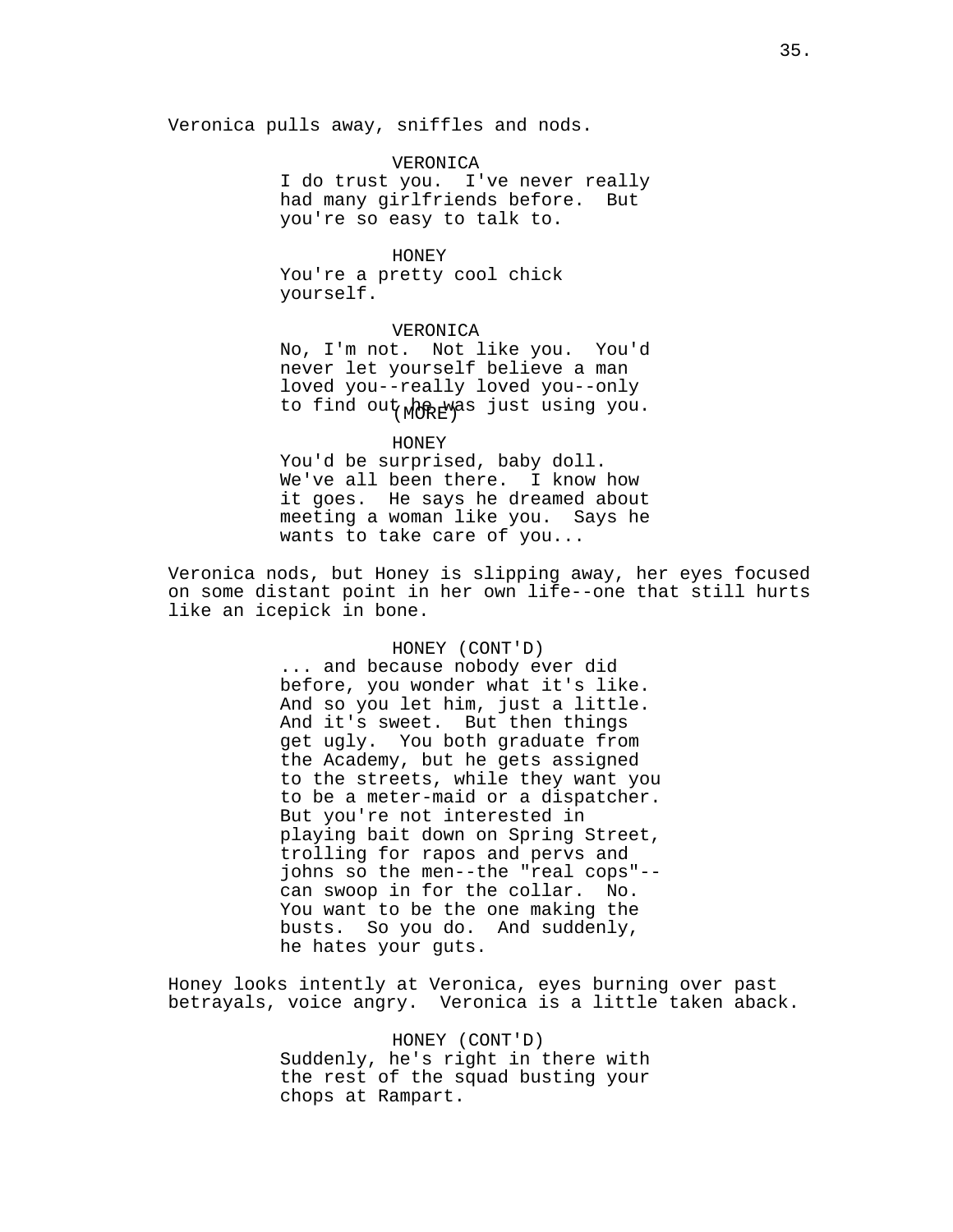HONEY(CONT'D) Because he can't pound a round peg like you into a hole-full of squares!

You can cut the silence with a knife. Honey realizes that perhaps she's said too much. Turns away, embarrassed.

> HONEY (CONT'D) I'm sorry. I don't want to talk about it.

VERONICA (moved) It's okay...

Honey looks up at Veronica. Reaches out and brushes away an errant lock of hair.

> HONEY Do you always wear those glasses?

Veronica nods. Honey reaches up with both hands, gently removes them. She's beautiful.

(The SOUND & IMAGE BUMPS as a FILM SPLICE shifts us to COLORIZED, GRAINY DAILY FOOTAGE as the scene continues)

Honey slowly moves in and kisses her. Veronica responds, at first tentatively, then hungrily.

They sink down together onto the bed. PAN ACROSS their entangled legs as Honey pushes Veronica's skirt up, CAMERA CONTINUES THROUGH TO the window air conditioner, strips of crepe fluttering in the grill.

(SOUND AND IMAGE BUMPS BACK TO NORMAL as we)

CUT TO:

EXT. MOTEL - NIGHT

Chad sits on the hood of the Eldo. Checks his watch. Looks up as the door to the motel room opens.

POV - The gorgeous creature at Honey's side is barely recognizable as Veronica. The glasses are gone, wavy hair unfurled in shoulder-length tresses, her lab-coat replaced by a hip-hugging mini and boots.

CHAD - opens the rear door. Checks out Veronica's ass as she gets in. Turns to Honey, a crooked, knowing grin on his face.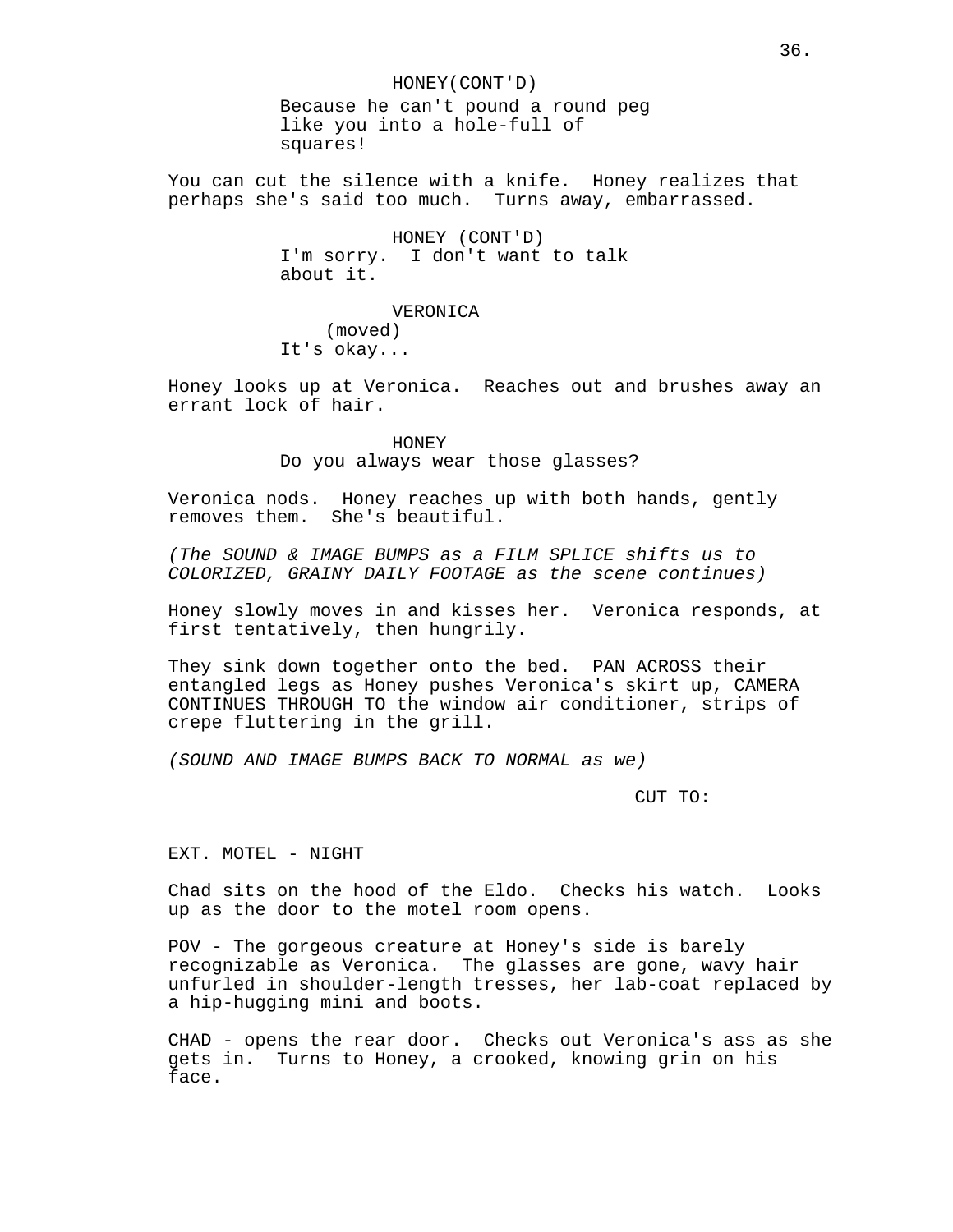CHAD

Mousy?

HONEY All she needed was a little makeover.

He closes the door behind Honey, says to nobody in particular:

# CHAD

Mee-ow!

EXT. HONEY'S "BLUE ROOM" - NIGHT

LOUNGE MUSIC. The Eldorado is parked out front.

INT. HONEY'S "BLUE ROOM"

Trevor hangs up the phone, turns to Honey, Veronica and Chad, standing at the bar.

> **TREVOR** A little bird just sang me a very pretty tune.

HONEY You want to hum a few bars?

TREVOR It seems Spinoza holds a controlling interest in the Mount Wilson transmission station.

HONEY Maybe I should pay him a little visit.

VERONICA (removing her earrings) If you do, you'll need these.

She hands the EARRINGS to Honey, who examines them, curious.

HONEY Cute, but these aren't exactly me--

OONA (O.S.) (shrieks) Kill Honey Vicarro!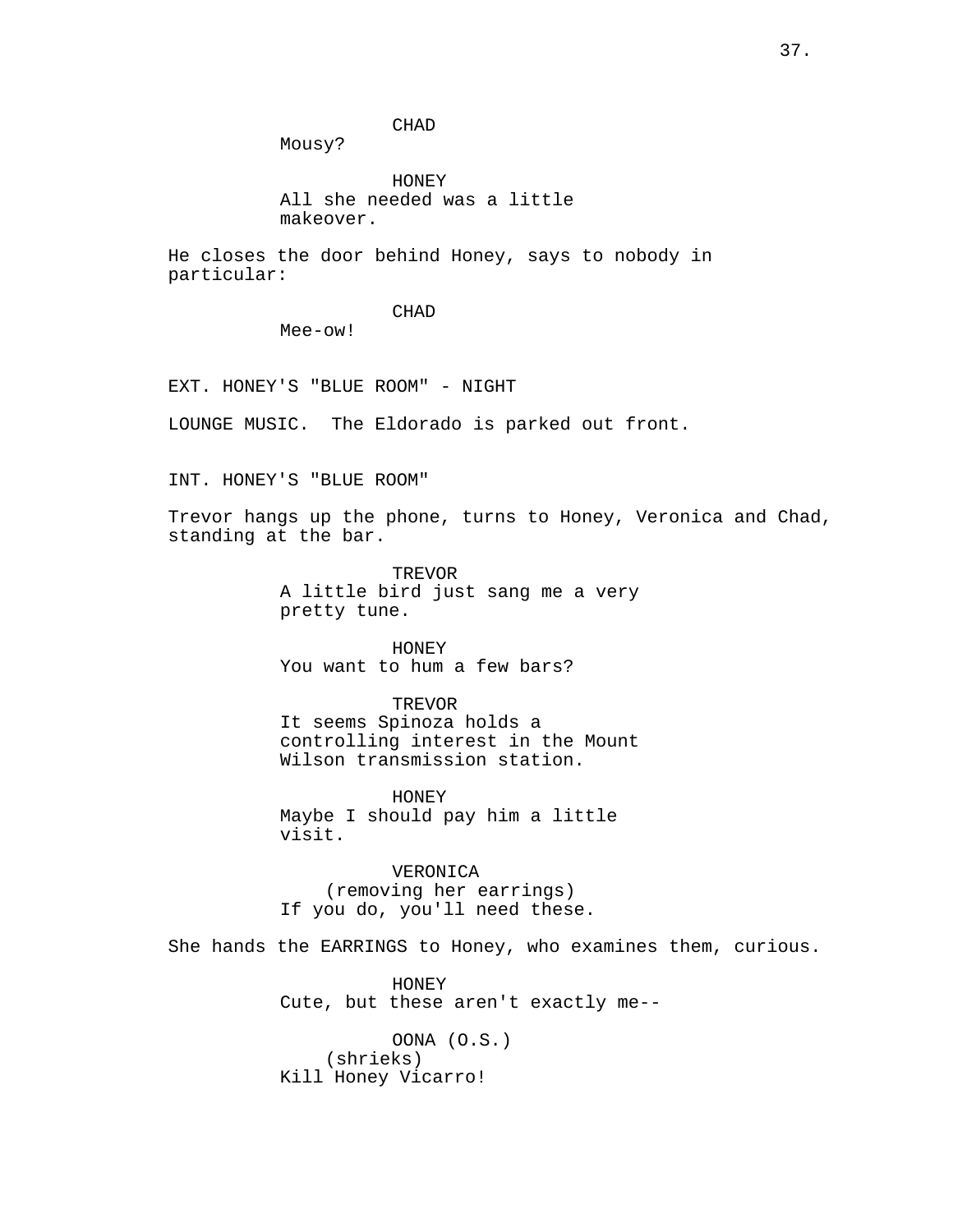They turn.

OONA - RIPS off her poncho, revealing a skin-tight red vinyl jumpsuit, ovals cut from the sides to reveal curvaceous hips. She levels a SCHMEISSER SUBMACHINE-GUN at Honey.

#### HONEY

Down!

Honey shoves several patrons to the floor as Oona OPENS FIRE. Trevor dives under the bar, BULLETS RAKING A ROW OF BOTTLES BEHIND HIM.

As Honey leaps to her feet, Trevor grabs a white Polaroid Swinger from behind the bar.

#### TREVOR

Honey!

He tosses it to Honey. She executes a handspring and roll toward Oona, coming up with the camera.

#### HONEY

Say cheese!

The FLASH POPS, momentarily blinding Oona. SNARLING, she BURNS A CLIP at the ceiling as Honey charges. THE TWO FLY OVER A RAILING around the sunken dance-floor.

They SLAM onto the table of some STUNNED PATRONS. Oona squirms as Honey pins her down, kicking over their cocktails.

> HONEY (CONT'D) Trev! Drinks on the house for table fourteen!

> > TREVOR

Got it!

With a burst of psychotic strength, Oona bucks her off. Honey executes a flip, landing on the dance-floor in a fighting stance. Oona rolls off the table, raises the gun.

Panicked, the HIPSTERS duck for cover as Honey snaps a ROUNDHOUSE KICK that misses by a mile. Nevertheless, the machine-gun flies from Oona's hands, SLIDING ACROSS THE FLOOR.

Enraged, Oona assumes a karaté stance. The two hellcats circle the dance-floor, sizing each other up.

> HONEY Who do you work for?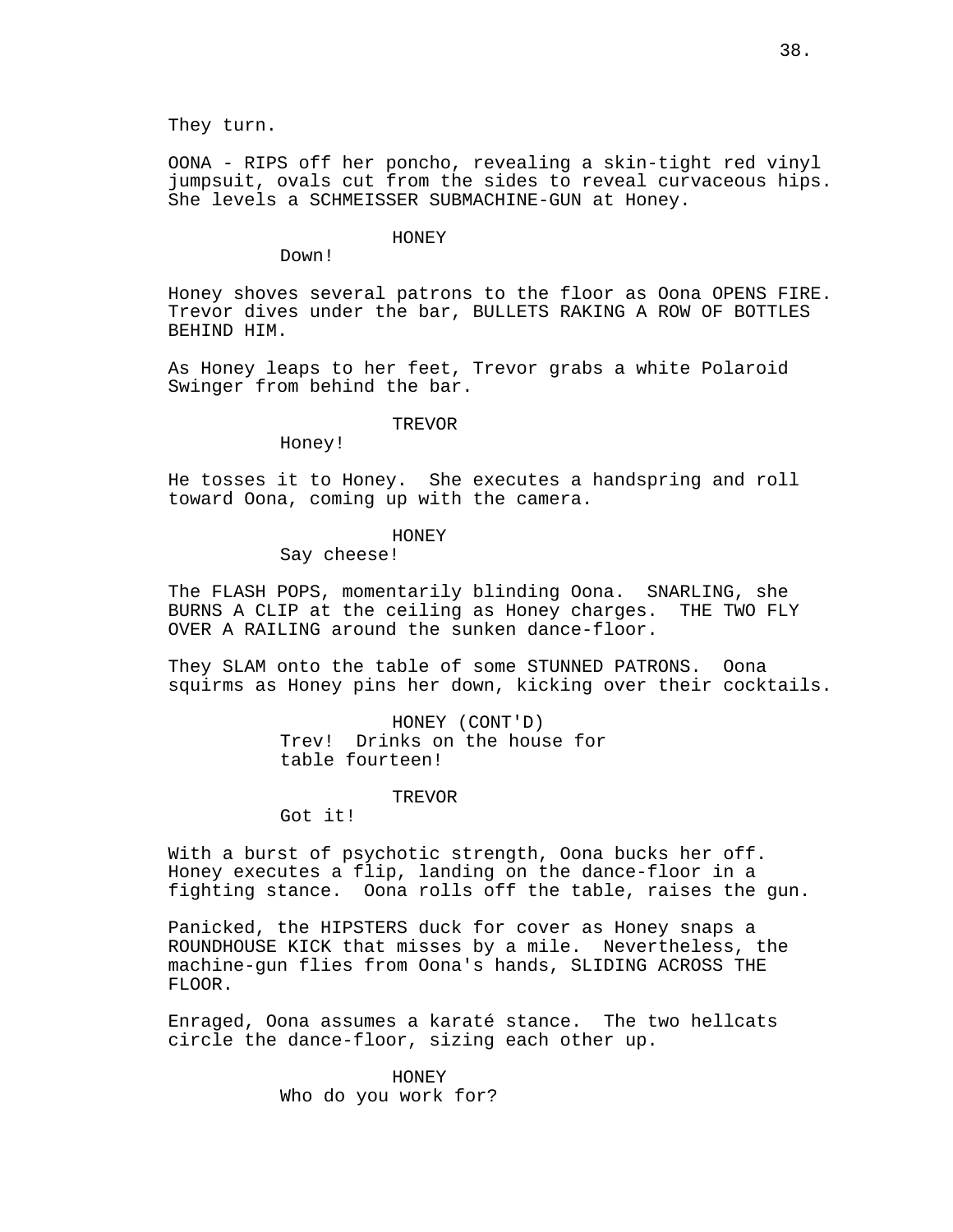OONA Kill Honey Vicarro.

Oona strikes first. Though her moves are lightning fast, Honey parries each with inhuman aplomb. The two spring apart. Again, the circling...

#### HONEY

Give it up, patti-cake. You're outclassed. You haven't got a chance.

OONA Kill Honey Vicarro.

HONEY

(realizes) Oh, I get it. Spinoza's turned you into one of his puppets!

Oona BODYSLAMS Honey. The two women SMASH into the bandstand, DRUMS, CYMBALS and INSTRUMENTS CRASHING to the floor.

OONA - pushes clear, does a reverse cartwheel across the dance-floor, snatching up the machine-gun halfway through. She springs to her feet, RACKS IT and LEVELS IT AT HONEY.

## TREVOR

Honey! Look out!

Honey grabs a fallen CRASH CYMBAL and uses it at a shield. The spray of bullets strike SPARKS as they carom off.

Honey steps forward and HURLS IT like a Frisbee across the room at Oona! The edge of the cymbal BURIES ITSELF IN HER FOREHEAD. She shivers. Her eyes roll up into her head and she collapses to the floor. Honey arches an eyebrow.

> HONEY Now that's what I call a splitting headache.

The relieved patrons APPLAUD. Honey picks the Polaroid Swinger up from the floor as she approaches Trevor.

> HONEY (CONT'D) You all right?

TREVOR Right as rain in Picadilly Circus.

Honey pulls the thin black cover-sheet off an exposed Polaroid print hands it to Trevor.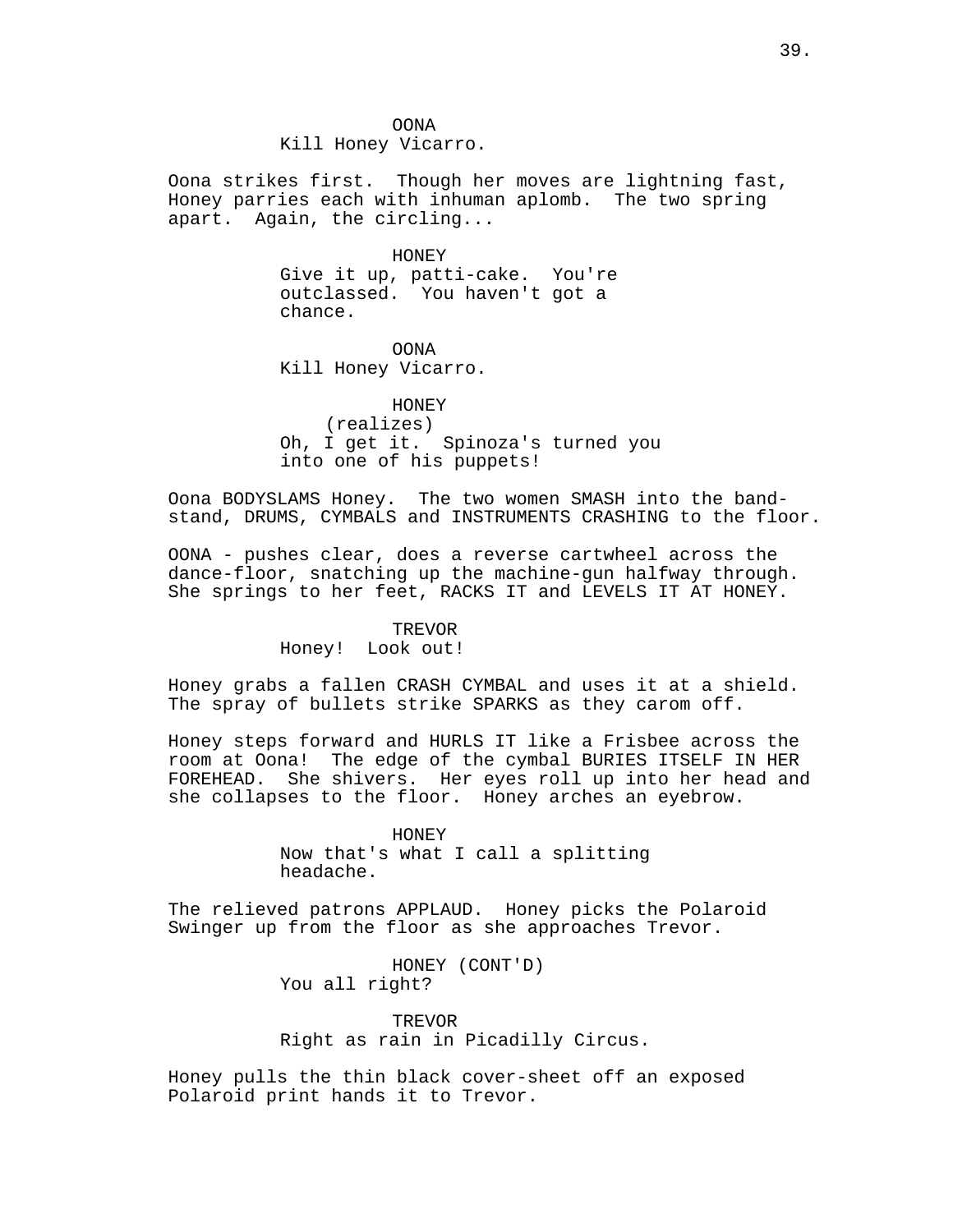INSERT: A shot of Oona, a frozen grimace on her face as she fires the submachine-gun.

Trevor pins it up on a corkboard behind the bar among a COLLECTION OF OTHERS: Various thugs brandishing guns, knives, hand-grenades, machetes... all with the same flashinduced expression of shock on their faces.

On the television over the bar, the THEME for the TED MULLIGAN SHOW strikes up. Honey looks up at the screen.

> TED MULLIGAN (O.S.) We have a really big show tonight!

VERONICA Omigosh! We're too late!

HONEY Not until the fat-lady sings, or should I say, four painfully thin English boys.

ON TELEVISION: Ted Mulligan stands, arms crossed, as he continues his intro:

(on television) Danny O'Day & His Orchestra, the June Murray Dancers, Senor Mensas and Paco, and our special musical guests... the Bumblebees!

The TEENYBOPPERS in the studio-audience let out an extended shriek which TURNS INTO...

EXT. ANGELES CREST HIGHWAY

... THE SHRIEK OF TIRES as Honey's Cobra ROARS up the highway, spins through treacherous hairpin turns.

INT. HONEY'S SHELBY COBRA

Honey pushes the car to 75 MPH, expertly maneuvering it up the mountain road. She pushes a button on the center console, revealing a WHITE PRINCESS ROTARY PHONE. Dials.

> HONEY Lieutenant Quigley, please.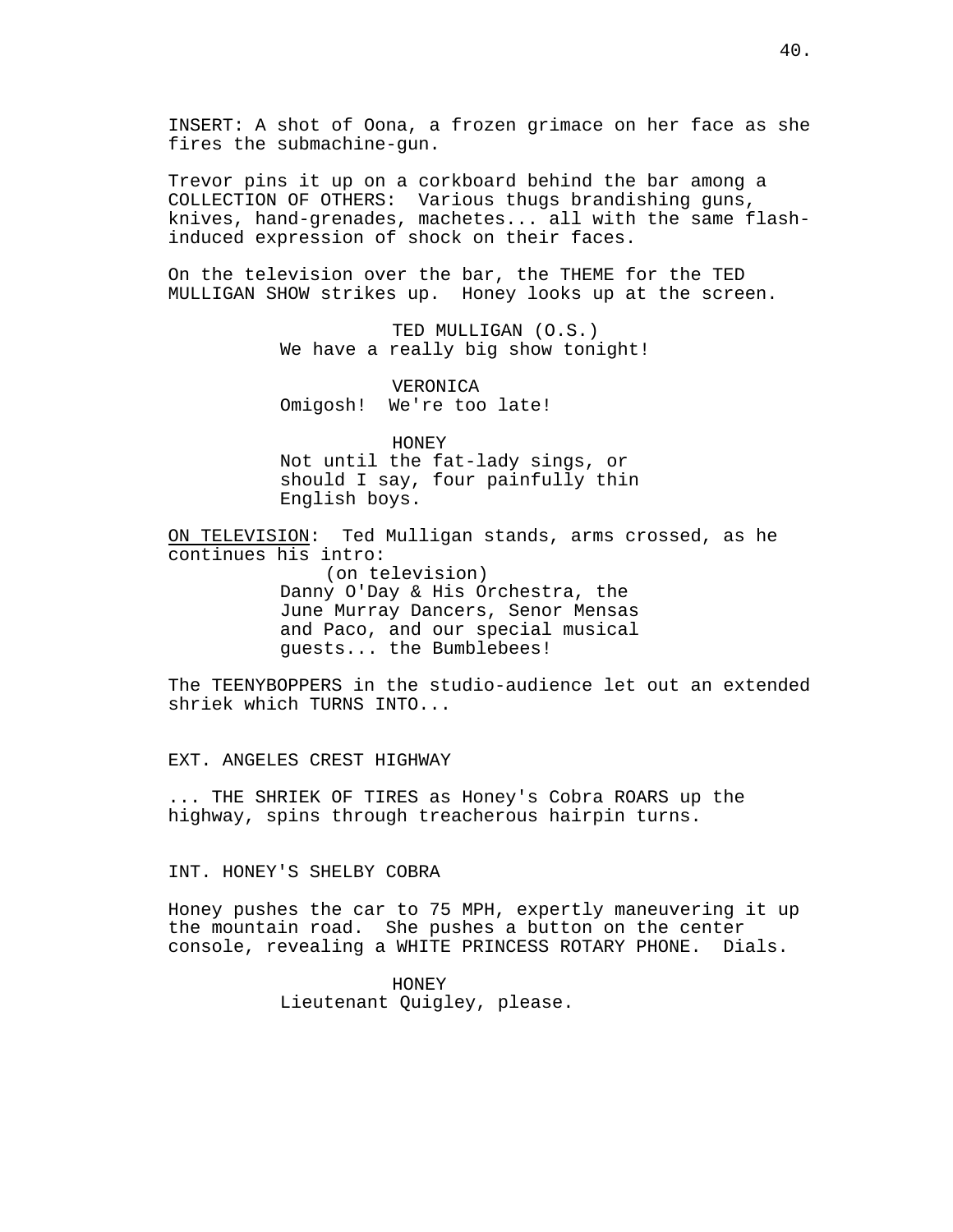INT. SQUAD ROOM

A PHOTO - of a YOUNGER HONEY and a YOUNGER QUIGLEY, both in LAPD blues, posing back to back, holding their guns and smiling coyly at each other over their shoulders.

LT. QUIGLEY - sits at his desk, gazing at the photo and reminiscing. The TELEPHONE RINGS. Quigley snaps out his reverie and picks up the receiver.

> QUIGLEY Quigley, Homicide. (then, grumpy) Vicarro. What do you want?

He shoves the photo back in the drawer.

INT. HONEY'S SHELBY COBRA/INT. SQUAD ROOM (INTERCUT)

Honey admires her NEW EARRINGS from Veronica in the rearview mirror, speaks over her car-phone.

> HONEY Oh, I don't know... what does any girl want? A tidy little place in Tarzana, three kids and a dog named King.

QUIGLEY I don't have time for wisecracks.

HONEY Then how about a little mop-up?

**OUIGLEY** 

What now?

HONEY

Oh, nothing too pressing. Just another one of those pesky little megalomaniacal-millionaire-bent-onworld-conquest things.

QUIGLEY Is this on the level?

#### HONEY

Come on up to Mount Wilson and find out. If you're nice, I'll let you take credit for the collar. And Quigley...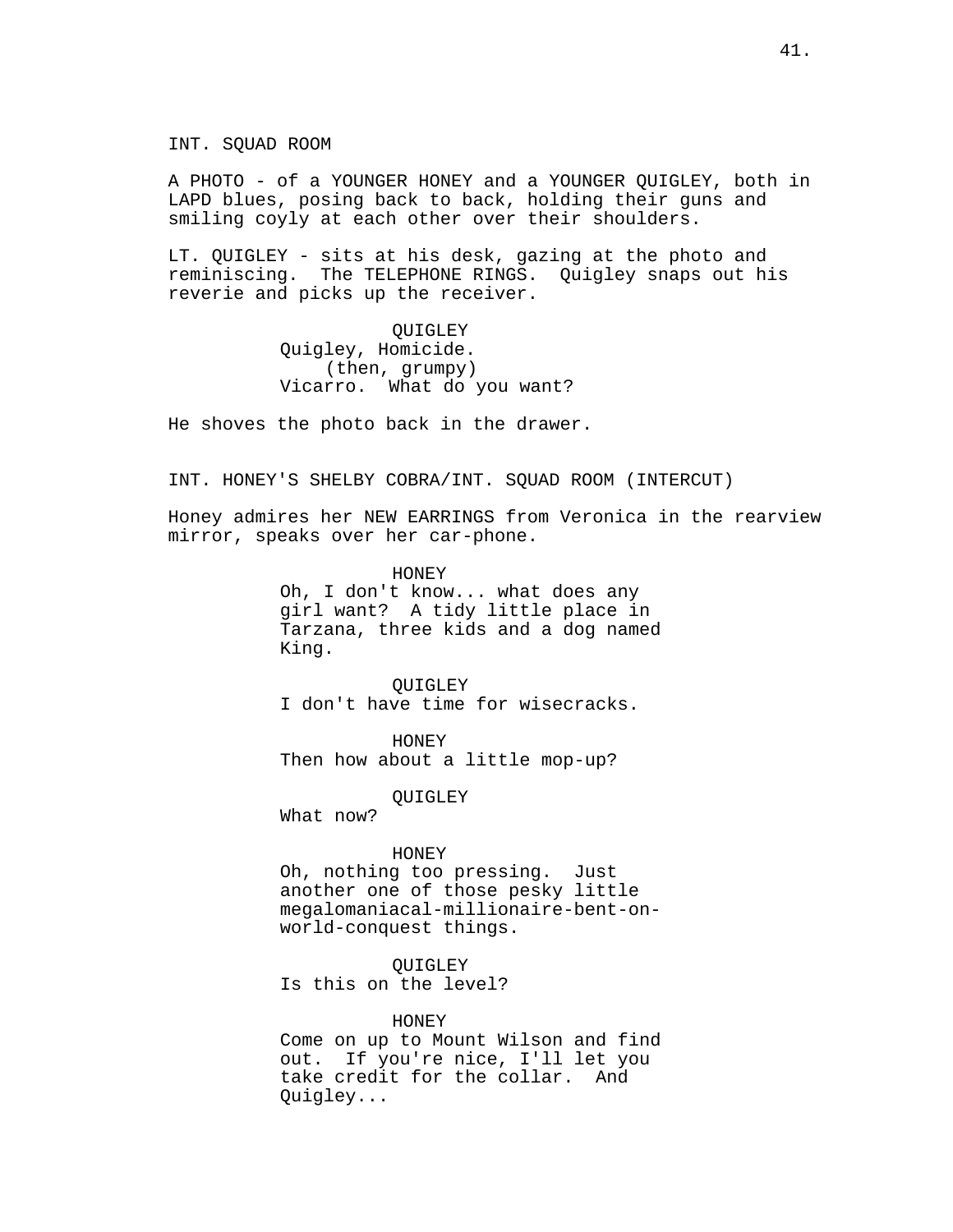QUIGLEY

Yeah?

HONEY Don't forget your handcuffs.

She smiles wickedly and hangs up, presses a button on the dash. A steel cover rolls up, revealing a SMALL TELEVISION SCREEN.

ON TELEVISION - The audience LAUGHS HYSTERICALLY as SENOR MENSAS trades witticisms with PACO, a grotesque puppet consisting of a dummy-head in a box:

SENOR MENSAS

S'allright?

PACO

S'allright.

SENOR MENSAS S'allright?

## PACO

S'allright.

HONEY - stares at the screen with baffled disdain as she downshifts.

> HONEY How can people watch this sh--?

The last word is OBLITERATED BY THE GROWL OF HER V-8 as it DROPS INTO SECOND.

EXT. ANGELES CREST HIGHWAY

Honey's Cobra STREAKS BY. We pick up a ROAD SIGN: "MT. WILSON - 4 MI." Under the diminishing roar of the Shelby's powerful engine, WE CAN STILL HEAR:

> SENOR MENSAS S'allright?

PACO S'allright...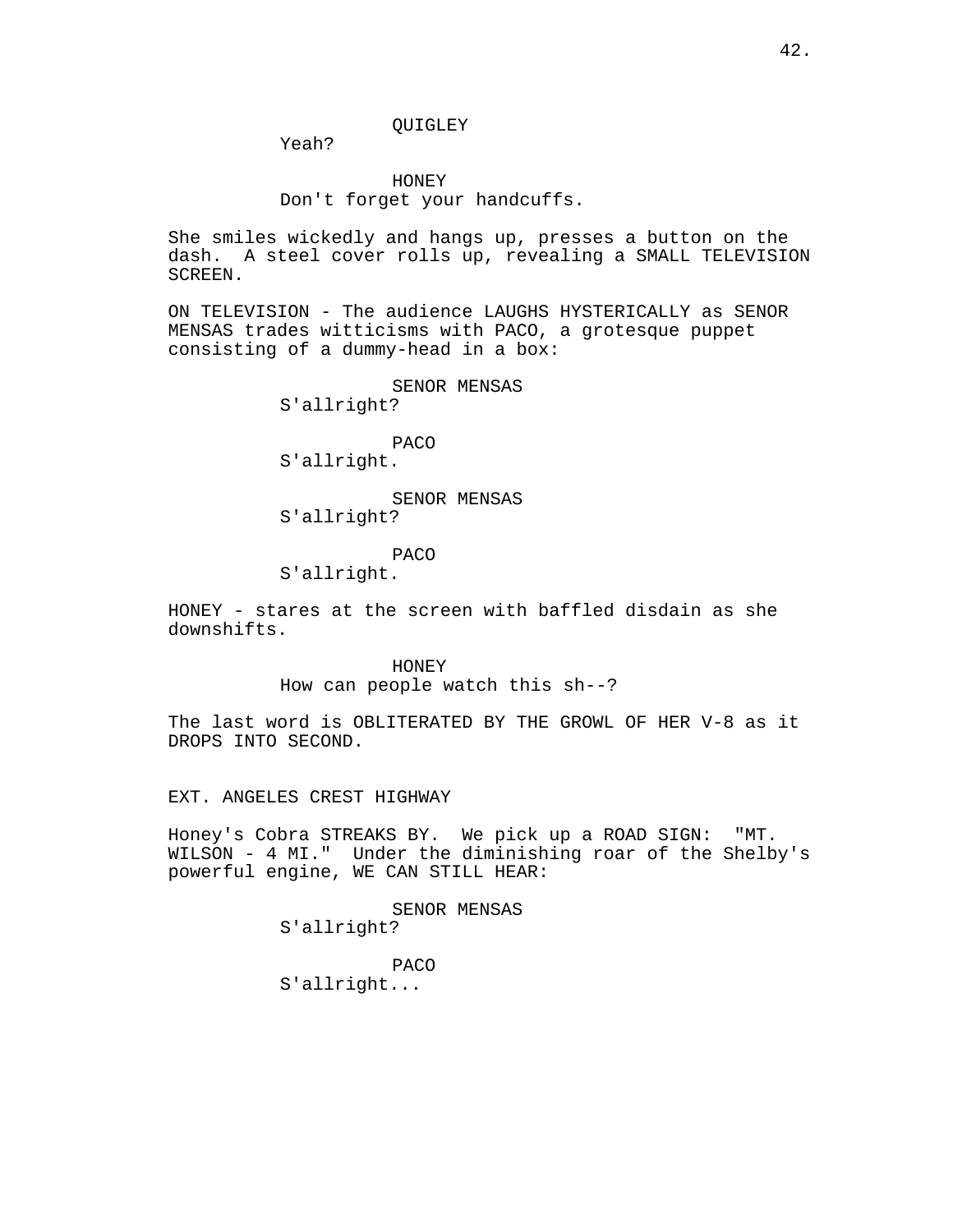## EXT. MOUNT WILSON RADIO TOWERS

Radio towers pierce the night sky. Receiver dishes spin for no particular reason. ARMED THUGS in black overalls patrol the ramparts of a SQUAT TRANSMISSION STATION.

> TED MULLIGAN (O.S.) (on television) And now, direct from Birmingham, England, singing their latest hit, "Bee Mine, Luv," the Bumblebees!

## INT. MOUNT WILSON RADIO TOWERS

A sleek, scaled-down version of mission control. A HALF-A-DOZEN TECHNICIANS man control panels. A huge television screen up front is tuned to the TED MULLIGAN SHOW.

INT. RADIO TOWERS - CONTROL BOOTH - CONTINUOUS

In a makeshift studio, Spinoza sits at a desk before a video camera, tissues tucked into his collar as a HAIRDRESSER and MAKE-UP ARTIST doll him up. He quietly rehearses his script:

## SPINOZA

I am Amadeus Spinoza... you are under my control... yadda yadda yadda... you will now follow my commands...

ON SCREEN - The Bumblebees play "BEE MINE, LUV." Over a P.A., a SONOROUS VOICE INTONES:

# P.A. Initiate auditory protection.

The Technicians unseal plugs and insert them into their ears.

EXT. MOUNT WILSON RADIO TOWERS

#### SERIES OF SHOTS:

THUG #1 - walks the perimeter armed with a machine-gun. Honey steps up, drops him with a KARATE-CHOP TO THE BACK OF THE NECK.

THUG #2 - Lighting a cigarette. Honey creeps up. Again, the KARATE-CHOP TO THE BACK OF THE NECK. Two down.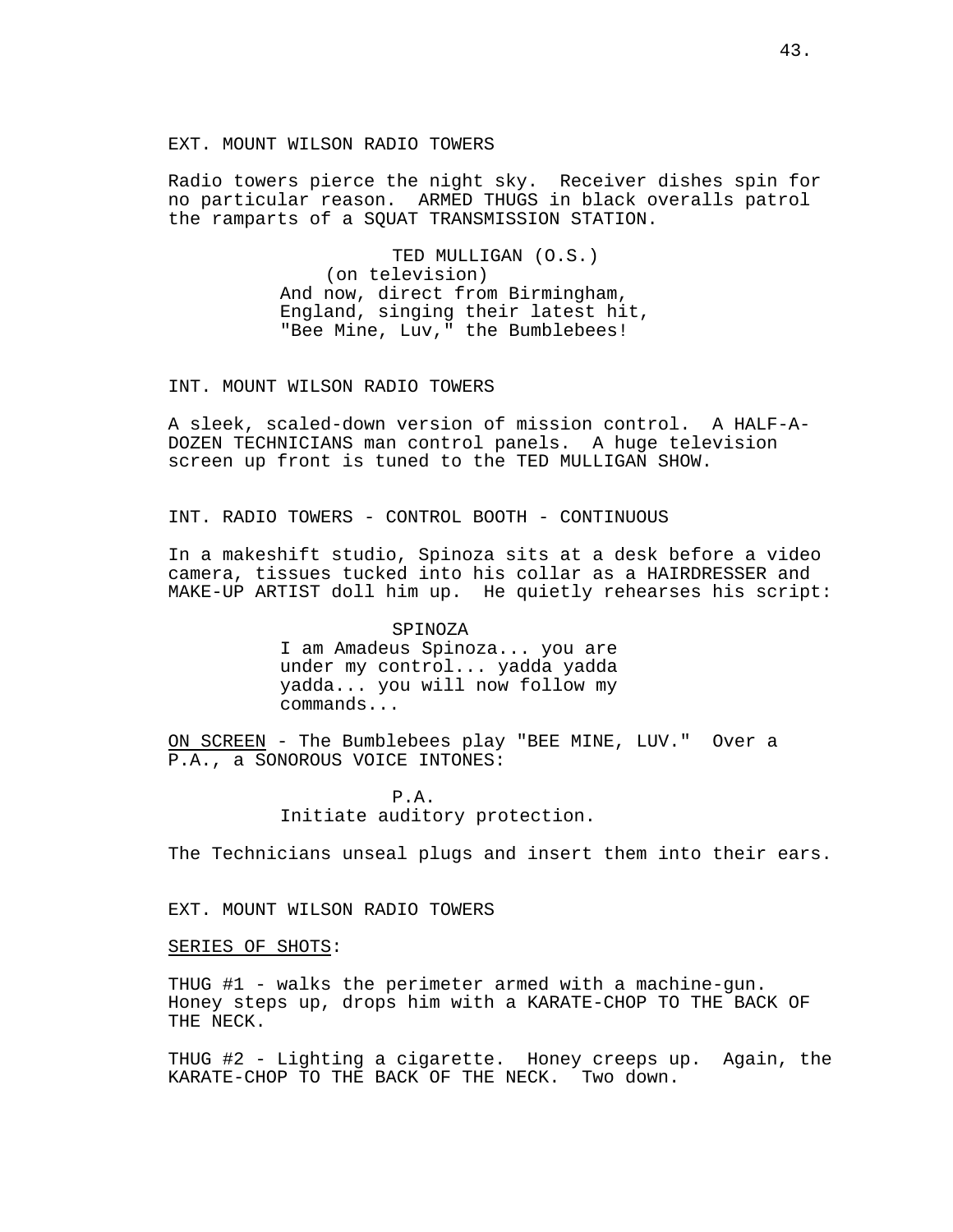THUG #3 - Bigger than the first two, he guards the entrance. Honey pads up silently behind him, hits him with (surprise!) a KARATE-CHOP TO THE BACK OF THE NECK.

It has no effect. The ugly brute turns, stares at her, SNARLING.

Honey KICKS HIM IN THE BALLS.

The Thug collapses. Honey moves for the door. Suddenly, someone COLD-COCKS her with the butt of a machine-gun. She goes down. A FOURTH THUG steps from the shadows, stares down at her still form.

OUT

END OF ACT THREE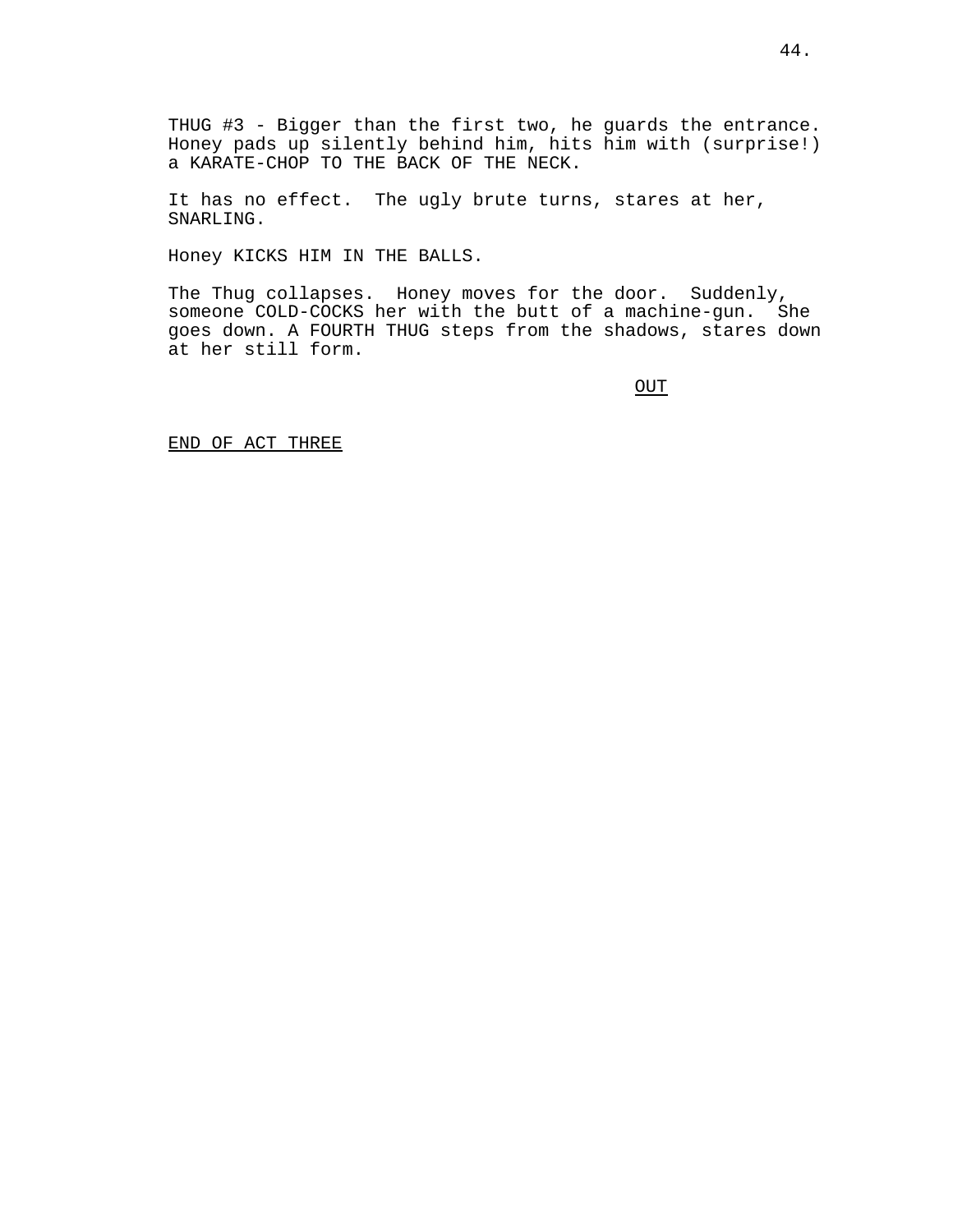#### ACT FOUR

FADE IN:

INT. MOUNT WILSON RADIO TOWERS

The Technicians run final checks on their equipment.

ON THE JUMBO SCREEN

The Bumblebees are rocking, the TEENYBOPPERS in the audience going completely ape. The music is barely audible under their SCREECHING.

A voice sounds over the P.A.:

P.A. Approaching mind-control tone sequence.

INT. RADIO TOWERS - CONTROL BOOTH - CONTINUOUS

Honey is dragged inside by TWO THUGS, bound with rope, stripped down to her bra, panties and garter-belt.

Spinoza steps up, tissue still tucked into his collar, feasts his eyes on her.

> SPINOZA So if it isn't the famous Honey Vicarro

HONEY Is this entirely necessary?

SPINOZA

What?

HONEY

The ropes.

Spinoza raises an eyebrow.

SPINOZA How wonderfully droll you are, Miss Vicarro. So spirited, so willfull... (a smug smile) I'll miss that.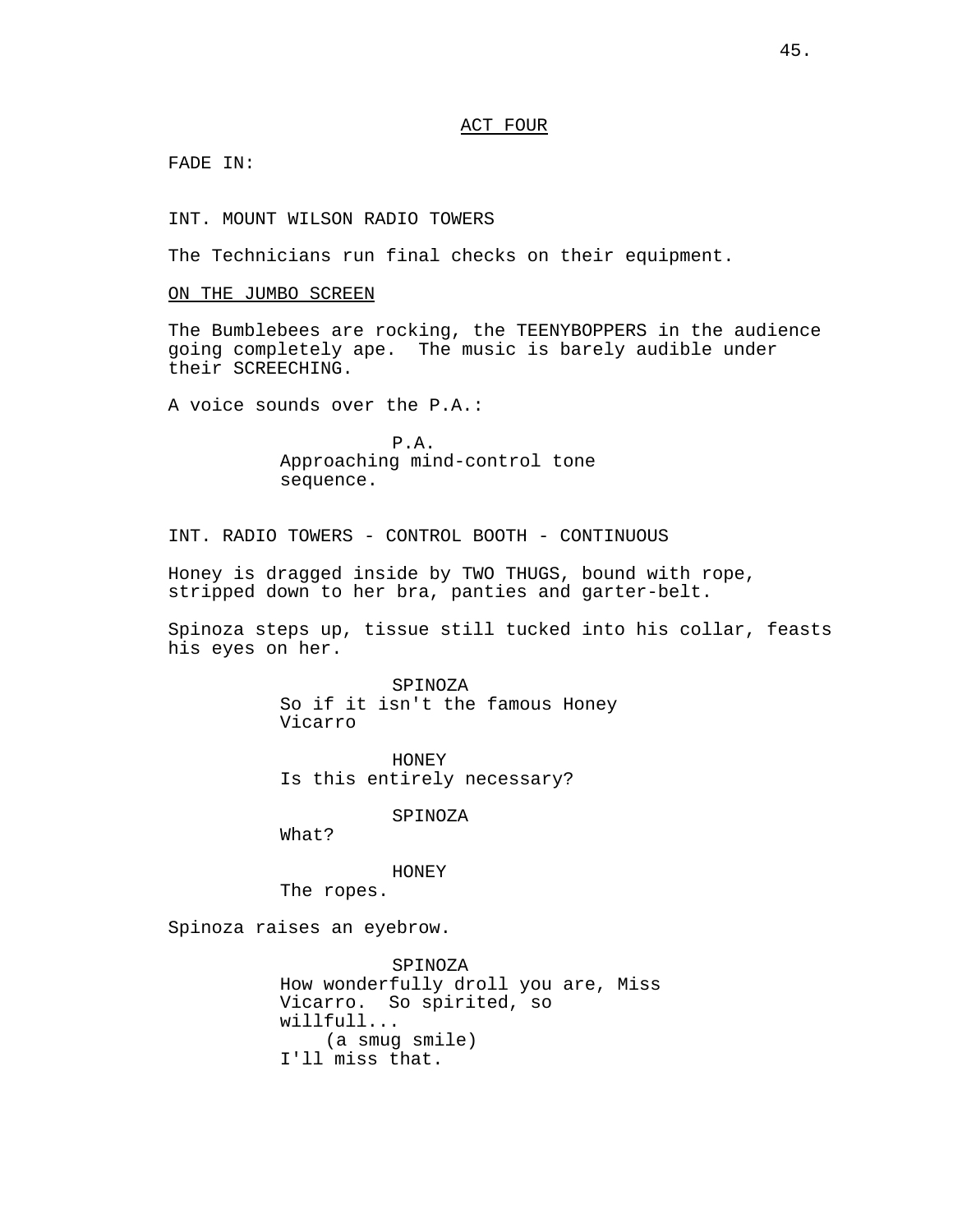Oh, you mean after you use your tone sequence to enslave every teenager in the country to do your every bidding; to buy your cheesy records; to dance to your twisted beat... (fishing) ... perhaps, someday, to elect you President?

Bingo. Spinoza haughtily looks down his nose at her.

SPINOZA I prefer "Emporor."

HONEY You and a million other guys.

P.A. Mind-control tone sequence initiating.

## ON THE JUMBO SCREEN

The Bumblebees LAUNCH INTO THE MIND-CONTROL SEQUENCE.

#### HONEY

stares at the screen.

P.A. (CONT'D) Mind-control tone sequence complete in zero minus ten... nine...

INT. SUBURBAN LIVING ROOM - NIGHT

A TEENAGE BOY AND GIRL watch the television, faces slack.

P.A. (V.O.) ... eight... seven...

INT. COLLEGE DORM - LOUNGE - NIGHT

STUDENTS stare at the Bumblebees on the T.V. screen, hypnotized.

> P.A. (V.O.) ... six... five...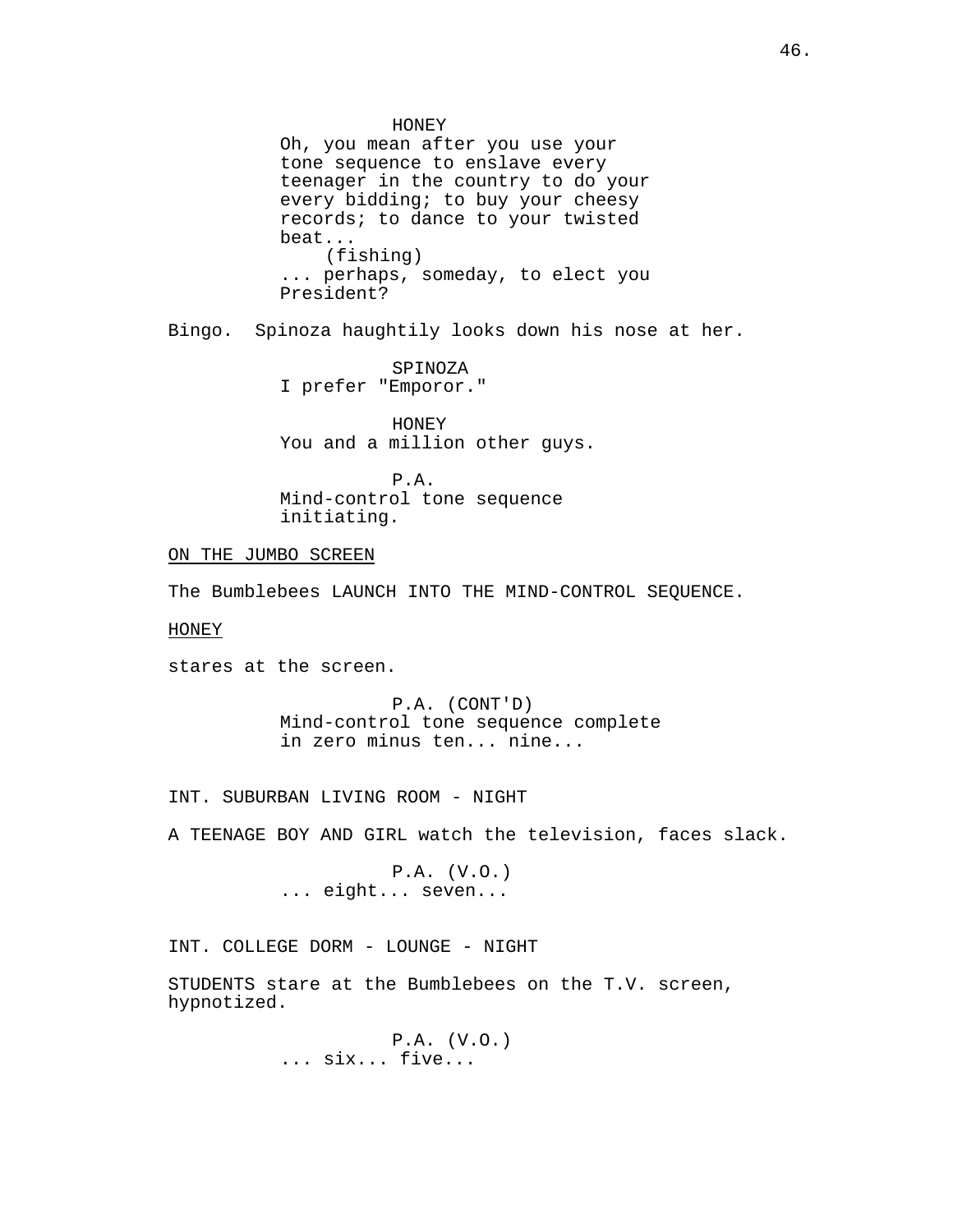In the display window, half-a-dozen televisions broadcast the Ed Sullivan Show. A GROUP OF KIDS, early to mid-teens, stand on the sidewalk and watch, eyes blank.

> P.A. (V.O.) ... four... three...

INT. RADIO TOWERS - CONTROL BOOTH - NIGHT

Honey gazes at the jumbo screen, the will draining from her eyes as the Bumblebees play the last lick.

> P.A. (V.O.) ... two... one and psychotronic tone complete.

Removing his earplugs, Spinoza CHUCKLES SOFTLY:

SPINOZA You are under my control.

HONEY I am under your control.

SPINOZA (to THUG) Untie her.

THUG

But boss--

SPINOZA She's harmless now, you fool.

The Thug unties her ropes, backs away. Spinoza examines her face. Breaks into an unpleasantly smug, smarmy smile.

> SPINOZA (CONT'D) Kiss me, my tasty flesh-puppet.

Honey blinks, then steps forward and lays one on him--deep, slow, sweet and sensual. Suddenly, she BITES his lower lip. Hard. Spinoza backs away, stunned.

> SPINOZA (CONT'D) (sputters) But... how did you--?

Honey smiles, pulls off her EARRINGS, holds them up.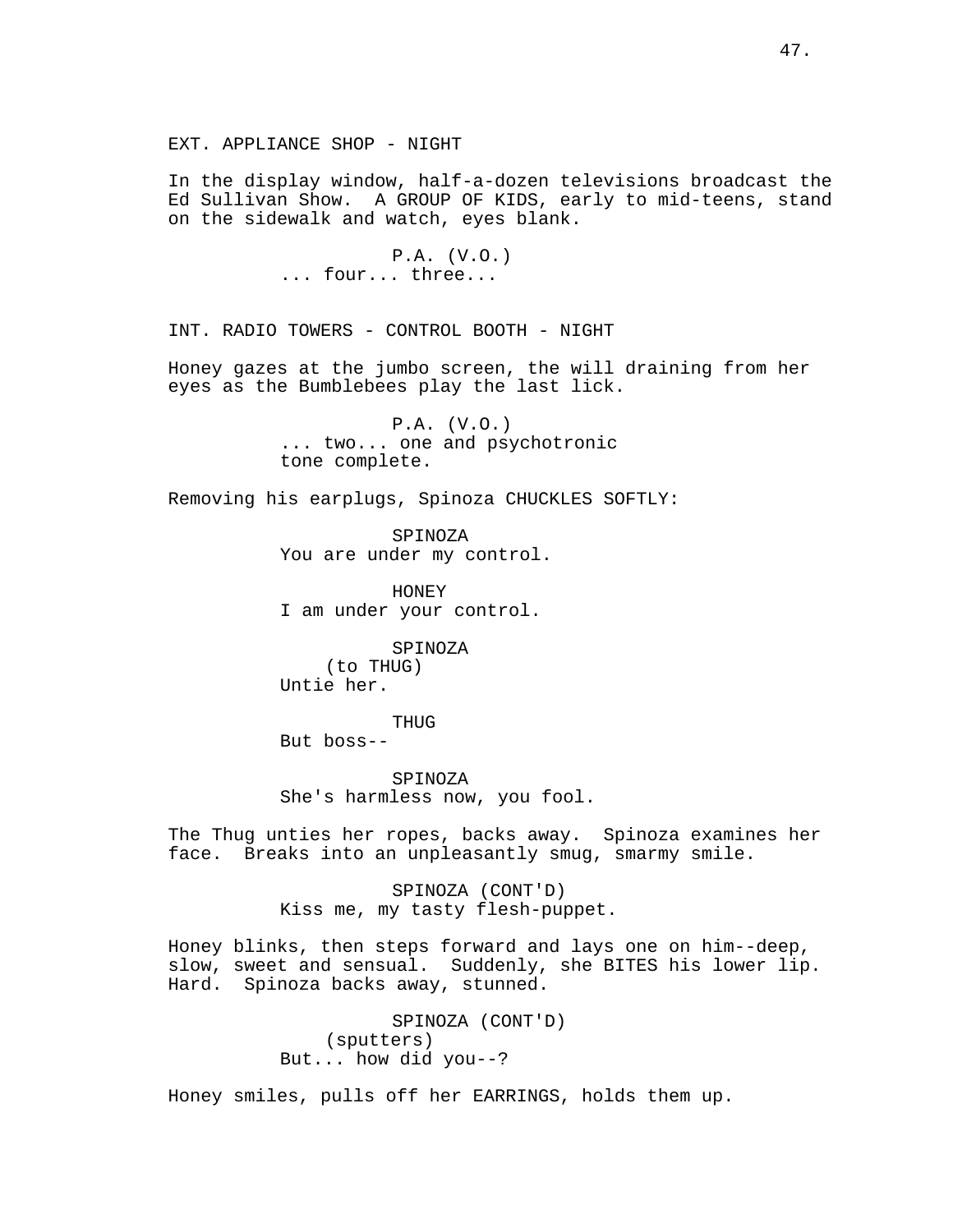HONEY

A little bauble from your ex. Seems they emit a counter-tone that cancels out your nasty little mindcontrol ditty...

Suddenly, she closes her hands into fists.

HONEY (CONT'D) ... and that's not all.

She hurls the earrings on the floor. They EXPLODE, blasting out a CLOUD OF THICK SMOKE. She grabs the distracted Thugs, CRACKS their heads together, knocking them out cold.

> SPINOZA Get her, you idiots!

The Technicians look at him, confused, murmuring to each other, "HUH?," "WHAT?" Spinoza points at his ears. The Techs suddenly understand and pull out their earplugs.

> SPINOZA (CONT'D) Get her, you idiots!

The Technicians CHARGE. Honey DIVES headlong at TECHNICIANS #1 AND #2, taking them down.

SPINOZA - pulls a SUBMACHINE-GUN from one of the unconscious Thugs, struggles to find a clear shot.

HONEY - springs up. Dispatches TECHNICIAN #3 with a SPIN-KICK TO THE HEAD.

TECHNICIAN #4 grabs her in a tight bear-hug from behind. She uses his hold as leverage, lifting both feet and DEALING A VICIOUS DOUBLE-KICK TO TECHNICIAN #5.

Spinoza grins and takes deliberate aim. Honey PIVOTS just as he FIRES, shoving Technician #4 at Spinoza. He SLAMS into him, bowling Spinoza over, the SHOTS FLYING WILD. Spinoza's head STRIKES a console on the way down, knocking him cold.

INT. TED MULLIGAN THEATER

The now silent, entranced audience stares at the band, awaiting instructions.

THE STUDIO MONITORS - The static clears, revealing Honey leaning against the desk in her bra and panties.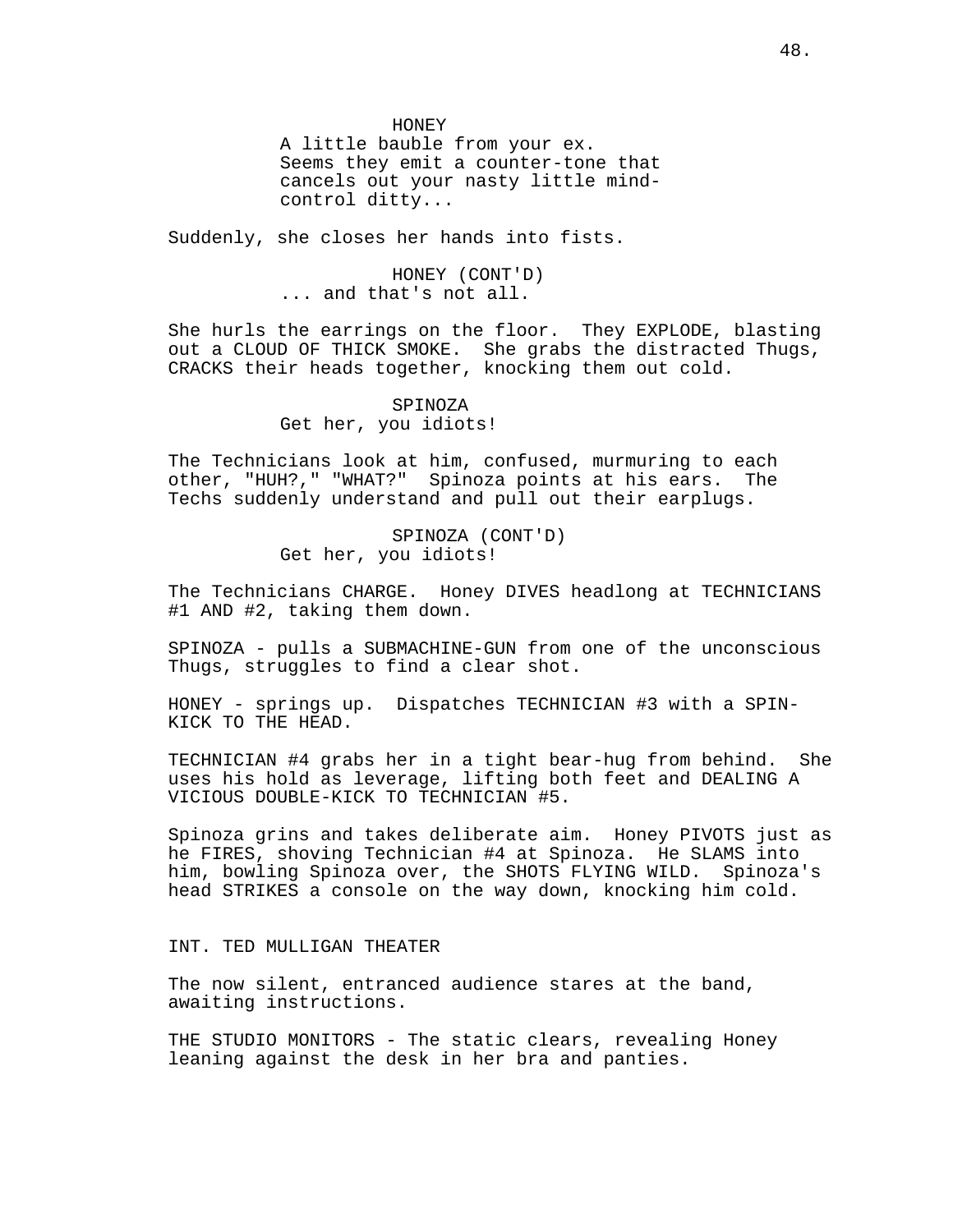HONEY (on monitor) Good evening, America, My name's Honey Vicarro...

TED MULLIGAN - looks up at the monitor from the wings, eyes vacant, jaw slack.

INT. SUBURBAN LIVING ROOM - NIGHT

A TEENAGE BOY AND GIRL watch

THE TELEVISION

Honey SMILES WICKEDLY.

HONEY (on television) ... and it's a pity none of you will remember this naughty little broadcast...

EXT. APPLIANCE SHOP - NIGHT

The group of hypnotized KIDS watch the broadcast on the televisions in the display window.

> HONEY (on televisions) ... when I count to three, you'll all be returned to your normal selves. (thinks) Except...

INT. COLLEGE DORM - LOUNGE - NIGHT

The STUDENTS still gaze, pie-eyed, at Honey's half-naked image on the television.

> HONEY (on television) ... let's not be such compliant little sheep. Conformity's a drag. Express yourselves and question authority.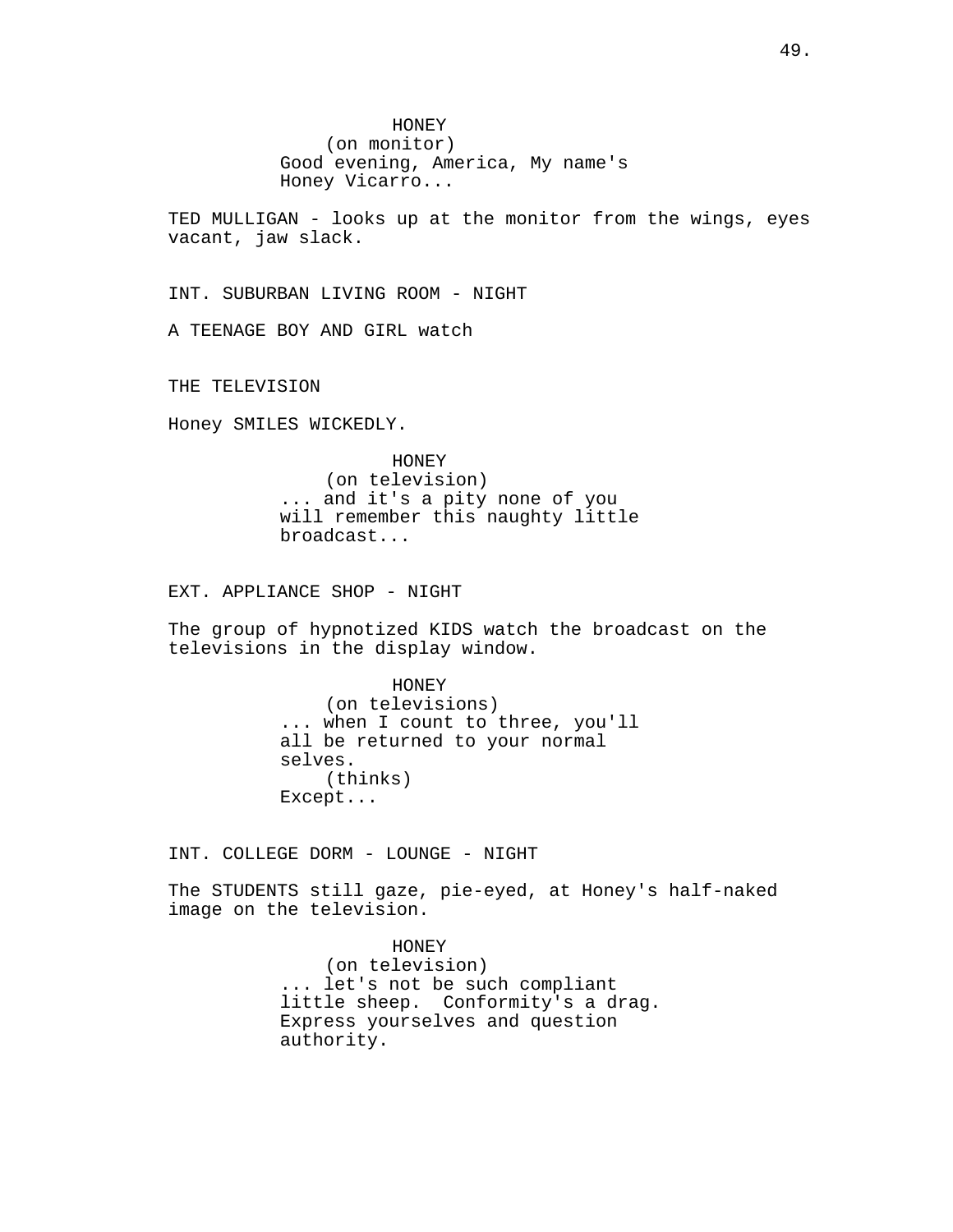She hears POLICE SIRENS draw up outside. Quigley and his goon-squad.

# HONEY And... one... two... three.

A COMMOTION AT THE DOOR as Lt. Quigley and HALF-A-DOZEN UNIFORMED OFFICERS burst through the door.

# **OUIGLEY** Everybody freeze--

Quigley halts, stares lamely at the unconscious Technicians, bodies strewn around the station, then Honey in her bra and panties.

> HONEY Welcome to the party, Lieutenant. Fashionably late, as usual?

> > QUIGLEY

Vicarro...!

OUT

FADE IN:

EXT. HONEY'S "BLUE ROOM" - NIGHT

Establish. Inside, THE BUMBLEBEES play "BEE MINE, LUV."

INT. HONEY'S "BLUE ROOM"

The BUMBLEBEES perform on stage. Veronica, Trevor, and Honey stand at the bar. Veronica's hot, hair teased, wearing a tight, leopard-print mini.

> TREVOR (to Veronica) So, luv. How bout it? You and me this weekend. I got a gear little flat in Palm Springs.

VERONICA I'd love to, but I was kind of hoping...

She gives a hopeful look at Honey, who smiles, understanding.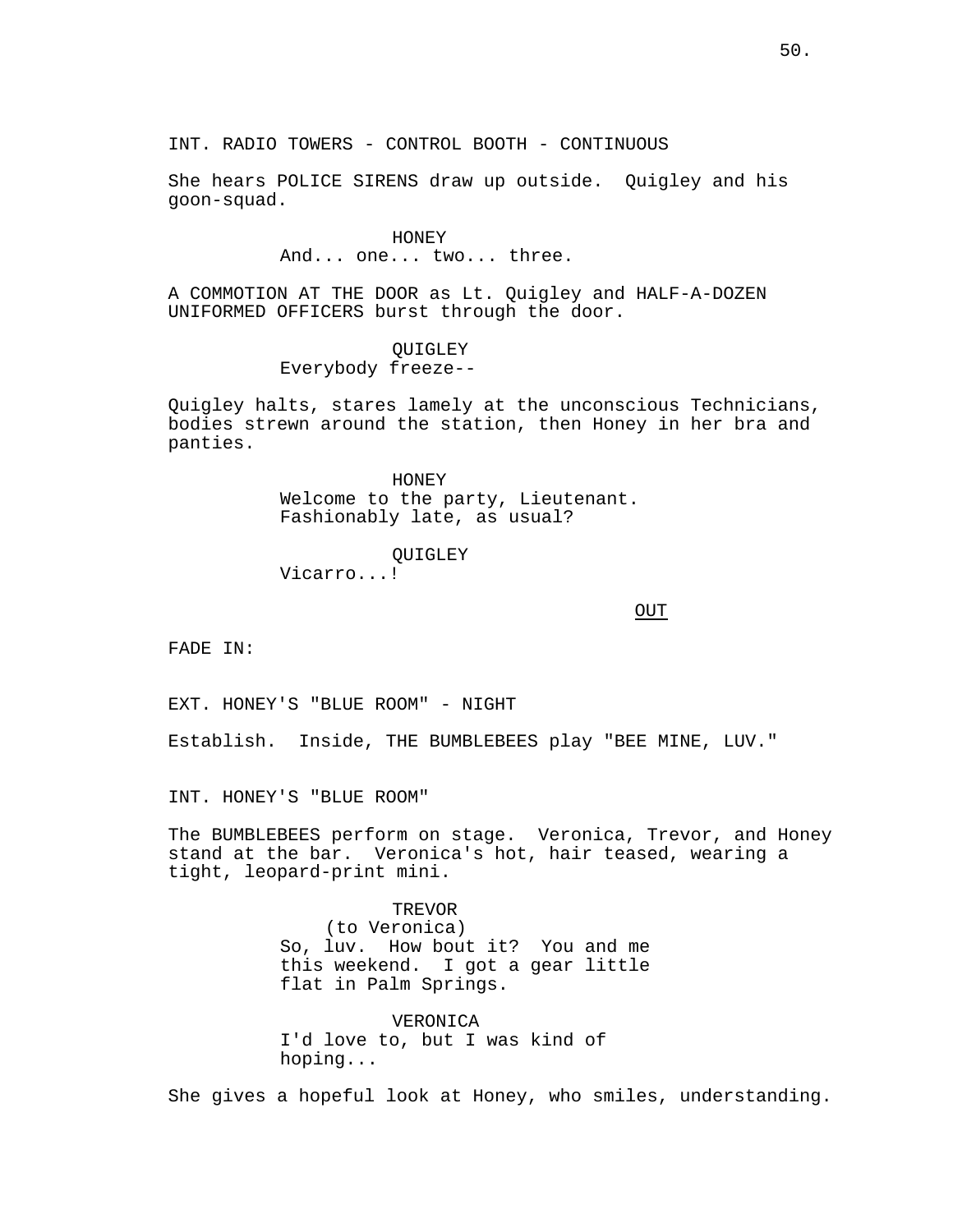HONEY

Sorry...

VERONICA

(brave) Oh, sure. I understand. Really, I do.

HONEY That's good. Because I'd really like us to be friends.

VERONICA

Me too.

HONEY Actually, I'd like to be more than friends.

VERONICA (hopeful) You would?

HONEY I'd like you to join the team. Permanently. We could always use a scientist. Those earrings were a real lifesaver.

It's clear Veronica's bummed. Honey strokes her cheek. Deep eye-contact.

> HONEY (CONT'D) C'mon, lollipop. Say yes.

Veronica tentatively smiles.

VERONICA

Okay.

Honey smiles, nods and steps away. Trevor begins mixing Veronica a drink.

> TREVOR So Veronica, do you sleep on your tummy?

> > VERONICA

No.

TREVOR

Can I?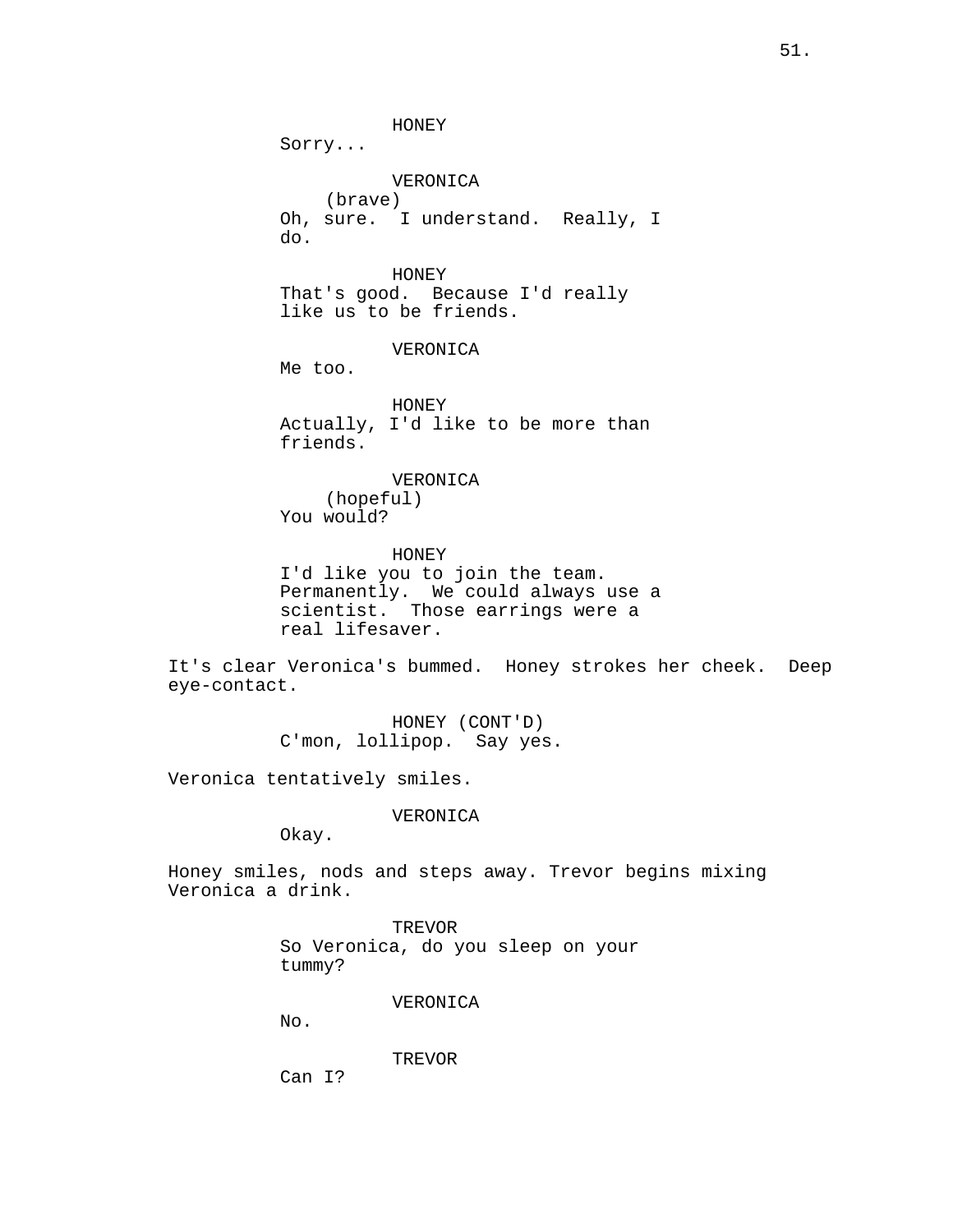Veronica SLAPS Trevor.

CHAD - Unimpressed with the Bumblebees, he watches the television. Honey approaches, drapes an arm over his broad shoulder.

> HONEY Bumblebees not your bag?

CHAD I prefer Thelonious Monk.

ON TELEVISION: NEWS-REEL FOOTAGE of college students BURNING THEIR DRAFT CARDS to the chant of "HELL NO, WE WON'T GO!"

Chad looks from the TV to Honey.

CHAD (CONT'D) Just what did you tell those kids watching Ted Mulligan?

HONEY Nothing much. Brush your teeth. Do your homework. Clean your room...

They exchange a knowing look. Honey gives him one of her trademarked saucy grins and we FREEZE FRAME.

# INT. SCREENING ROOM

Dianne Sawyer stands in front of the screen, which now features a blow up of the FINAL FREEZE FRAME.

SAWYER

(amused) And thus, our heroine is responsible for single-handedly initiating the anti-war movement.

The image behind her dissolves to a head-shot of Gavin Hurrell in his prime.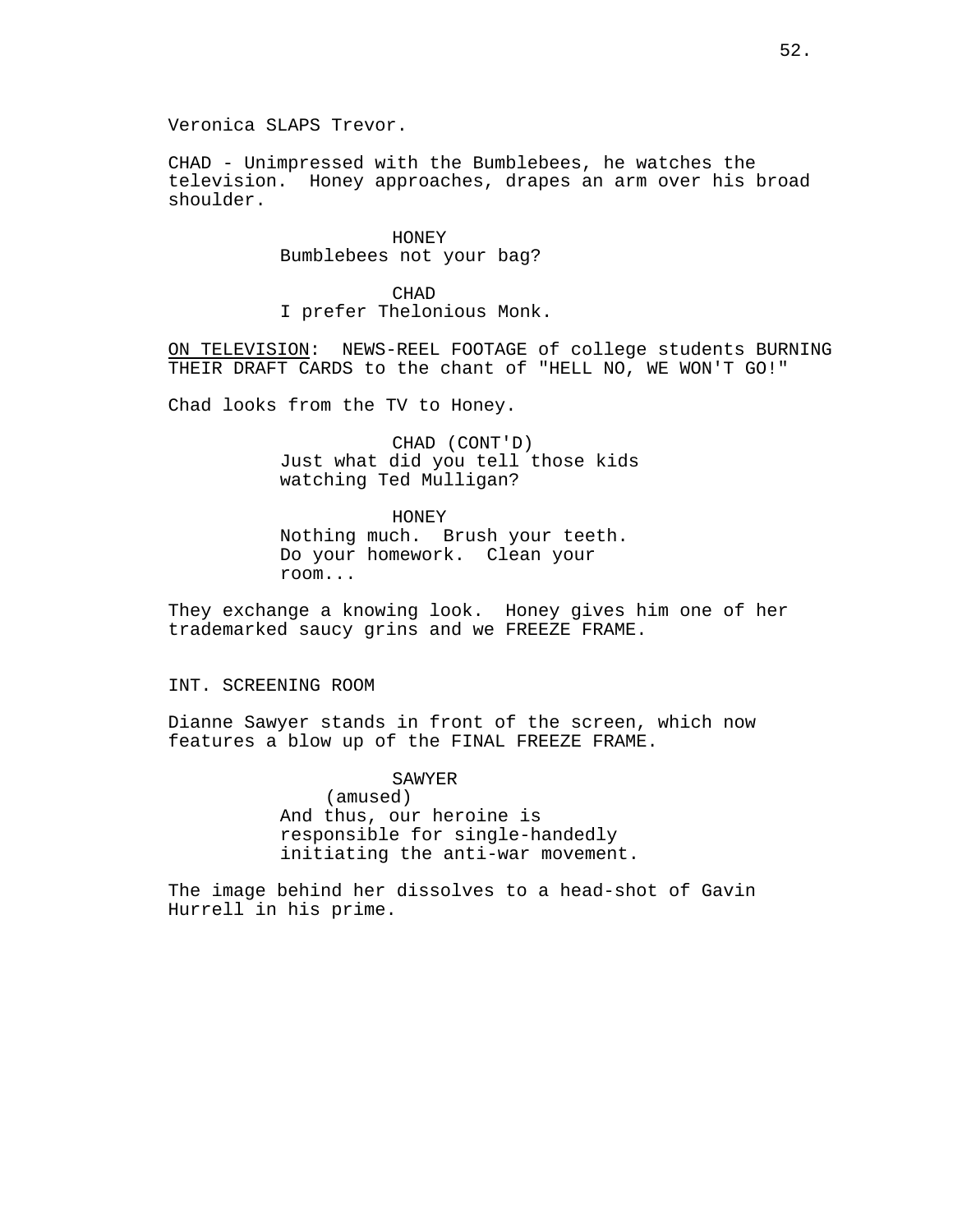In 1990, four years before his death, creator Gavin Hurrell was quoted as saying that "Honey Vicarro was exactly twelve minutes and thirty-seven seconds ahead of its time." As we've seen tonight, I'm sure most of us would agree that he couldn't have been more wrong.

CHARACTORS--TREVOR, QUIGHEY and, finally, CHAD. ONSCREEN behind her, publicity stills of the SUPPORTING

> SAWYER (CONT'D) Next week, we'll focus on the supporting cast--pop-star Anthony Smythe-Jones, who played bartender Trevor leBon, Guy Warner as the unflappable Lieutenant Quigley and a very special, exclusive interview with the sole surviving castmember, Cliff di'Marco...

The image of CHAD behind her dissolves to INTERVIEW FOOTAGE of CLIFF DI'MARCO--the actor who portrayed Chad. Now in his mid 70s, an OXYGEN TUBE under his nose, he's surly and combative.

#### DI'MARCO

Poor kid never had a prayer. Sure, she was pretty, but that and 35 cents won't getchu a bus ticket in Hollywood. Buncha animals. You wanna know who killed Kim Carlyle? I'll tell you who--

The IMAGE FREEZES and, as SAWYER CONTINUES, is replaced with the familiar HONEY VICARRO LOGO.

#### SAWYER

We do hope you'll join us as we continue exploring the full story of this intriguing, controversial series, its cast, crew and creator. Along with interviews and archival footage, we'll be premiering a second lost episode, "Hippity-Hoppity-Die-Die-Die," restored, uncut and in its entirety.